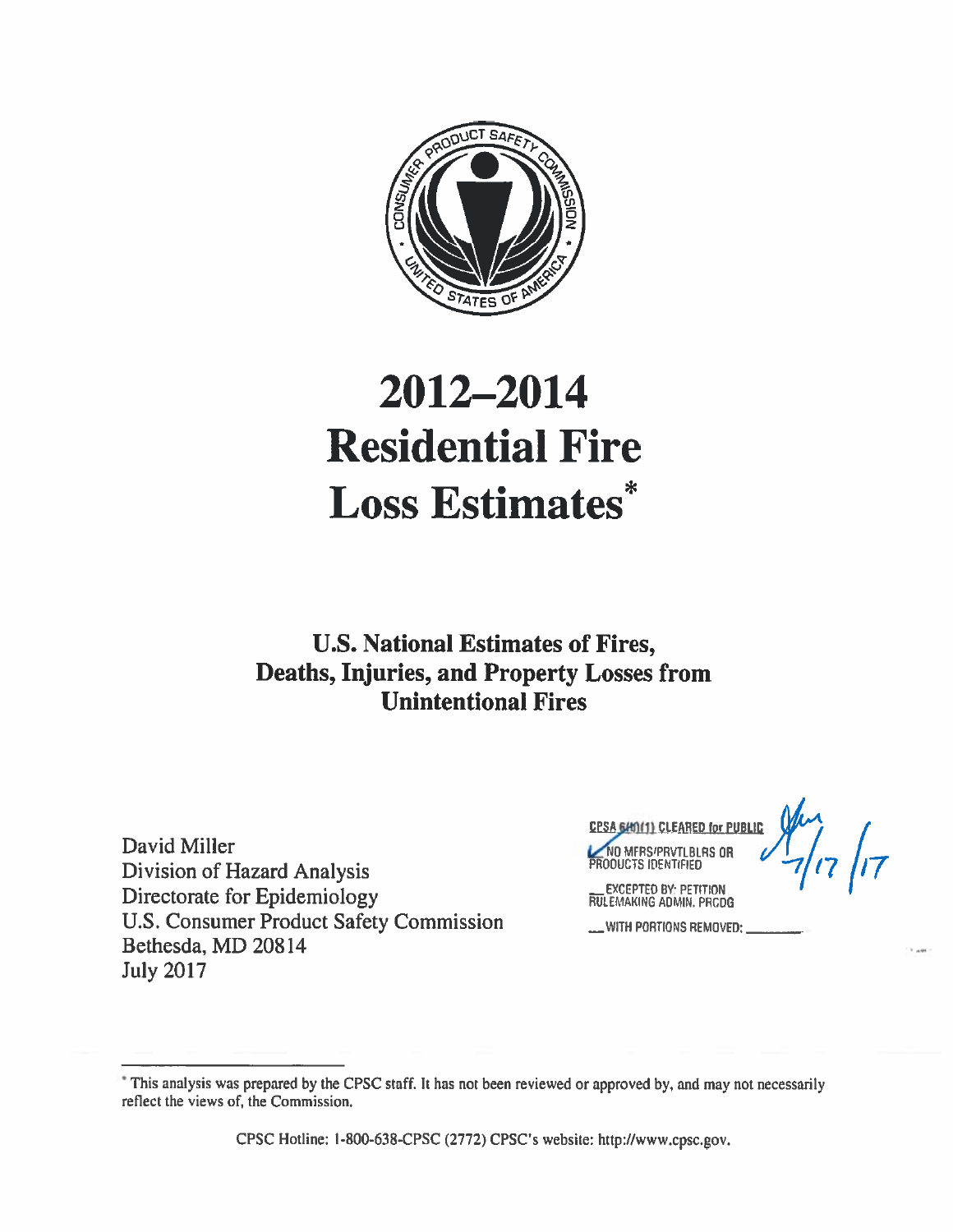## **Executive Summary**

This report presents estimates of consumer product-related fire losses that occurred in U.S. residential structure fires attended by the fire service. The estimates were derived from data for 2012 through 2014, provided by the U.S. Fire Administration's (USFA) National Fire Incident Reporting System (NFIRS) and the National Fire Protection Association's (NFPA) Survey of Fire Departments for U.S. Fire Experience.

The fire and fire loss estimates presented in this report pertain to unintentional residential structure fires and civilian casualties. These estimates show that there were:

- 351,400 fires, 1,960 deaths, 11,860 injuries, and \$6.38 billion in property loss in 2012; and
- $\bullet$  359,400 fires, 2,290 deaths, 11,420 injuries, and \$6.22 billion in property loss in 2013; and
- $\bullet$  361,500 fires, 2,420 deaths, 11,120 injuries, and \$6.35 billion in property loss in 2014; and
- an estimated annual average of 357,400 fires, 2,220 deaths, 11,470 injuries, and \$6.32 billion in property loss over the three-year period 2012–2014.

Consumer products involved in fires can be categorized as "sources of ignition" or as "the materials first ignited." Sources of ignition can be small, such as candles, or large, such as ranges. The larger sources of ignition, which are operating equipment, are identified in NFIRS as "equipment." Smaller sources of ignition that are not equipment, such as candles, matches, and lighters, are identified in NFIRS as "heat sources."

Because the fire losses are derived separately for sources of ignition and materials first ignited, estimates presented in this report can overlap in some cases. For example, a fire involving a candle igniting a mattress can count as both a candle fire (heat source) and a mattress fire (item first ignited). Additionally, these estimates do not account for all of the involvement of materials, because items that are neither the heat source, nor the item **first** ignited, can still be involved in (and in some cases be a significant factor in) residential fire losses. An example is a cigarette igniting newspapers and then the flaming newspapers igniting upholstered furniture.

For 2012 through 2014, the relative ranking of the greatest contributors to fire losses (as measured by heat sources and items first ignited) remained largely unchanged from what was reported for 2011–2013. Tables 1a–1d show:

- Cooking equipment accounted for the largest percentage of fires. An estimated annual average of 156,900 cooking equipment-related fires during 2012–2014 accounted for 43.9 percent of the average annual estimate of total residential fires for the same period. The corresponding death estimate is an annual average of 180 deaths, which is 7.9 percent of the average annual estimate of total residential fire deaths. The annual average number of cooking fire injuries for 2012–2014 was estimated to be 3,280, which represents 28.6 percent of the total estimated annual average number of injuries for the same time period. Much of these losses were associated with range and oven fires.
- Heating and cooling equipment fires constituted the second largest share of total residential fires. The estimated annual average of 43,700 fires for 2012–2014 was 12.2 percent of the annual average estimate of total residential fires during the same period. The corresponding death estimate is an annual average of 210 deaths, which is 9.3 percent of the average annual estimated number of total residential fire deaths. The corresponding injuries for the three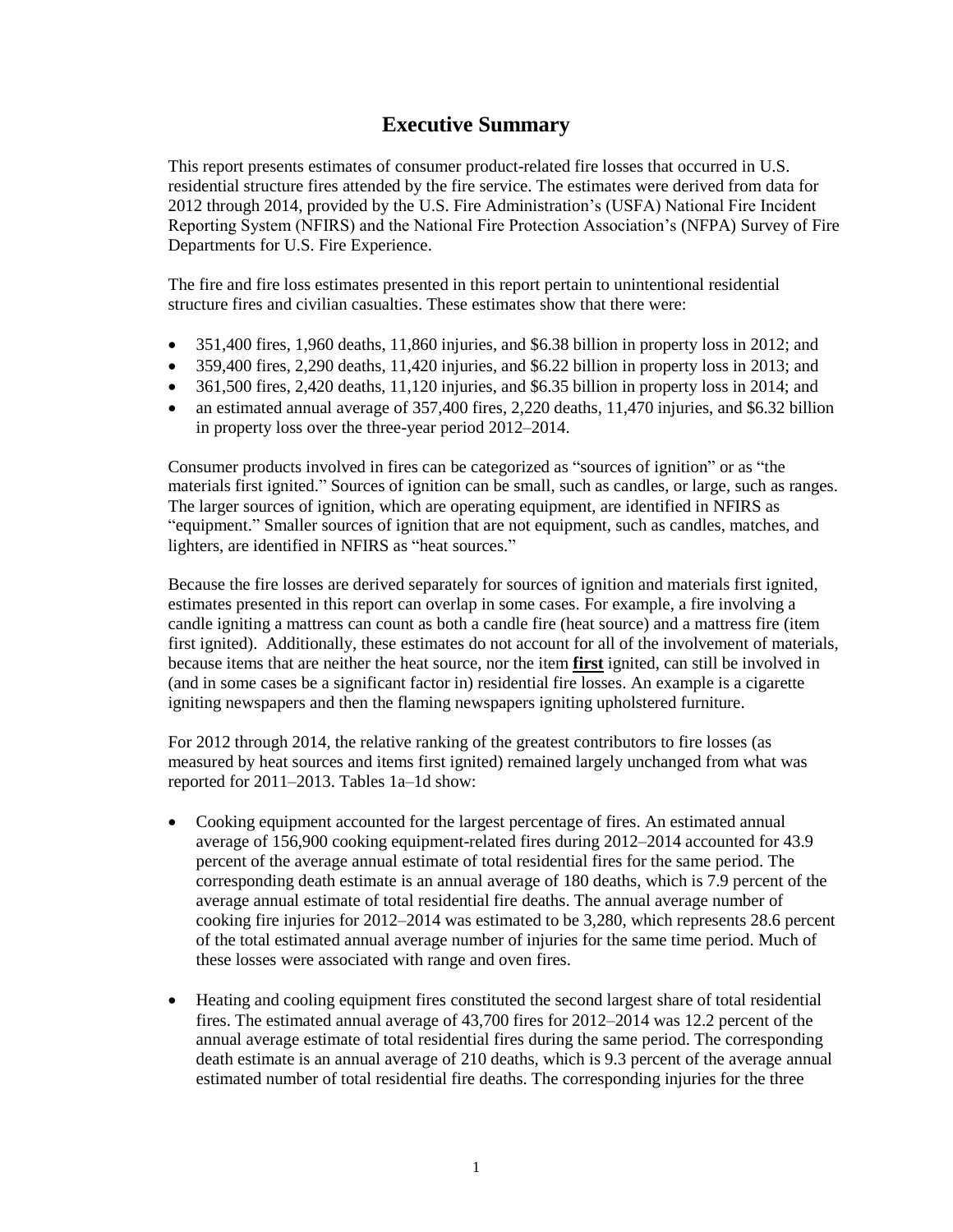years averaged to an annual estimate of 810. This accounts for 7.0 percent of the annual average estimate of total injuries during 2012–2014.

- During 2012–2014, an estimated annual average of 9,400 fires was attributable to electrical distribution equipment (*e.g*., installed wiring, lighting). This is 2.6 percent of the estimated annual average number of residential fires for this period. The annual average death estimate is 140 (6.4 percent of average annual estimated residential fire deaths); the injury estimates averaged 450, which is 3.9 percent of the estimated annual average of residential fire injuries.
- For item first ignited, upholstered furniture was involved in the greatest number of fire deaths. From 2012 through 2014, an estimated annual average of 440 deaths was associated with these fires. This constitutes 19.7 percent of the estimated annual average of total deaths associated with residential structure fires for the same period. On average, during 2012 to 2014, mattress or bedding ignitions accounted for an annual average of 340 deaths, which is 15.2 percent of the average annual estimated number of total residential fire deaths.
- For heat source, smoking materials were the largest contributor to deaths, associated with an annual average of 450 deaths from 2012 to 2014. This is 20.5 percent of the estimated annual average of total residential fire deaths. Smoking materials, however, comprise only 3.0 percent of the total estimated residential fires.
- Among products that are heat sources, candles were involved the second highest number of deaths. The estimated annual average of deaths from candle fires is 70, which is 3.0 percent of the average estimated total number of residential fire deaths from 2012 to 2014. Candles account for an estimated 1.7 percent of the fires.
- There were an estimated 50 deaths from lighter fires (2.4 percent of the estimated annual average of total residential fire deaths), although lighters are only involved in an estimated 0.5 percent of the fires.
- On average, matches were responsible for 20 deaths, or 0.9 percent of total deaths annually. Matches were involved in only 0.1 percent of residential fires.
- The estimates for fire injuries fell during the  $2012-2014$  time period from 11,860 in 2012, to 11,420 in 2013, and 11,120 in 2014.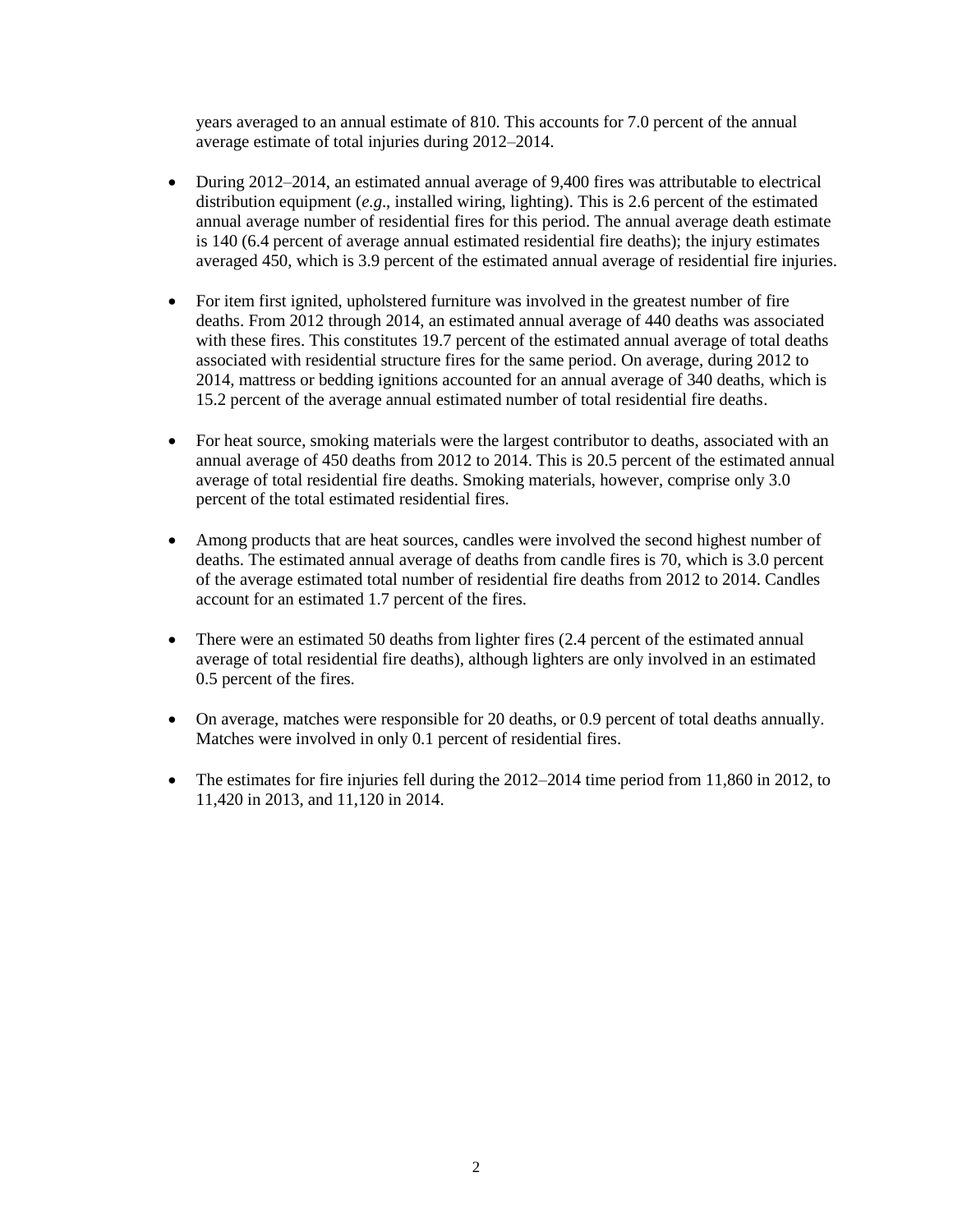The USFA implemented a new coding rule for NFIRS cases beginning with 2012 data. The new rule states that if the Heat Source or the Factor Contributing to Ignition codes suggest that there was equipment involved, the Equipment Involved in Ignition must be coded and cannot be coded as "NNN – No equipment." For example, if the heat source was coded as "13 – Arcing," then the coder must code the equipment involved. This coding rule appears to have impacted the data in two ways. First, the coding reduced the proportion of fires coded with Heat Source codes that suggest that equipment was involved.<sup>1</sup> Second, this coding rule increased the coding of specific equipment codes, particularly "Electrical Equipment," and reduced the proportion of "Missing Equipment" data.

Given the large proportion of missing data in NFIRS (see Tables 9a-9d on page 33) that must be imputed, the questionnaire change would substantially alter estimates based on heat source or equipment involved, unless an adjustment is made to account for the questionnaire change. Therefore, an adjustment was made to the raw counts for electrical equipment involved, electrical heat sources, and the proportion of missing values for the equipment and heat source variables. This was done before imputation to match historically observed proportions to prevent estimates from being altered dramatically (and implausibly) by this design change. However, these adjustments alone cannot fully account for the impact of the change. Interpretations of changes (or lack thereof) in estimates between 2011 (and before) and 2012 to 2014 should be done with caution.

Due to the effect that this new coding rule had on the data, USFA decided to revert back to the old rule beginning with 2015 data. So, beginning in 2015, coders have once again been able to leave the Equipment Involved in Ignition code blank or code it as "NNN – No equipment," even if they used a Heat Source code or Factor Contributing to Ignition code that implied there was equipment involved in the fire. The three years where the coders were not permitted to do this are the three years explored in this report, 2012, 2013, and 2014.

<sup>&</sup>lt;sup>1</sup> There are four of these heat source codes: "10 – Heat from powered equipment, other"; "11 – Spark, ember, or flame from operating equipment"; "12 – Radiated, conducted heat from operating equipment"; "13 – Arcing."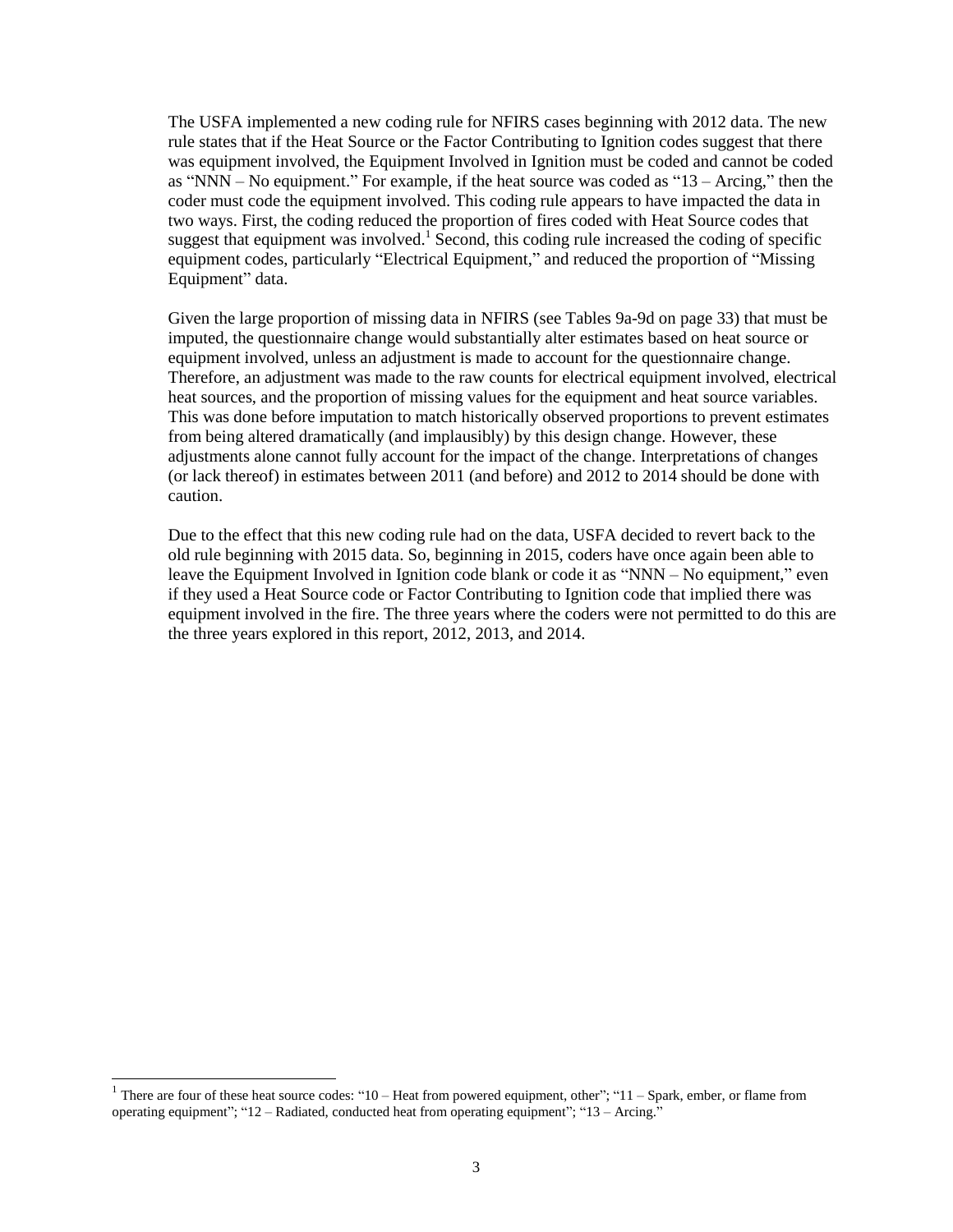## **Introduction**

The fire loss estimates presented in this report are based on the National Fire Protection Association's (NFPA) national fire loss estimates<sup>2</sup> and the U.S. Fire Administration's (USFA) National Fire Incident Reporting System (NFIRS) data. The NFPA makes national estimates of fires, deaths, injuries, and property losses based on a probability sample survey of U.S. fire departments. The NFIRS compiles fire incident reports submitted voluntarily to the USFA by U.S. fire departments. Not all the states reporting include data from all fire departments in the state. Among the wealth of information collected, product-specific information, such as the equipment involved in the ignition of the fire, or the item that was first ignited in the fire, is available in NFIRS data. The NFIRS product-specific frequency counts are weighted up to the NFPA estimates for total U.S. fire losses to arrive at the estimates that are presented in this report.

The estimated number of fires and fire loss estimates pertain to fires in residential properties only. These include single-family and multifamily dwellings. Mobile and motor homes, while used as a structure and not in transit, are also included. Injury and death estimates pertain to civilian casualties only. The property losses include property and content losses, as estimated by fire departments. For convenience, property and content losses are referred to as "property losses" in this report.

CPSC staff has been producing estimates of residential fires and related deaths, injuries, and property losses since the early 1980s. However, over the years, NFIRS has undergone major changes. This, in turn, has necessitated changes in the way CPSC analysts produce the productspecific estimates. Beginning with 1999 data, a major revision was made to the NFIRS data coding system, version 5.0, was implemented. In 1999, 5 percent of the residential fire data were coded by fire departments in the new NFIRS version 5.0; in 2000, 20 percent were coded in version 5.0. The proportion increased to 50 percent in 2001; 70 percent in 2002; 80 percent in 2003; 89 percent in 2004; 94 percent in 2005; 95 percent in 2006; 97 percent in 2007, 99 percent in 2008; and 100 percent in 2009 through 2014.

To arrive at the product-specific estimates presented in this report, the NFIRS data were weighted up to the 2012, 2013, and 2014 NFPA estimates for total U.S. fire losses. This was done separately for fires, deaths, injuries, and property loss.

Beginning with version 5.0, NFIRS introduced newly created codes to identify confined fires (those that do not spread beyond the originating item). To encourage the reporting of these fires, NFIRS requires only limited information. From 1999 forward, as the use of version 5.0 increased, an increasingly large number of confined fires were reported. In 1999, about 2 percent of residential structure fires were reported as confined; by 2014, 49 percent of residential structure fires reported to NFIRS were confined.

In confined fire cases, frequently it is not possible to determine the type of equipment involved because the equipment is rarely coded. For example, when a fire is identified as a "confined cooking fire" in NFIRS, it is rarely possible to distinguish a fire started by a range versus other cooking equipment, such as a microwave oven or toaster. Consequently, confined cooking fire

 $2$  M.J. Karter, "Fire Loss in the U.S. During 2012," National Fire Protection Association (NFPA), September 2013; M.J. Karter, "Fire Loss in the U.S. During 2013," National Fire Protection Association (NFPA), September 2014; M.J. Karter, "Fire Loss in the U.S. During 2014," National Fire Protection Association (NFPA), September 2015.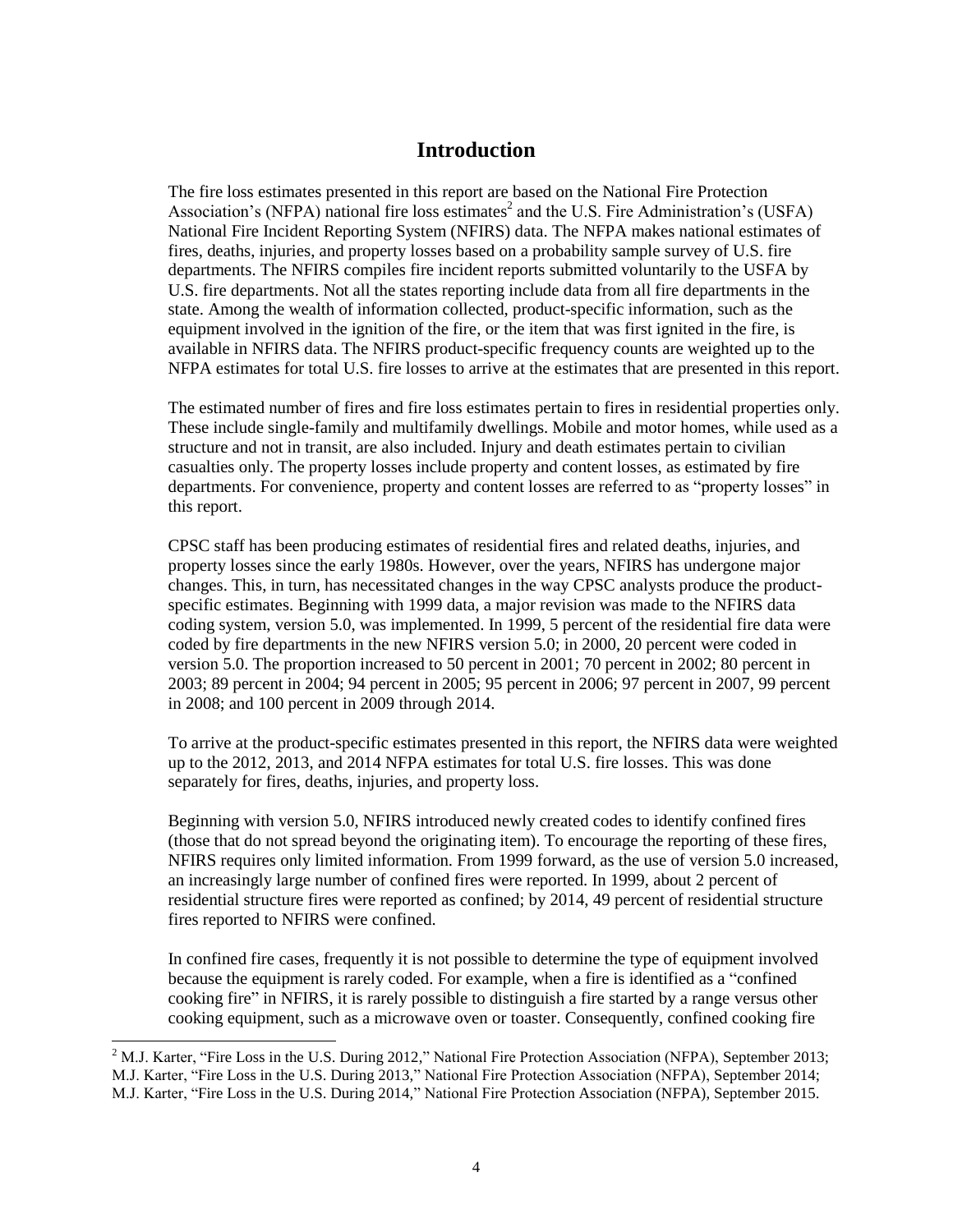losses are only included as part of the "Total Cooking Equipment" fires, but they are not included in subcategories that define the equipment involved or the power source. Because ranges certainly are involved in some confined fires, this should be considered in evaluating the cooking fire hazard. The same is true for microwave ovens and other cooking equipment.

Consumer products, for which there are estimates of fires and fire losses in this report, are either ignition sources for fires or materials ignited by fires. The larger ignition sources, such as ranges, clothes dryers, spacer heaters, etc., are considered equipment and are covered by the NFIRS variable called Equipment Involved in Ignition. Smaller ignition sources, such as candles, matches, or lighters, are heat sources and fall under the NFIRS variable called Heat Source. Some of the consumer products that are materials ignited in fires are upholstered furniture, mattresses and bedding, clothing, curtains and drapes, and more. There are codes for these products under the NFIRS variable called Item First Ignited.

Fires can be associated with more than one product. For example, a fire can be a lighter fire and a curtain fire. Such a fire would contribute to the estimates for "Lighters," as well as the estimates for "Curtains, Drapes."

In some instances, consumer products ignited by the fire may contribute to the spread or severity of the fire, but not be included in the category Item First Ignited. An example would be where carpeting is the item first ignited in the fire, but upholstered furniture ignites next and increases the severity of the fire. In that case, upholstered furniture plays a role in the fire, but the fire is not counted toward the estimates for upholstered furniture fires and losses.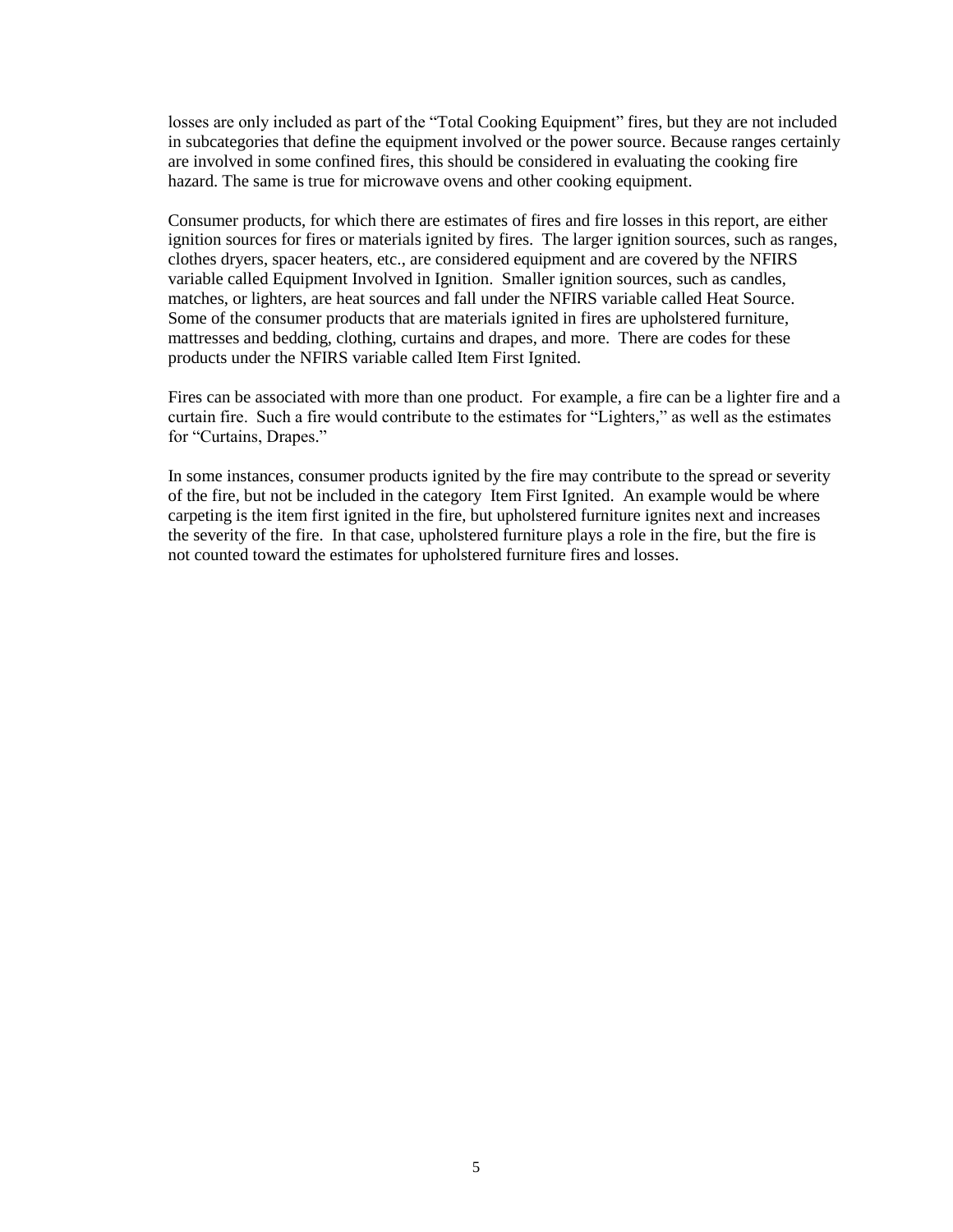#### **Results**

Consistent with previous years' reports, CPSC staff has presented data here using five main tables. Each numbered table  $(1–5)$  has four associated sub-tables: Table "a" presents the fire estimates; "b" presents the death estimates; "c" presents the injury estimates; and "d" presents the property loss estimates. As in previous years, only selected product-specific estimates are included in these tables. Therefore, the detail may not add up to the totals that appear in the headings. All of the product categories in the tables, with the exception of smoking materials, contain products within the jurisdiction of the CPSC. Intentionally set fires and their associated losses, which include the deliberate misuse of heat sources, or fires of an incendiary nature, are excluded from the estimates.

In Tables 1, 3, 4, and 5, equipment codes were used to identify the products involved; meanwhile, in Table 2, either the heat source or the item first ignited was the primary means of identifying the product. Thus, some estimates provided in the different sections of the tables overlap. For example, in Table 2, estimates of fires involving cigarette ignition of upholstered furniture are included in the estimates for cigarettes (by heat source), as well as in the estimates for upholstered furniture-smoking material ignition (by item first ignited). Additional details about the estimates and the data system are included in the Methodology section of this report.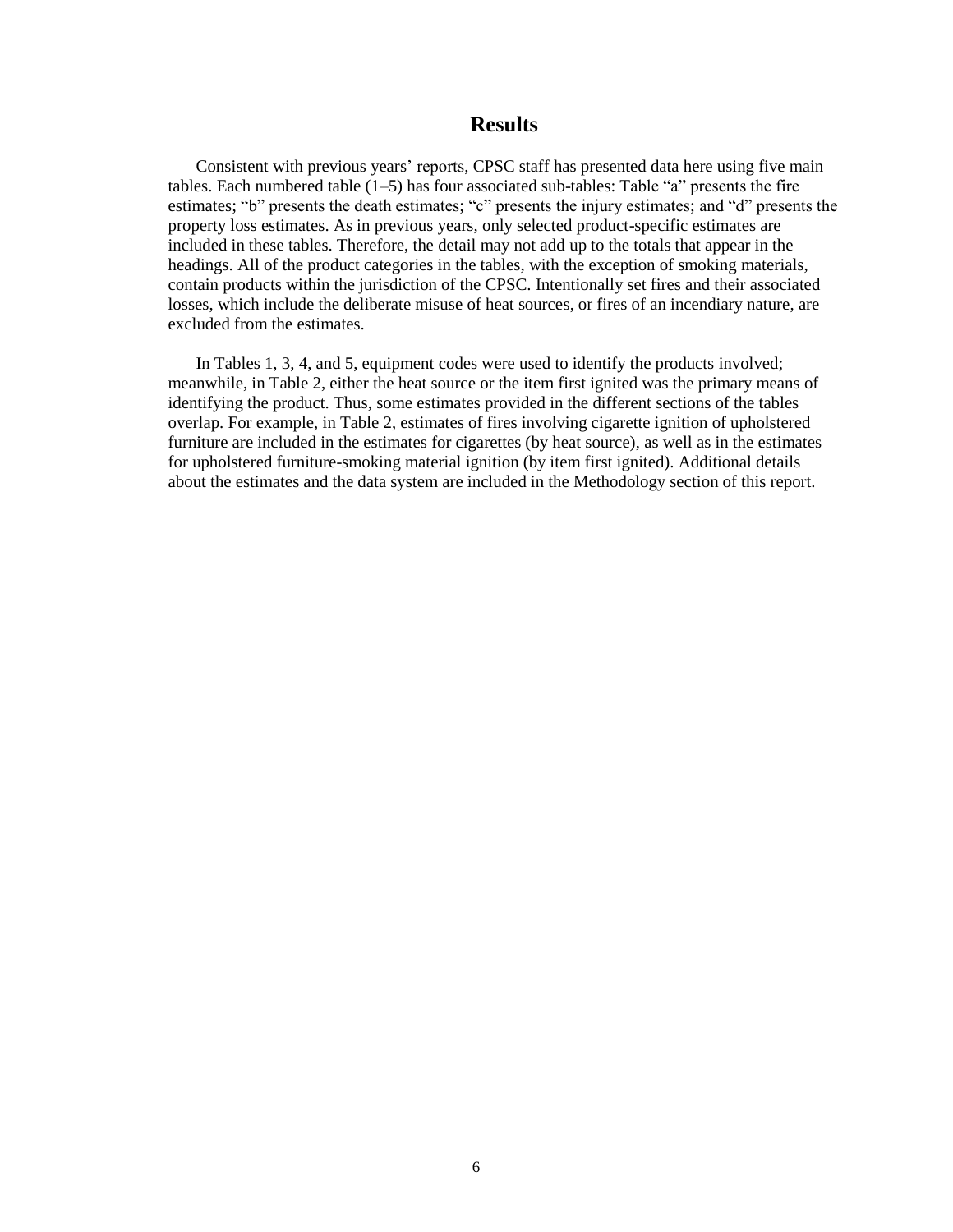| <b>Equipment</b>                                   | 2012    | 2013    | 2014    | 2012-2014 Average |
|----------------------------------------------------|---------|---------|---------|-------------------|
| <b>Total Residential<sup>3</sup></b>               | 351,400 | 359,400 | 361,500 | 357,400           |
| Total Heating and Cooling Equipment <sup>2</sup>   | 41,800  | 44,900  | 44,300  | 43,700            |
| <b>Local Fixed Heater</b>                          | 3,700   | 4,200   | 4,400   | 4,100             |
| Portable Heater                                    | 1,100   | 1,400   | 1,600   | 1,400             |
| <b>Central Heating</b>                             | 600     | 800     | 800     | 700               |
| Fireplace, Chimney, Chimney Connector <sup>2</sup> | 21,200  | 23,100  | 22,500  | 22,300            |
| Water Heater                                       | 1,500   | 1,500   | 1,500   | 1,500             |
| Air Conditioning                                   | 1,200   | 1,000   | 1,100   | 1,100             |
| Other <sup>2</sup>                                 | 13,300  | 13,600  | 13,300  | 13,400            |
| <b>Total Cooking Equipment<sup>2</sup></b>         | 153,000 | 157,800 | 159,900 | 156,900           |
| Range/Oven                                         | 13,200  | 13,300  | 13,100  | 13,200            |
| Gas                                                | 1,800   | 2,000   | 1,800   | 1,900             |
| Electric                                           | 11,300  | 11,300  | 11,300  | 11,300            |
| Other                                              | $\ast$  | *       | $\ast$  | $\ast$            |
| Microwave Oven                                     | 600     | 600     | 500     | 500               |
| All Other Cooking                                  | 4,100   | 3,300   | 3,300   | 3,500             |
| Gas                                                | 900     | 800     | 800     | 800               |
| Electric                                           | 2,900   | 2,200   | 2,300   | 2,500             |
| Other                                              | 400     | 200     | 200     | 300               |
| <b>Total Electrical Distribution</b>               | 9,500   | 9,500   | 9,400   | 9,400             |
| <b>Installed Wiring</b>                            | 4,400   | 4,600   | 4,700   | 4,600             |
| Cord, Plug                                         | 900     | 900     | 900     | 900               |
| Receptacle, Switch                                 | 1,200   | 1,300   | 1,200   | 1,200             |
| Lighting                                           | 1,400   | 1,300   | 1,200   | 1,300             |
| Other                                              | 1,500   | 1,400   | 1,400   | 1,400             |
| <b>Other Selected Equipment</b>                    | 7,700   | 7,800   | 7,600   | 7,700             |
| Audio/Visual Equipment                             | 300     | 300     | 300     | 300               |
| <b>Clothes Dryer</b>                               | 5,100   | 5,200   | 4,900   | 5,100             |
| Dishwasher                                         | 400     | 300     | 400     | 400               |
| <b>Washing Machine</b>                             | 200     | 200     | 200     | 200               |
| Torch                                              | 400     | 500     | 500     | 500               |
| Refrigerator/Freezer                               | 600     | 600     | 600     | 600               |
| Shop/Garden Tool                                   | 600     | 600     | 700     | 700               |

## **TABLE 1a ESTIMATED RESIDENTIAL STRUCTURE FIRES SELECTED EQUIPMENT, 2012–2014**

Source: U.S. Consumer Product Safety Commission/EPHA, from data obtained from the USFA and NFPA. Note: Fire estimates are rounded to the nearest 100. Rounded estimates of fewer than 100 fires are denoted by an asterisk (\*). Subtotals do not necessarily add to heading totals. Estimates exclude intentionally set fires.

<sup>&</sup>lt;sup>3</sup> There are confined fire estimates included in *Total Residential, Total Heating and Cooling Equipment, Fireplace, Chimney, Chimney Connector, Other*, and *Total Cooking Equipment* categories. These confined fire estimates could not be included in the detail lines because NFIRS does not provide information to determine the type of equipment and power source. See Table 8a on p. 32 for details.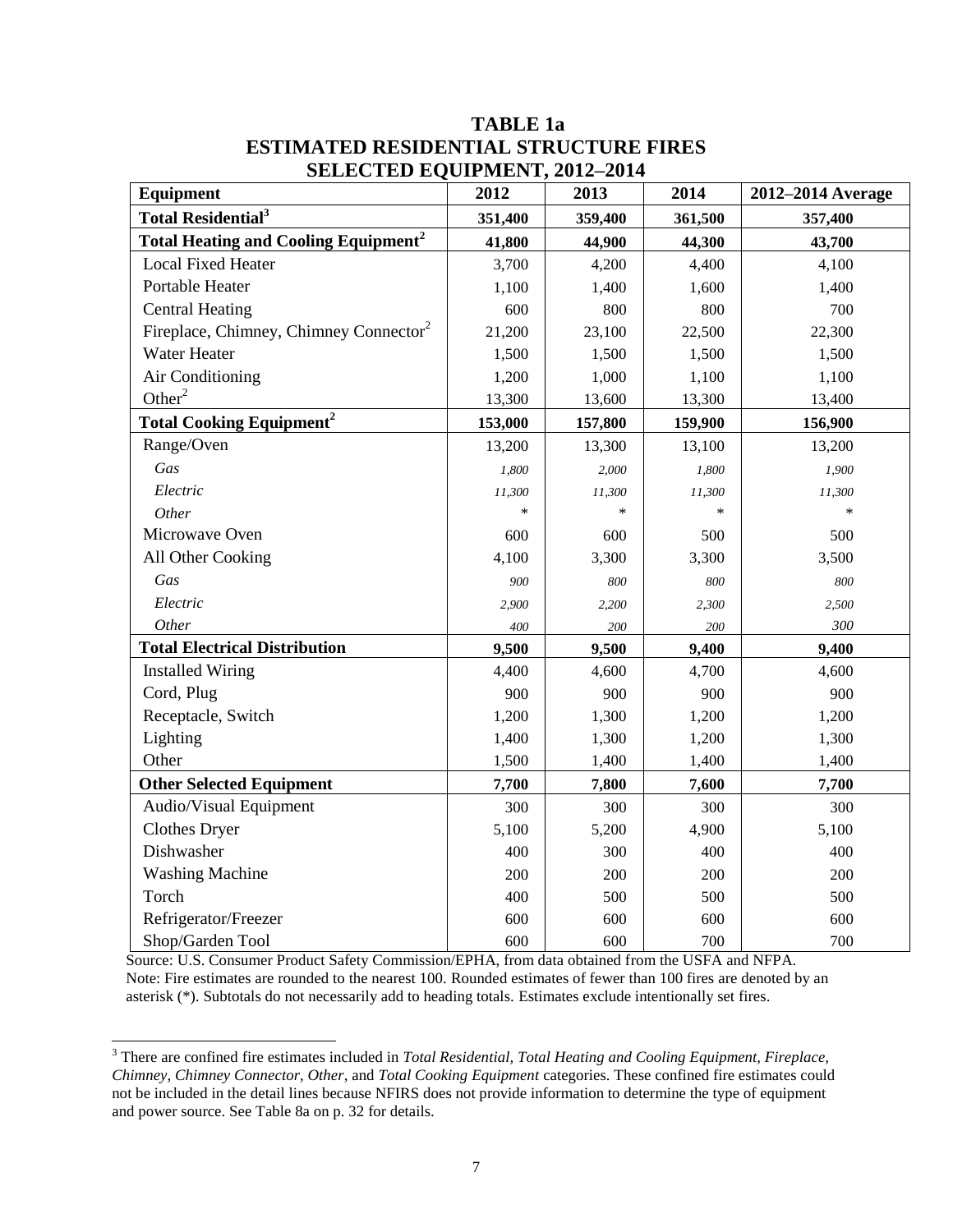| Equipment                                          | 2012   | 2013   | 2014   | 2012-2014 Average |
|----------------------------------------------------|--------|--------|--------|-------------------|
| <b>Total Residential<sup>4</sup></b>               | 1,960  | 2,290  | 2,420  | 2,220             |
| <b>Total Heating and Cooling Equipment</b>         | 210    | 180    | 230    | 210               |
| <b>Local Fixed Heater</b>                          | 80     | 70     | 70     | 80                |
| Portable Heater                                    | 70     | 80     | 90     | 80                |
| <b>Central Heating</b>                             | 20     | $\ast$ | 10     | 10                |
| Fireplace, Chimney, Chimney Connector <sup>3</sup> | 20     | 10     | 20     | 20                |
| Water Heater                                       | $\ast$ | $\ast$ | $\ast$ | $\ast$            |
| Air Conditioning                                   | 10     | 10     | 10     | 10                |
| Other $3$                                          | 20     | 20     | 30     | 20                |
| <b>Total Cooking Equipment<sup>3</sup></b>         | 130    | 190    | 210    | 180               |
| Range/Oven                                         | 100    | 180    | 190    | 160               |
| Gas                                                | 10     | 60     | 20     | 30                |
| Electric                                           | 90     | 120    | 170    | 120               |
| Other                                              | $\ast$ | *      | $\ast$ | *                 |
| Microwave Oven                                     | $\ast$ | $\ast$ | 10     | $\ast$            |
| All Other Cooking                                  | 20     | *      | 20     | 10                |
| Gas                                                | 10     | *      | 10     | 10                |
| Electric                                           | 20     | ×.     | 10     | 10                |
| Other                                              | $\ast$ |        | $\ast$ | $\ast$            |
| <b>Total Electrical Distribution</b>               | 130    | 150    | 150    | 140               |
| <b>Installed Wiring</b>                            | 80     | 50     | 70     | 70                |
| Cord, Plug                                         | 30     | 50     | 40     | 40                |
| Receptacle, Switch                                 | $\ast$ | 20     | 20     | 10                |
| Lighting                                           | 10     | 10     | 10     | 10                |
| Other                                              | 10     | 10     | 10     | 10                |
| <b>Other Selected Equipment</b>                    | 20     | 20     | 10     | 10                |
| Audio/Visual Equipment                             | $\ast$ | $\ast$ | $\ast$ | $\ast$            |
| <b>Clothes Dryer</b>                               | 10     | 10     | *      | *                 |
| Dishwasher                                         | $\ast$ | *      | *      | ∗                 |
| <b>Washing Machine</b>                             | ∗      | *      | $\ast$ | $\ast$            |
| Torch                                              | $\ast$ | $\ast$ | *      | *                 |
| Refrigerator/Freezer                               | 10     | 10     | 10     | 10                |
| Shop/Garden Tool                                   | $\ast$ | $\ast$ | $\ast$ | $\ast$            |

## **TABLE 1b ESTIMATED RESIDENTIAL STRUCTURE FIRE DEATHS SELECTED EQUIPMENT, 2012–2014**

Source: U.S. Consumer Product Safety Commission/EPHA, from data obtained from the USFA and NFPA. Note: Death estimates are rounded to the nearest 10. Rounded estimates less than 10 are denoted by an asterisk (\*). Subtotals do not necessarily add to heading totals. Estimates exclude deaths from intentionally set fires.

<sup>&</sup>lt;sup>4</sup> There were no NFIRS confined fire deaths in 2012, 2013, or 2014.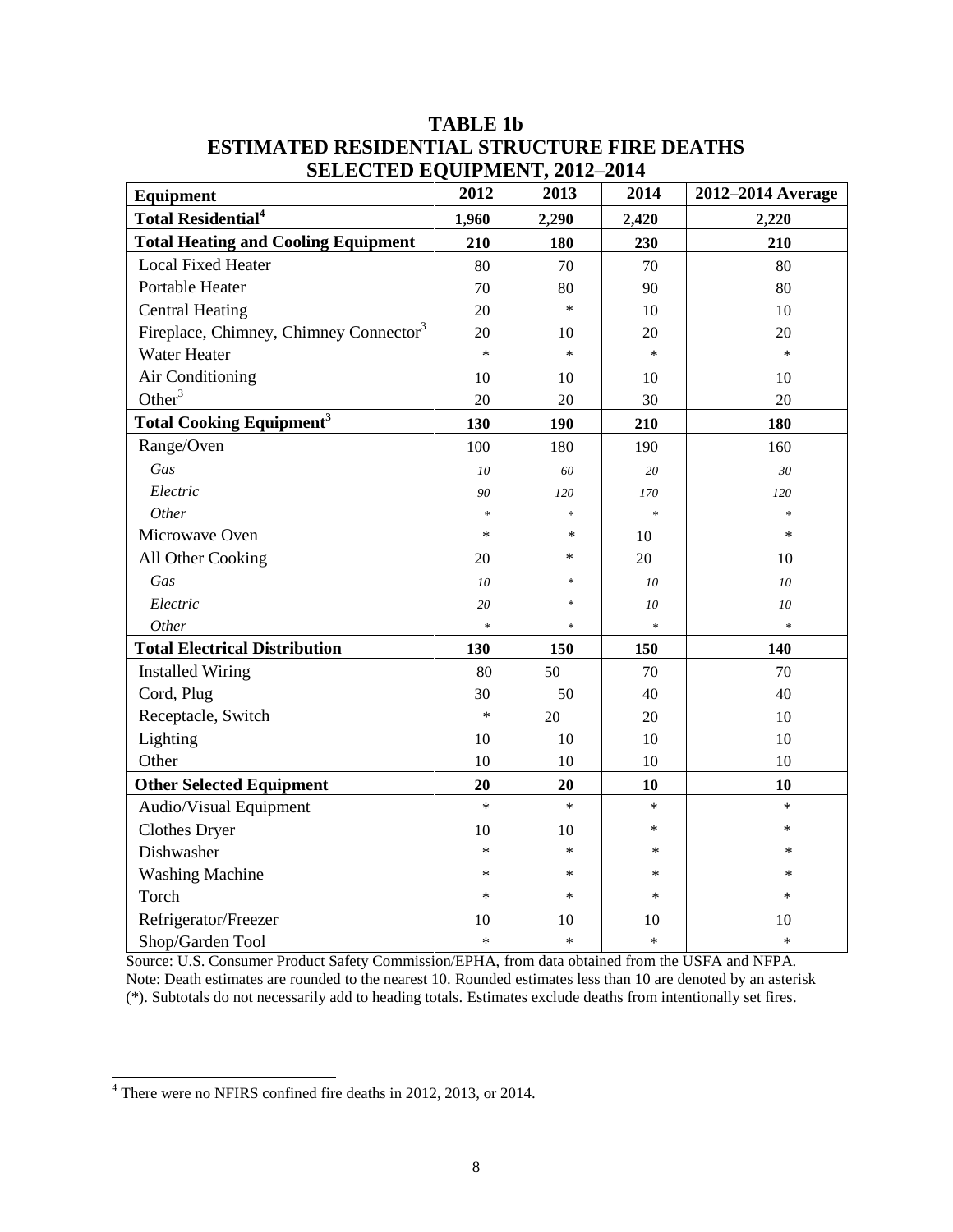| Equipment                                              | 2012   | 2013   | 2014   | 2012-2014 Average |
|--------------------------------------------------------|--------|--------|--------|-------------------|
| <b>Total Residential</b> <sup>5</sup>                  | 11,860 | 11,420 | 11,120 | 11,470            |
| <b>Total Heating and Cooling Equipment<sup>4</sup></b> | 790    | 790    | 830    | 810               |
| <b>Local Fixed Heater</b>                              | 340    | 340    | 330    | 330               |
| Portable Heater                                        | 90     | 130    | 140    | 120               |
| <b>Central Heating</b>                                 | 40     | 30     | 30     | 30                |
| Fireplace, Chimney, Chimney Connector <sup>4</sup>     | 60     | 50     | 70     | 60                |
| Water Heater                                           | 50     | 60     | 60     | 50                |
| Air Conditioning                                       | 80     | 50     | 50     | 60                |
| Other $4$                                              | 180    | 160    | 210    | 180               |
| <b>Total Cooking Equipment<sup>4</sup></b>             | 3,470  | 3,300  | 3,080  | 3,280             |
| Range/Oven                                             | 1,390  | 1,400  | 1,410  | 1,400             |
| Gas                                                    | 180    | 220    | 160    | 190               |
| Electric                                               | 1,200  | 1,180  | 1,250  | 1,210             |
| Other                                                  | 10     | 10     | $\ast$ | ${\it 10}$        |
| Microwave Oven                                         | 30     | 40     | 30     | 30                |
| All Other Cooking                                      | 360    | 300    | 280    | 310               |
| Gas                                                    | 80     | 70     | 60     | 70                |
| Electric                                               | 260    | 210    | 200    | 220               |
| Other                                                  | 20     | 10     | 20     | 20                |
| <b>Total Electrical Distribution</b>                   | 460    | 440    | 430    | 450               |
| <b>Installed Wiring</b>                                | 170    | 150    | 180    | 170               |
| Cord, Plug                                             | 80     | 90     | 90     | 90                |
| Receptacle, Switch                                     | 60     | 80     | 40     | 60                |
| Lighting                                               | 90     | 60     | 60     | 70                |
| Other                                                  | 70     | 70     | 60     | 70                |
| <b>Other Selected Equipment</b>                        | 320    | 260    | 260    | 280               |
| Audio/Visual Equipment                                 | 40     | 20     | 20     | 30                |
| <b>Clothes Dryer</b>                                   | 180    | 150    | 160    | 160               |
| Dishwasher                                             | 20     | 10     | 10     | 10                |
| <b>Washing Machine</b>                                 | 10     | $\ast$ | $\ast$ | $\ast$            |
| Torch                                                  | 20     | 20     | 20     | 20                |
| Refrigerator/Freezer                                   | 40     | 40     | 20     | 30                |
| Shop/Garden Tool                                       | 20     | 30     | 40     | 30                |

### **TABLE 1c ESTIMATED RESIDENTIAL STRUCTURE FIRE INJURIES SELECTED EQUIPMENT, 2012–2014**

Source: U.S. Consumer Product Safety Commission/EPHA, from data obtained from the USFA and NFPA. Note: Injury estimates are rounded to the nearest 10. Rounded estimates less than 10 are denoted by an asterisk (\*). Subtotals do not necessarily add to heading totals. Estimates exclude injuries from intentionally set fires.

<sup>5</sup> There are confined fire injury estimates included in *Total Residential*, *Total Heating and Cooling Equipment*, *Fireplace, Chimney, Chimney Connector*, *Other*, and *Total Cooking Equipment* categories. These confined fire injury estimates could not be included in the detail lines because NFIRS does not provide information to determine the type of equipment. See Table 8b on p. 32 for details.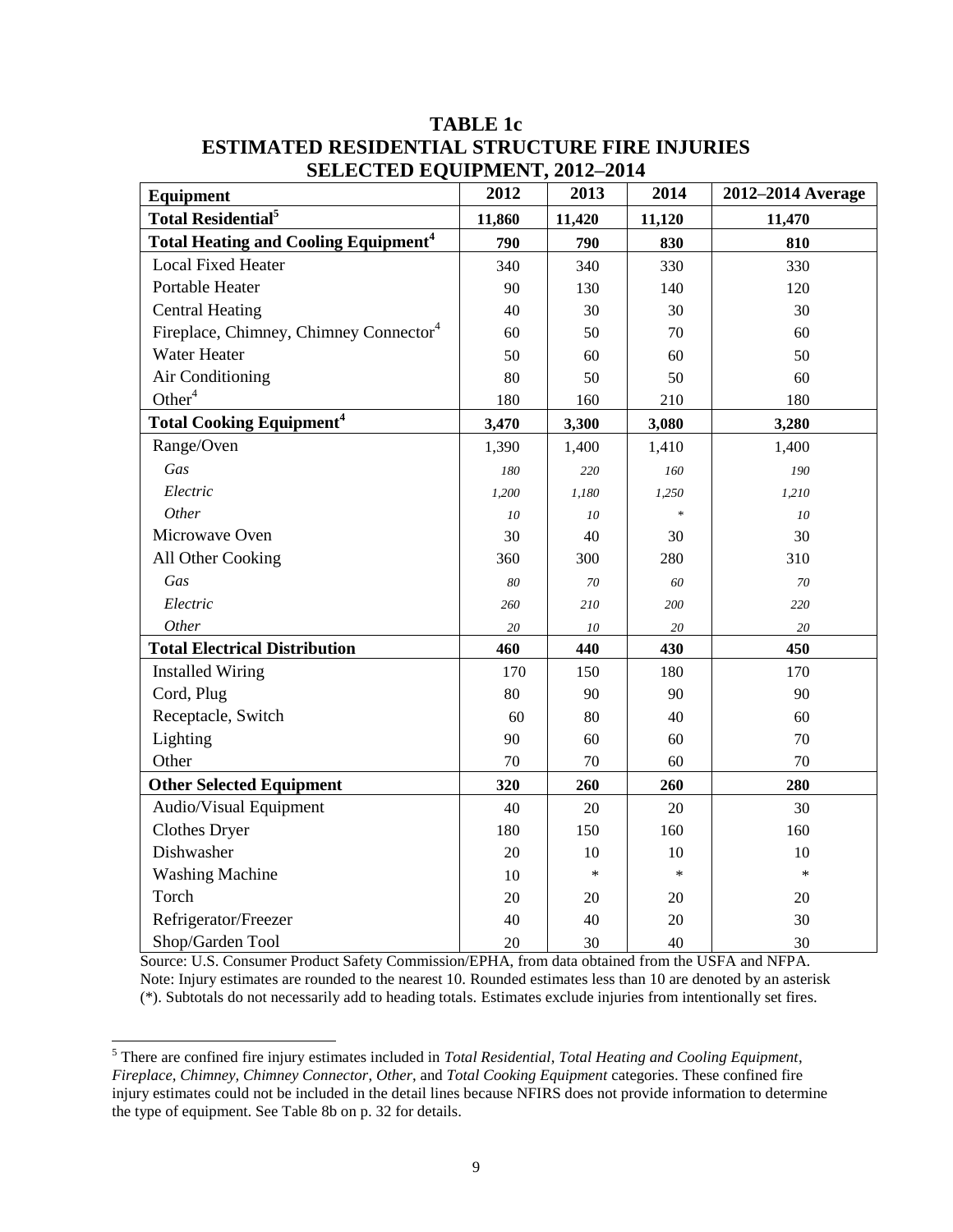| Equipment                                              | 2012      | ренестер ефон мект, 2012 2014<br>2013 | 2014      | $2012 - 2014$ Average |
|--------------------------------------------------------|-----------|---------------------------------------|-----------|-----------------------|
| <b>Total Residential</b> <sup>6</sup>                  | \$6,380.7 | \$6,218.3                             | \$6,352.1 | \$6,317.0             |
| <b>Total Heating and Cooling Equipment<sup>5</sup></b> | \$425.2   | \$496.6                               | \$541.5   | \$487.8               |
| <b>Local Fixed Heater</b>                              | \$100.4   | \$128.0                               | \$117.8   | \$115.4               |
| Portable Heater                                        | \$52.1    | \$65.8                                | \$69.5    | \$62.4                |
| <b>Central Heating</b>                                 | \$19.2    | \$32.4                                | \$23.0    | \$24.9                |
| Fireplace, Chimney, Chimney Connector <sup>5</sup>     | \$93.6    | \$109.1                               | \$146.4   | \$116.4               |
| <b>Water Heater</b>                                    | \$31.4    | \$35.3                                | \$31.3    | \$32.7                |
| Air Conditioning                                       | \$32.9    | \$26.2                                | \$26.0    | \$28.4                |
| Other <sup>5</sup>                                     | \$116.2   | \$116.4                               | \$140.9   | \$124.5               |
| <b>Total Cooking Equipment<sup>5</sup></b>             | \$474.1   | \$433.1                               | \$408.5   | \$438.6               |
| Range/Oven                                             | \$304.6   | \$285.3                               | \$270.5   | \$286.8               |
| Gas                                                    | \$38.6    | \$43.3\$                              | \$40.3    | \$40.7                |
| Electric                                               | \$265.4   | \$241.4                               | \$229.7   | \$245.5               |
| Other                                                  | \$0.7     | \$0.7\$                               | \$0.5\$   | \$0.6\$               |
| Microwave Oven                                         | \$11.3    | \$9.2                                 | \$9.8     | \$10.1                |
| All Other Cooking                                      | \$131.2   | \$103.8                               | \$99.5    | \$111.5               |
| Gas                                                    | \$47.1    | \$30.6                                | \$25.7    | \$34.5                |
| Electric                                               | \$73.3    | \$65.1                                | \$65.7    | \$68.0                |
| Other                                                  | \$10.8\$  | \$8.1                                 | \$8.1     | \$9.0                 |
| <b>Total Electrical Distribution</b>                   | \$334.1   | \$313.6                               | \$326.1   | \$324.6               |
| <b>Installed Wiring</b>                                | \$170.2   | \$149.9                               | \$169.0   | \$163.0               |
| Cord, Plug                                             | \$35.9    | \$33.3                                | \$34.3    | \$34.5                |
| Receptacle, Switch                                     | \$34.5    | \$36.5                                | \$30.8    | \$34.0                |
| Lighting                                               | \$40.1    | \$42.9                                | \$38.9    | \$40.6                |
| Other                                                  | \$53.4    | \$51.0                                | \$53.0    | \$52.5                |
| <b>Other Selected Equipment</b>                        | \$164.1   | \$177.9                               | \$170.9   | \$171.0               |
| Audio/Visual Equipment                                 | \$14.7    | \$10.9                                | \$5.3     | \$10.3                |
| <b>Clothes Dryer</b>                                   | \$80.1    | \$78.9                                | \$59.7    | \$72.9                |
| Dishwasher                                             | \$11.1    | \$11.3                                | \$12.3    | \$11.6                |
| <b>Washing Machine</b>                                 | \$2.5     | \$1.8                                 | \$2.4     | \$2.2                 |
| Torch                                                  | \$12.8    | \$15.3                                | \$37.3    | \$21.8                |
| Refrigerator/Freezer                                   | \$20.6    | \$24.2                                | \$25.3    | \$23.4                |
| Shop/Garden Tool                                       | \$22.9    | \$35.6                                | \$29.0    | \$29.2                |

**TABLE 1d ESTIMATED RESIDENTIAL STRUCTURE FIRE PROPERTY LOSS (In Millions) SELECTED EQUIPMENT, 2012–2014** 

Source: U.S. Consumer Product Safety Commission/EPHA, from data obtained from the USFA and NFPA. Note: Property loss estimates are rounded to the nearest tenth of a million dollars. Subtotals do not necessarily add to heading totals. Estimates exclude property loss from intentionally set fires.

<sup>6</sup> There are confined fire property loss estimates included in *Total Residential, Total Heating and Cooling Equipment, Fireplace, Chimney, Chimney Connector, Other*, and *Total Cooking Equipment* categories. These confined fire property loss estimates could not be included in the detail lines because NFIRS does not provide information to determine the type of equipment. See Table 8c on p. 33 for details.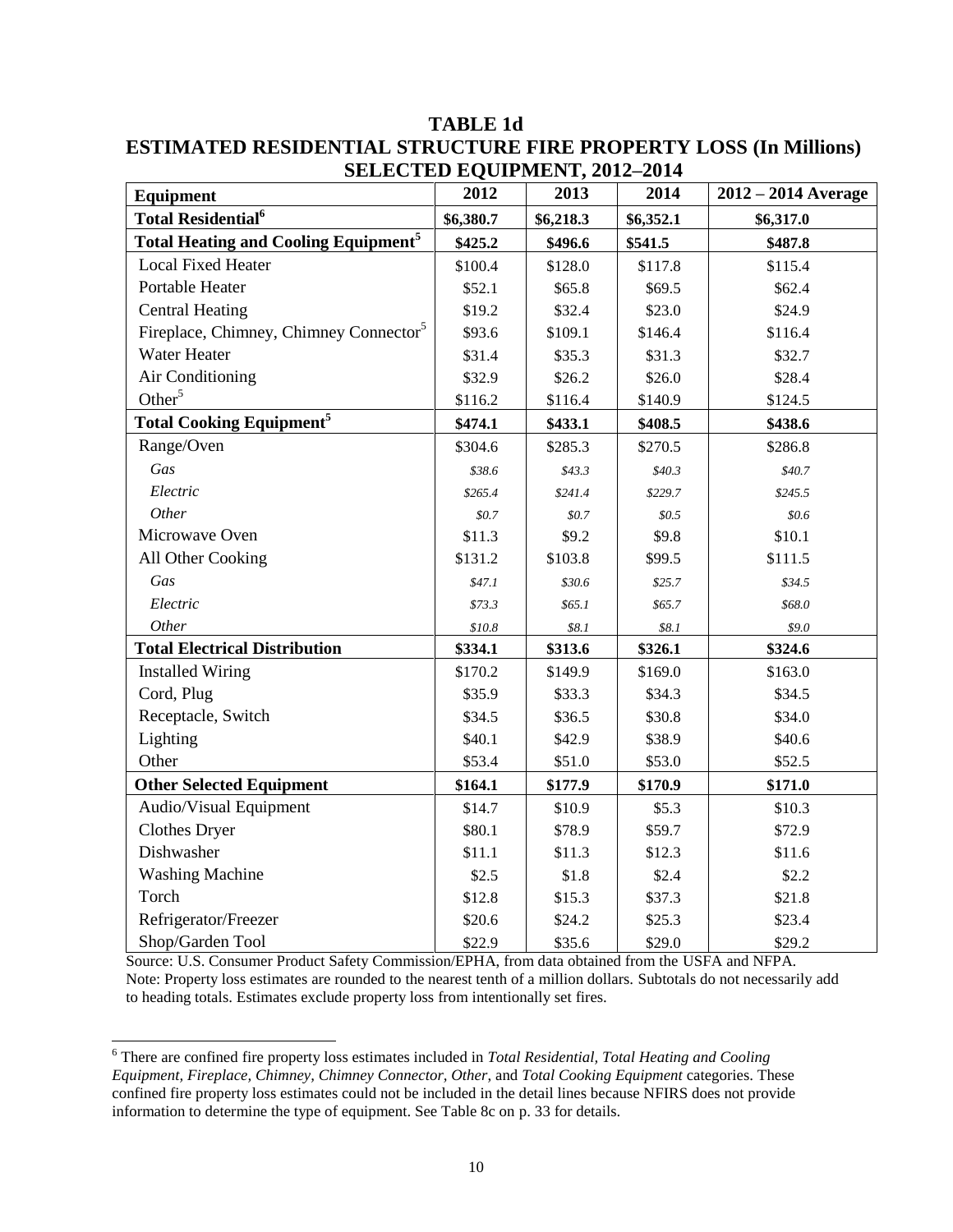#### **TABLE 2a ESTIMATED RESIDENTIAL STRUCTURE FIRES SELECTED PRODUCTS, 2012–2014**

| <b>Product</b>                           | 2012    | SEED TRODUCTS, 2012 2011<br>2013 | 2014    | 2012-2014 Average |  |  |  |
|------------------------------------------|---------|----------------------------------|---------|-------------------|--|--|--|
| Total Residential <sup>7</sup>           | 351,400 | 359,400                          | 361,500 | 357,400           |  |  |  |
|                                          |         | <b>By Heat Source</b>            |         |                   |  |  |  |
| <b>Cigarette, Other Tobacco Products</b> | 11,600  | 10,100                           | 10,000  | 10,600            |  |  |  |
| <b>Match</b>                             | 500     | 500                              | 400     | 500               |  |  |  |
| Lighter                                  | 1,700   | 1,700                            | 1,500   | 1,600             |  |  |  |
| Candle                                   | 6,100   | 6,200                            | 5,700   | 6,000             |  |  |  |
| <b>By Item First Ignited</b>             |         |                                  |         |                   |  |  |  |
| <b>Upholstered Furniture</b>             | 4,500   | 4,600                            | 4,400   | 4,500             |  |  |  |
| <b>Smoking Material Ignition</b>         | 1,200   | 1,100                            | 1,100   | 1,100             |  |  |  |
| Open-Flame Ignition                      | 600     | 500                              | 500     | 500               |  |  |  |
| Other                                    | 2,700   | 3,000                            | 2,900   | 2,900             |  |  |  |
| <b>Mattress, Bedding</b>                 | 7,300   | 7,700                            | 7,500   | 7,500             |  |  |  |
| <b>Smoking Material Ignition</b>         | 1,500   | 1,500                            | 1,500   | 1,500             |  |  |  |
| Open-Flame Ignition                      | 1,400   | 1,500                            | 1,300   | 1,400             |  |  |  |
| Other                                    | 4,300   | 4,800                            | 4,800   | 4,600             |  |  |  |
| <b>Other Materials</b>                   |         |                                  |         |                   |  |  |  |
| Cooking Materials <sup>6</sup>           | 158,500 | 163,100                          | 164,400 | 162,000           |  |  |  |
| <b>Electric Cable Insulation</b>         | 16,300  | 16,700                           | 17,300  | 16,800            |  |  |  |
| <b>Interior Wall Covering</b>            | 6,400   | 6,400                            | 6,500   | 6,400             |  |  |  |
| Wearing Apparel-Worn                     | 300     | 300                              | 300     | 300               |  |  |  |
| Wearing Apparel-Not Worn                 | 5,400   | 5,500                            | 4,900   | 5,300             |  |  |  |
| <b>Floor Covering</b>                    | 3,500   | 3,500                            | 3,400   | 3,400             |  |  |  |
| Curtains, Drapes                         | 1,400   | 1,500                            | 1,300   | 1,400             |  |  |  |
| Magazines, Newspaper                     | 1,600   | 1,600                            | 1,600   | 1,600             |  |  |  |
| Thermal Insulation                       | 5,200   | 5,700                            | 5,700   | 5,500             |  |  |  |
| Cabinet, Desk                            | 4,500   | 4,600                            | 4,700   | 4,600             |  |  |  |
| Trash, Rubbish <sup>6</sup>              | 22,300  | 22,000                           | 21,600  | 22,000            |  |  |  |
| Toy, Game                                | 200     | 200                              | 200     | 200               |  |  |  |
| Box, Carton, Bag, Basket, Barrel         | 2,600   | 2,800                            | 2,600   | 2,700             |  |  |  |

Source: U. S. Consumer Product Safety Commission/EPHA, from data obtained from the USFA and NFPA. Note: Fire estimates are rounded to the nearest 100. Subtotals do not necessarily add up to heading totals. Estimates exclude intentionally set fires.

<sup>7</sup> There are confined fire estimates included in *Total Residential, Cooking Materials,* and *Trash, Rubbish* categories. Estimates for confined cooking fires are included in the *Cooking Materials* fire losses because cooking materials are most likely the item first ignited. See Table 8a on p. 32 for details.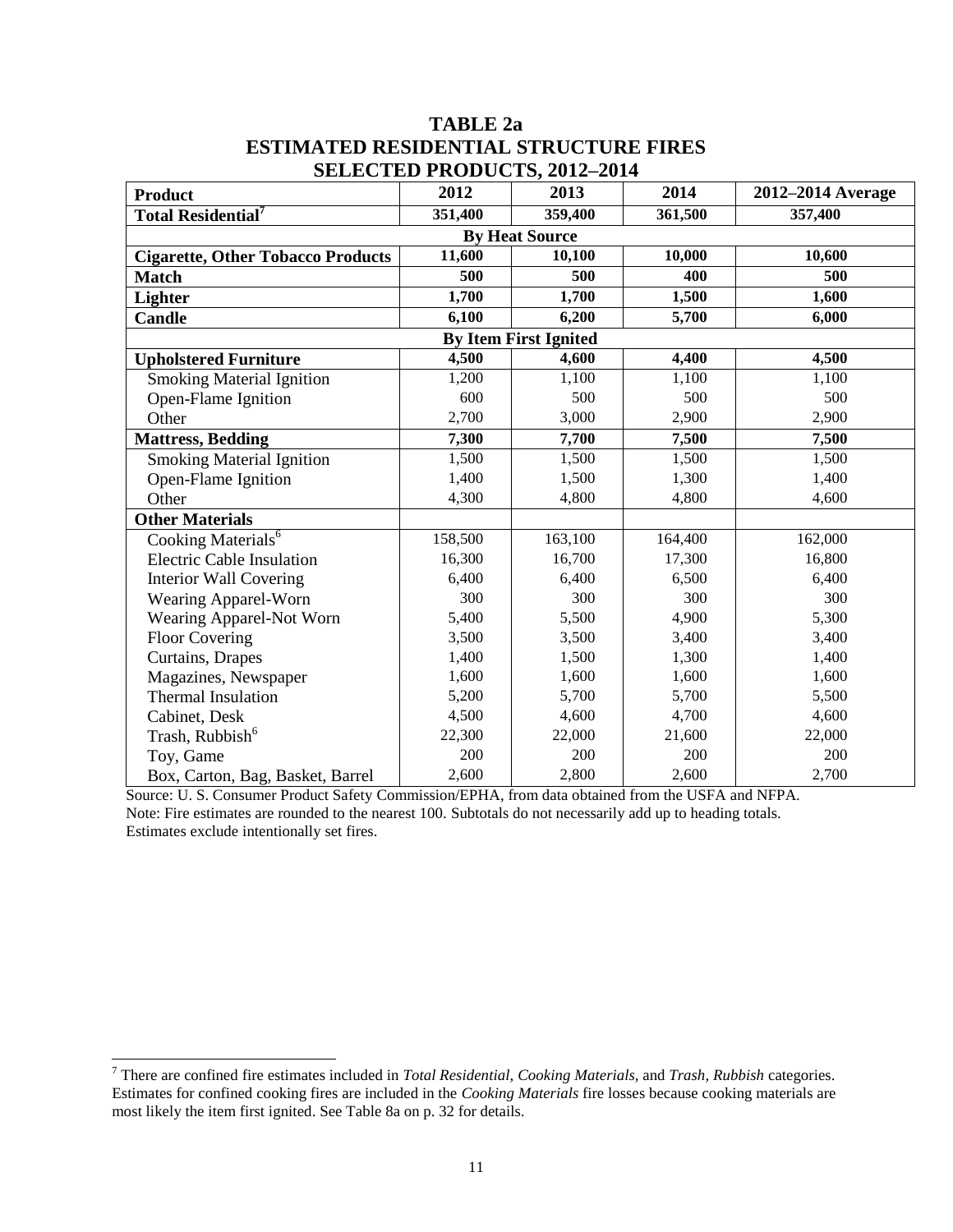## **TABLE 2b ESTIMATED RESIDENTIAL STRUCTURE FIRE DEATHS SELECTED PRODUCTS** 2012-2014

| <b>Product</b>                           | SELECTED I KODOCTS, 2012–2014<br>2012 | 2013   | 2014   | 2012-2014 Average |  |  |
|------------------------------------------|---------------------------------------|--------|--------|-------------------|--|--|
| <b>Total Residential</b> <sup>8</sup>    | 1,960                                 | 2,290  | 2,420  | 2,220             |  |  |
|                                          | <b>By Heat Source</b>                 |        |        |                   |  |  |
| <b>Cigarette, Other Tobacco Products</b> | 420                                   | 480    | 460    | 450               |  |  |
| <b>Match</b>                             | 10                                    | 20     | 30     | 20                |  |  |
| Lighter                                  | 40                                    | 50     | 70     | 50                |  |  |
| <b>Candle</b>                            | 80                                    | 40     | 80     | 70                |  |  |
| <b>By Item First Ignited</b>             |                                       |        |        |                   |  |  |
| <b>Upholstered Furniture</b>             | 370                                   | 410    | 540    | 440               |  |  |
| <b>Smoking Material Ignition</b>         | 140                                   | 210    | 180    | 180               |  |  |
| Open-Flame Ignition                      | 20                                    | *      | 40     | 20                |  |  |
| Other                                    | 210                                   | 200    | 310    | 240               |  |  |
| <b>Mattress, Bedding</b>                 | 350                                   | 310    | 360    | 340               |  |  |
| <b>Smoking Material Ignition</b>         | 150                                   | 90     | 190    | 140               |  |  |
| Open-Flame Ignition                      | 30                                    | 60     | 20     | 40                |  |  |
| Other                                    | 170                                   | 150    | 150    | 160               |  |  |
| <b>Other Materials</b>                   |                                       |        |        |                   |  |  |
| Cooking Materials <sup>7</sup>           | 100                                   | 180    | 170    | 150               |  |  |
| <b>Electric Cable Insulation</b>         | 100                                   | 140    | 160    | 130               |  |  |
| Interior Wall Covering                   | 90                                    | 70     | 60     | 70                |  |  |
| Wearing Apparel-Worn                     | 70                                    | 140    | 60     | 90                |  |  |
| Wearing Apparel-Not Worn                 | 20                                    | 40     | 40     | 30                |  |  |
| <b>Floor Covering</b>                    | 80                                    | 30     | 80     | 60                |  |  |
| Curtains, Drapes                         | 10                                    | 20     | 20     | 20                |  |  |
| Magazines, Newspaper                     | 30                                    | 60     | 40     | 40                |  |  |
| Thermal Insulation                       | $\ast$                                | $\ast$ | 10     | $\ast$            |  |  |
| Cabinet, Desk                            | 30                                    | 20     | 40     | 30                |  |  |
| Trash, Rubbish                           | 20                                    | 50     | 20     | 30                |  |  |
| Toy, Game                                | $\ast$                                | $\ast$ | $\ast$ | $\ast$            |  |  |
| Box, Carton, Bag, Basket, Barrel         | 30                                    | 10     | *      | 10                |  |  |

Source: U.S. Consumer Product Safety Commission/EPHA, from data obtained from the USFA and NFPA. Note: Death estimates are rounded to the nearest 10. Rounded estimates less than 10 are denoted by an asterisk (\*). Subtotals do not necessarily add to heading totals. Estimates exclude deaths from intentionally set fires.

<sup>8</sup> There were no NFIRS confined fire deaths in 2012, 2013 or 2014.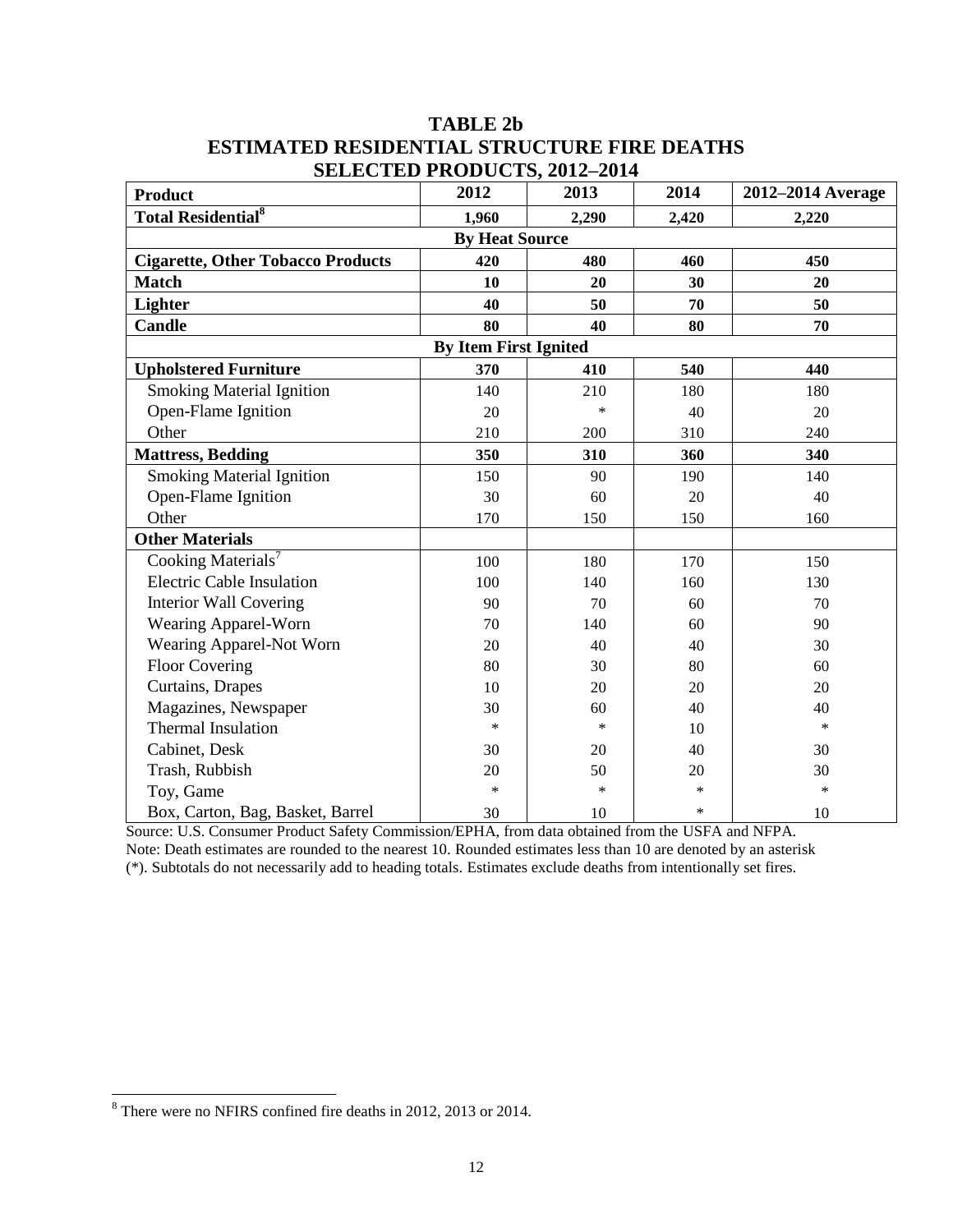### **TABLE 2c ESTIMATED RESIDENTIAL STRUCTURE FIRE INJURIES SELECTED PRODUCTS** 2012-2014

|                                          | SELECTED I KODOCIS, 2012–201 <del>1</del> |        |        |                   |
|------------------------------------------|-------------------------------------------|--------|--------|-------------------|
| <b>Product</b>                           | 2012                                      | 2013   | 2014   | 2012-2014 Average |
| <b>Total Residential</b> <sup>9</sup>    | 11,860                                    | 11,420 | 11,120 | 11,470            |
|                                          | <b>By Heat Source</b>                     |        |        |                   |
| <b>Cigarette, Other Tobacco Products</b> | 930                                       | 1,010  | 1,020  | 990               |
| <b>Match</b>                             | 110                                       | 70     | 60     | 80                |
| Lighter                                  | 320                                       | 280    | 240    | 280               |
| <b>Candle</b>                            | 590                                       | 700    | 690    | 660               |
|                                          | <b>By Item First Ignited</b>              |        |        |                   |
| <b>Upholstered Furniture</b>             | 610                                       | 670    | 710    | 660               |
| <b>Smoking Material Ignition</b>         | 210                                       | 190    | 200    | 200               |
| Open-Flame Ignition                      | 90                                        | 70     | 80     | 80                |
| Other                                    | 310                                       | 410    | 430    | 380               |
| <b>Mattress, Bedding</b>                 | 1,090                                     | 1,110  | 1,160  | 1,120             |
| <b>Smoking Material Ignition</b>         | 270                                       | 360    | 370    | 330               |
| Open-Flame Ignition                      | 310                                       | 280    | 360    | 320               |
| Other                                    | 510                                       | 470    | 440    | 470               |
| <b>Other Materials</b>                   |                                           |        |        |                   |
| Cooking Materials <sup>8</sup>           | 4,110                                     | 3,730  | 3,830  | 3,890             |
| <b>Electric Cable Insulation</b>         | 450                                       | 400    | 560    | 470               |
| <b>Interior Wall Covering</b>            | 270                                       | 160    | 200    | 210               |
| Wearing Apparel-Worn                     | 70                                        | 120    | 90     | 100               |
| Wearing Apparel-Not Worn                 | 320                                       | 210    | 330    | 290               |
| <b>Floor Covering</b>                    | 250                                       | 190    | 210    | 220               |
| Curtains, Drapes                         | 130                                       | 140    | 110    | 130               |
| Magazines, Newspaper                     | 120                                       | 80     | 170    | 120               |
| <b>Thermal Insulation</b>                | 120                                       | 70     | 60     | 80                |
| Cabinet, Desk                            | 270                                       | 240    | 350    | 290               |
| Trash, Rubbish <sup>8</sup>              | 260                                       | 280    | 220    | 250               |
| Toy, Game                                | 10                                        | 30     | $\ast$ | 20                |
| Box, Carton, Bag, Basket, Barrel         | 100                                       | 100    | 160    | 120               |

Source: U.S. Consumer Product Safety Commission/EPHA, from data obtained from the USFA and NFPA. Note: Injury estimates are rounded to the nearest 10. Rounded estimates less than 10 are denoted by an asterisk (\*). Subtotals do not necessarily add to heading totals. Estimates exclude injuries from intentionally set fires.

<sup>9</sup> There are confined fire injury estimates included in *Total Residential, Cooking Materials,* and *Trash, Rubbish* categories. Estimates for confined cooking fire injuries are included in the *Cooking Materials* fire losses because cooking materials are most likely the item first ignited. See Table 8b on p. 32 for details.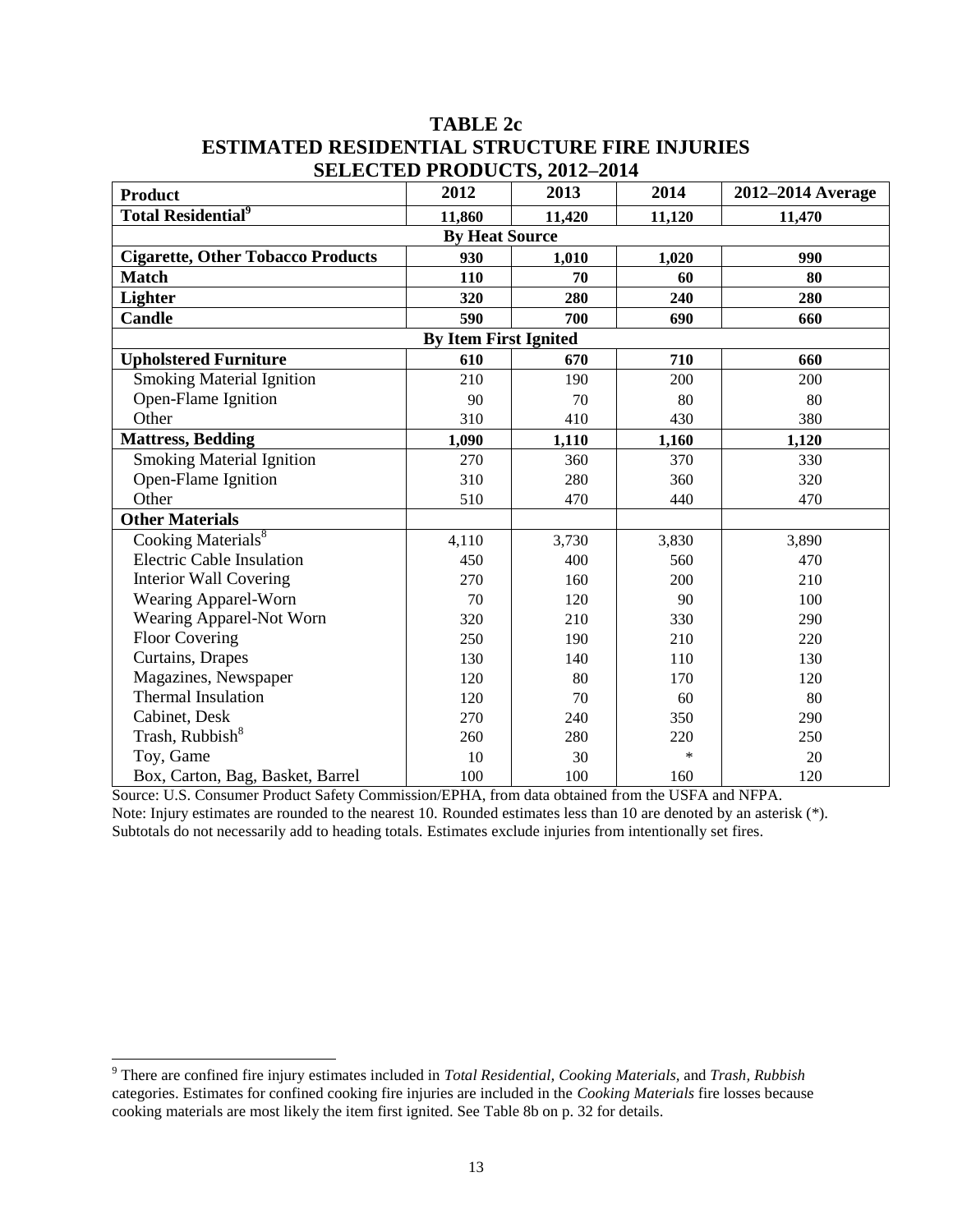|                                          |           | 9111-2019 1 NODOCT9, 2011-2019 |           |                   |  |  |  |
|------------------------------------------|-----------|--------------------------------|-----------|-------------------|--|--|--|
| <b>Product</b>                           | 2012      | 2013                           | 2014      | 2012-2014 Average |  |  |  |
| <b>Total Residential<sup>10</sup></b>    | \$6,380.7 | \$6,218.3                      | \$6,352.1 | \$6,317.0         |  |  |  |
|                                          |           | <b>By Heat Source</b>          |           |                   |  |  |  |
| <b>Cigarette, Other Tobacco Products</b> | \$431.9   | \$391.4                        | \$334.6   | \$386.0           |  |  |  |
| <b>Match</b>                             | \$16.8    | \$21.5                         | \$17.5    | \$18.6            |  |  |  |
| <b>Lighter</b>                           | \$69.1    | \$215.8                        | \$58.0    | \$114.3           |  |  |  |
| Candle                                   | \$216.5   | \$212.6                        | \$223.2   | \$217.4           |  |  |  |
| <b>By Item First Ignited</b>             |           |                                |           |                   |  |  |  |
| <b>Upholstered Furniture</b>             | \$222.4   | \$225.9                        | \$242.3   | \$230.2           |  |  |  |
| <b>Smoking Material Ignition</b>         | \$59.9    | \$53.0                         | \$62.4    | \$58.4            |  |  |  |
| Open-Flame Ignition                      | \$29.5    | \$26.6                         | \$30.9    | \$29.0            |  |  |  |
| Other                                    | \$133.0   | \$146.3                        | \$149.0   | \$142.8           |  |  |  |
| <b>Mattress, Bedding</b>                 | \$259.3   | \$263.2                        | \$276.1   | \$266.2           |  |  |  |
| <b>Smoking Material Ignition</b>         | \$47.2    | \$48.6                         | \$47.6    | \$47.8            |  |  |  |
| Open-Flame Ignition                      | \$53.2    | \$51.4                         | \$66.9    | \$57.2            |  |  |  |
| Other                                    | \$158.9   | \$163.2                        | \$161.7   | \$161.3           |  |  |  |
| <b>Other Materials</b>                   |           |                                |           |                   |  |  |  |
| Cooking Materials <sup>9</sup>           | \$522.8   | \$534.8                        | \$549.6   | \$535.7           |  |  |  |
| <b>Electric Cable Insulation</b>         | \$447.7   | \$463.5                        | \$437.6   | \$449.6           |  |  |  |
| <b>Interior Wall Covering</b>            | \$296.7   | \$277.4                        | \$301.7   | \$291.9           |  |  |  |
| Wearing Apparel-Worn                     | \$15.6    | \$7.7                          | \$4.4     | \$9.2             |  |  |  |
| Wearing Apparel-Not Worn                 | \$127.0   | \$282.1                        | \$119.3   | \$176.1           |  |  |  |
| <b>Floor Covering</b>                    | \$130.7   | \$101.0                        | \$105.6   | \$112.4           |  |  |  |
| Curtains, Drapes                         | \$37.6    | \$53.3                         | \$62.6    | \$51.2            |  |  |  |
| Magazines, Newspaper                     | \$82.4    | \$44.9                         | \$44.4    | \$57.2            |  |  |  |
| Thermal Insulation                       | \$149.9   | \$183.6                        | \$193.2   | \$175.5           |  |  |  |
| Cabinet, Desk                            | \$179.5   | \$178.3                        | \$174.5   | \$177.4           |  |  |  |
| Trash, Rubbish <sup>9</sup>              | \$158.8   | \$157.2                        | \$137.3   | \$139.9           |  |  |  |
| Toy, Game                                | \$3.9     | \$3.3                          | \$4.5     | \$3.9             |  |  |  |
| Box, Carton, Bag, Basket, Barrel         | \$108.6   | \$101.1                        | \$104.5   | \$104.7           |  |  |  |

#### **TABLE 2d ESTIMATED RESIDENTIAL STRUCTURE FIRE PROPERTY LOSS (In Millions) SELECTED PRODUCTS** 2011-2013

Source: U. S. Consumer Product Safety Commission/EPHA, from data obtained from the USFA and NFPA. Note: Property loss estimates are rounded to the nearest tenth of a million dollars. Subtotals do not necessarily add to heading totals. Estimates exclude property loss from intentionally set fires.

<sup>10</sup> There are confined fire property loss estimates included in *Total Residential, Cooking Materials,* and *Trash, Rubbish* categories. Estimates for confined cooking fire property losses are included in the *Cooking Materials* fire losses because cooking materials are most likely the item first ignited. See Table 8c on p. 33 for details.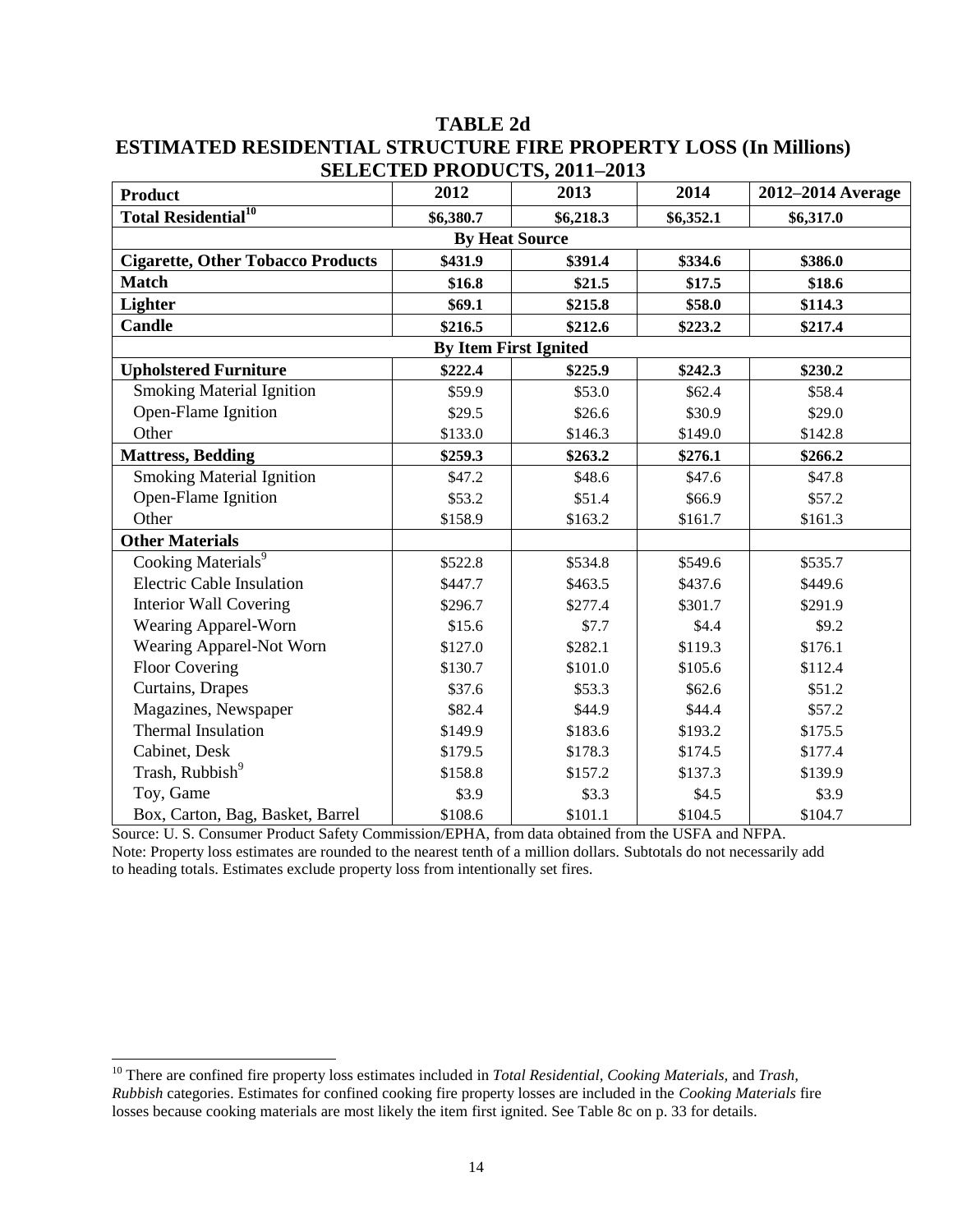## **TABLE 3a ESTIMATED RESIDENTIAL STRUCTURE FIRES HEATING AND COOLING EQUIPMENT, 2012-2014**

| HERTHING MND COOLING LOCH MILINI, 2012 201<br><b>Equipment</b> | 2012    | 2013    | 2014    | 2012-2014 Average |
|----------------------------------------------------------------|---------|---------|---------|-------------------|
| <b>Total Residential<sup>11</sup></b>                          | 351,400 | 359,400 | 361,500 | 357,400           |
| <b>Total Heating and Cooling Equipment<sup>10</sup></b>        | 41,800  | 44,900  | 44,300  | 43,700            |
| <b>Solid Fuel</b>                                              | 1,900   | 2,100   | 2,000   | 2,000             |
| <b>Fixed Heater</b>                                            | 500     | 500     | 400     | 500               |
| Portable Heater                                                | $\ast$  | $\ast$  | $\ast$  | $\ast$            |
| Fireplace, Chimney, Chimney Connector                          | 1,300   | 1,500   | 1,400   | 1,400             |
| <b>Central Heating</b>                                         | $\ast$  | $\ast$  | $\ast$  | $\ast$            |
| <b>Water Heater</b>                                            | $\ast$  | $\ast$  | $\ast$  | $\ast$            |
| Other                                                          | $\ast$  | $\ast$  | $\ast$  | $\ast$            |
| <b>Gas-Fired</b>                                               | 2,100   | 2,400   | 2,300   | 2,300             |
| <b>Fixed Heater</b>                                            | 700     | 800     | 800     | 700               |
| <b>Portable Heater</b>                                         | 100     | 100     | 100     | 100               |
| Fireplace, Chimney, Chimney Connector                          | 100     | 200     | 200     | 200               |
| <b>Central Heating</b>                                         | 300     | 300     | 300     | 300               |
| <b>Water Heater</b>                                            | 700     | 800     | 700     | 800               |
| Fixed, Central Air Conditioning                                | $\ast$  | $\ast$  | $\ast$  | $\ast$            |
| Other                                                          | 200     | 200     | 200     | 200               |
| <b>Electric</b>                                                | 8,300   | 9,400   | 10,100  | 9,300             |
| <b>Fixed Heater</b>                                            | 2,500   | 2,900   | 3,100   | 2,800             |
| Portable Heater                                                | 1,000   | 1,200   | 1,300   | 1,100             |
| <b>Central Heating</b>                                         | 300     | 400     | 400     | 300               |
| <b>Water Heater</b>                                            | 700     | 700     | 800     | 700               |
| Fixed, Central Air Conditioning                                | 800     | 700     | 800     | 800               |
| Portable Air Conditioner                                       | 400     | 300     | 300     | 300               |
| Other                                                          | 3,400   | 4,000   | 4,300   | 3,900             |
| <b>Liquid Fuel</b>                                             | 200     | 300     | 300     | 300               |
| <b>Fixed Heater</b>                                            | $\ast$  | 100     | $\ast$  | $\ast$            |
| Portable Heater                                                | 100     | 100     | 200     | 100               |
| Fireplace, Chimney, Chimney Connector                          | *       | $\ast$  | $\ast$  | $\ast$            |
| <b>Central Heating</b>                                         | $\ast$  | 100     | 100     | 100               |
| <b>Water Heater</b>                                            | *       | $\ast$  | $\ast$  | $\ast$            |
| Other                                                          | *       | $\ast$  | $\ast$  | $\ast$            |
| <b>All Other Fuel</b>                                          | 100     | 100     | 100     | 100               |

Source: U.S. Consumer Product Safety Commission/EPHA, from data obtained from the USFA and NFPA. Note: Fire estimates are rounded to the nearest 100. Rounded estimates less than 100 are denoted by an asterisk (\*). Subtotals do not necessarily add to heading totals. Estimates exclude intentionally set fires.

 $\overline{\phantom{a}}$ 

<sup>11</sup> There are confined fire estimates included in *Total Residential,* and *Total Heating and Cooling Equipment*  categories. These confined fire estimates could not be included in the detail lines because NFIRS does not provide information to determine the type of equipment or the power source of the equipment. See Table 8a on p. 32 for details.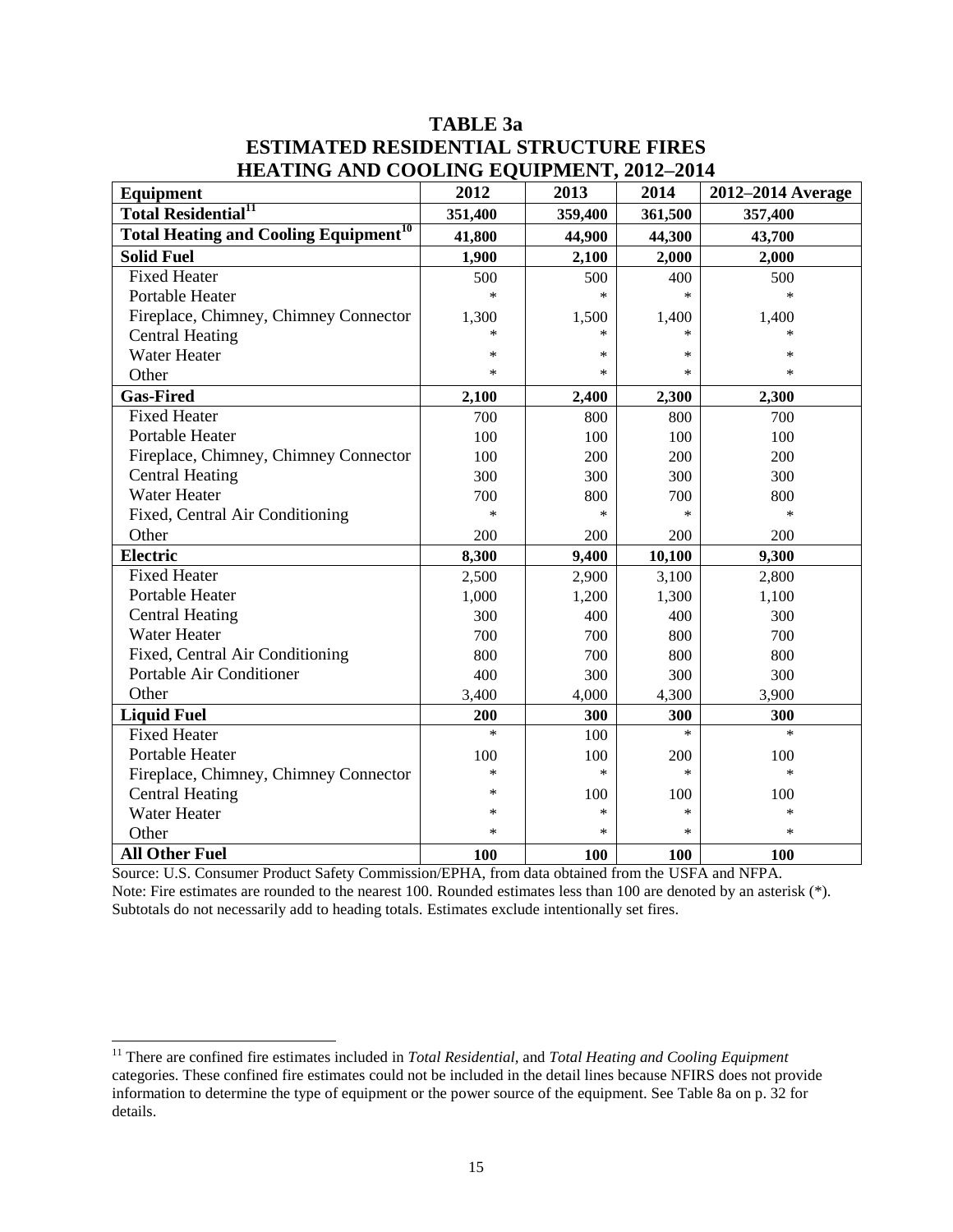| Equipment                                  | $\sim$ $\sim$ $\sim$ $\sim$ $\sim$ $\sim$ $\sim$<br>2012 | 2013   | 2014   | 2012-2014 Average |
|--------------------------------------------|----------------------------------------------------------|--------|--------|-------------------|
| <b>Total Residential<sup>12</sup></b>      | 1,960                                                    | 2,290  | 2,420  | 2,220             |
| <b>Total Heating and Cooling Equipment</b> | 210                                                      | 180    | 230    | 210               |
| <b>Solid Fuel</b>                          | 50                                                       | 40     | 40     | 40                |
| <b>Fixed Heater</b>                        | 40                                                       | 30     | 10     | 30                |
| Portable Heater                            | $\ast$                                                   | $\ast$ | $\ast$ | $\ast$            |
| Fireplace, Chimney, Chimney Connector      | 20                                                       | 10     | 20     | 20                |
| <b>Central Heating</b>                     | *                                                        | *      | $\ast$ | $\ast$            |
| <b>Water Heater</b>                        | *                                                        | $\ast$ | $\ast$ | *                 |
| Other                                      | $\ast$                                                   | $\ast$ | $\ast$ | *                 |
| <b>Gas-Fired</b>                           | 40                                                       | 10     | 40     | 30                |
| <b>Fixed Heater</b>                        | 20                                                       | 10     | 20     | 20                |
| <b>Portable Heater</b>                     | $\ast$                                                   | $\ast$ | 20     | 10                |
| Fireplace, Chimney, Chimney Connector      | $\ast$                                                   | *      | $\ast$ | $\ast$            |
| <b>Central Heating</b>                     | 20                                                       | *      | $\ast$ | 10                |
| <b>Water Heater</b>                        | *                                                        | *      | $\ast$ | $\ast$            |
| Fixed, Central Air Conditioning            | *                                                        | *      | $\ast$ | $\ast$            |
| Other                                      | $\ast$                                                   | $\ast$ | $\ast$ | $\ast$            |
| <b>Electric</b>                            | 110                                                      | 110    | 150    | 120               |
| <b>Fixed Heater</b>                        | 30                                                       | 30     | 40     | 30                |
| <b>Portable Heater</b>                     | 60                                                       | 60     | 60     | 60                |
| <b>Central Heating</b>                     | $\ast$                                                   | $\ast$ | $\ast$ | $\ast$            |
| <b>Water Heater</b>                        | *                                                        | $\ast$ | $\ast$ | $\ast$            |
| Fixed, Central Air Conditioning            | *                                                        | 10     | $\ast$ | *                 |
| Portable Air Conditioner                   | 10                                                       | $\ast$ | 10     | 10                |
| Other                                      | 10                                                       | 10     | 30     | 20                |
| <b>Liquid Fuel</b>                         | $\ast$                                                   | 10     | 10     | 10                |
| <b>Fixed Heater</b>                        | *                                                        | $\ast$ | $\ast$ | $\ast$            |
| Portable Heater                            | *                                                        | 10     | 10     | 10                |
| Fireplace, Chimney, Chimney Connector      | *                                                        | *      | $\ast$ | $\ast$            |
| <b>Central Heating</b>                     | *                                                        | *      | $\ast$ | *                 |
| <b>Water Heater</b>                        | *                                                        | *      | $\ast$ | $\ast$            |
| Other                                      | $\ast$                                                   | $\ast$ | $\ast$ | *                 |
| <b>All Other Fuel</b>                      | $\ast$                                                   | $\ast$ | $\ast$ | $\ast$            |

## **TABLE 3b ESTIMATED RESIDENTIAL STRUCTURE FIRE DEATHS HEATING AND COOLING EQUIPMENT, 2012–2014**

Source: U.S. Consumer Product Safety Commission/EPHA, from data obtained from the USFA and NFPA. Note: Death estimates are rounded to the nearest 10. Rounded estimates less than 10 are denoted by an asterisk (\*). Subtotals do not necessarily add to heading totals. Estimates exclude deaths from intentionally set fires.

 $12$  There were no NFIRS confined fire deaths in 2012, 2013 or 2014.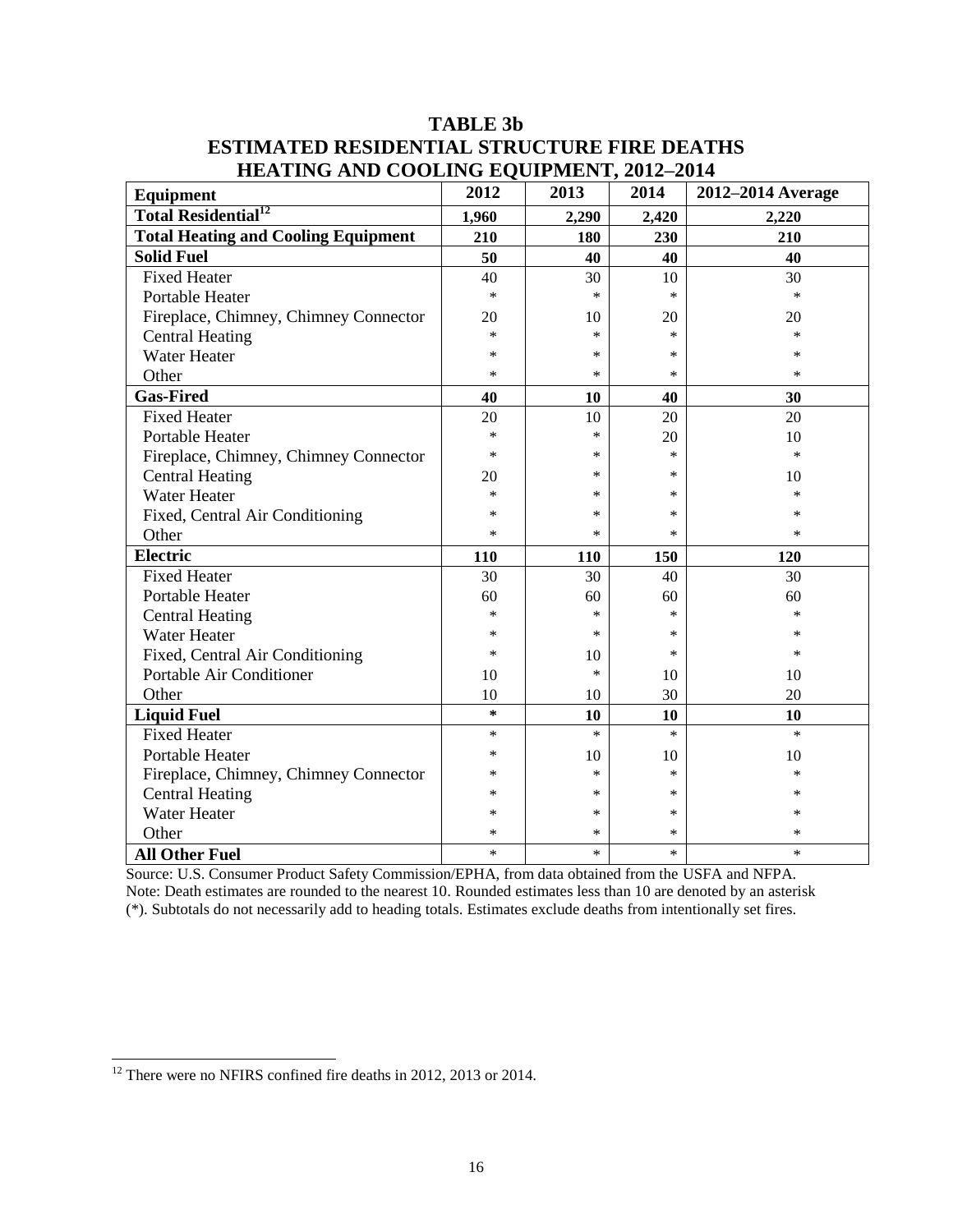| <b>TABLE 3c</b>                                      |
|------------------------------------------------------|
| <b>ESTIMATED RESIDENTIAL STRUCTURE FIRE INJURIES</b> |
| <b>HEATING AND COOLING EQUIPMENT, 2012-2014</b>      |

| Equipment                                               | 2012   | 2013   | 2014   | 2012-2014 Average |
|---------------------------------------------------------|--------|--------|--------|-------------------|
| <b>Total Residential<sup>13</sup></b>                   | 11,860 | 11,420 | 11,120 | 11,470            |
| <b>Total Heating and Cooling Equipment<sup>12</sup></b> | 790    | 790    | 830    | 810               |
| <b>Solid Fuel</b>                                       | 70     | 40     | 50     | 50                |
| <b>Fixed Heater</b>                                     | 30     | 30     | 20     | 30                |
| Portable Heater                                         | $\ast$ | $\ast$ | $\ast$ | $\ast$            |
| Fireplace, Chimney, Chimney Connector                   | 40     | 20     | 30     | 30                |
| <b>Central Heating</b>                                  | $\ast$ | $\ast$ | $\ast$ | $\ast$            |
| <b>Water Heater</b>                                     | *      | *      | $\ast$ | $\ast$            |
| Other                                                   | *      | $\ast$ | $\ast$ | $\ast$            |
| <b>Gas-Fired</b>                                        | 130    | 180    | 170    | 160               |
| <b>Fixed Heater</b>                                     | 40     | 80     | 50     | 60                |
| <b>Portable Heater</b>                                  | 10     | 10     | 30     | 20                |
| Fireplace, Chimney, Chimney Connector                   | $\ast$ | 10     | 10     | $\ast$            |
| <b>Central Heating</b>                                  | 20     | 20     | 10     | 20                |
| <b>Water Heater</b>                                     | 40     | 40     | 50     | 40                |
| Fixed, Central Air Conditioning                         | *      | *      | $\ast$ | $\ast$            |
| Other                                                   | 10     | 20     | 30     | 20                |
| <b>Electric</b>                                         | 510    | 490    | 510    | 500               |
| <b>Fixed Heater</b>                                     | 260    | 230    | 240    | 250               |
| Portable Heater                                         | 60     | 100    | 100    | 90                |
| <b>Central Heating</b>                                  | 10     | 10     | 10     | 10                |
| <b>Water Heater</b>                                     | 10     | 10     | 10     | 10                |
| Fixed, Central Air Conditioning                         | 30     | 30     | 40     | 30                |
| Portable Air Conditioner                                | 40     | 30     | 10     | 30                |
| Other                                                   | 130    | 100    | 130    | 120               |
| <b>Liquid Fuel</b>                                      | 30     | 20     | 30     | 30                |
| <b>Fixed Heater</b>                                     | $\ast$ | $\ast$ | $\ast$ | $\ast$            |
| Portable Heater                                         | 20     | 20     | 20     | 20                |
| Fireplace, Chimney, Chimney Connector                   | $\ast$ | *      | $\ast$ | $\ast$            |
| <b>Central Heating</b>                                  | 10     | *      | $\ast$ | $\ast$            |
| <b>Water Heater</b>                                     | *      | *      | ∗      | *                 |
| Other                                                   | *      | *      | $\ast$ | $\ast$            |
| <b>All Other Fuel</b>                                   | *      | $\ast$ | 10     | *                 |

Source: U.S. Consumer Product Safety Commission/EPHA, from data obtained from the USFA and NFPA. Note: Injury estimates are rounded to the nearest 10. Rounded estimates less than 10 are denoted by an asterisk (\*). Subtotals do not necessarily add to heading totals. Estimates exclude injuries from intentionally set fires.

 $\overline{\phantom{a}}$ 

<sup>13</sup> There are confined fire injury estimates included in *Total Residential,* and *Total Heating and Cooling Equipment*  categories. These confined fire injury estimates could not be included in the detail lines because NFIRS does not provide information to determine the type of equipment or the power source of the equipment. See Table 8b on p. 32 for details.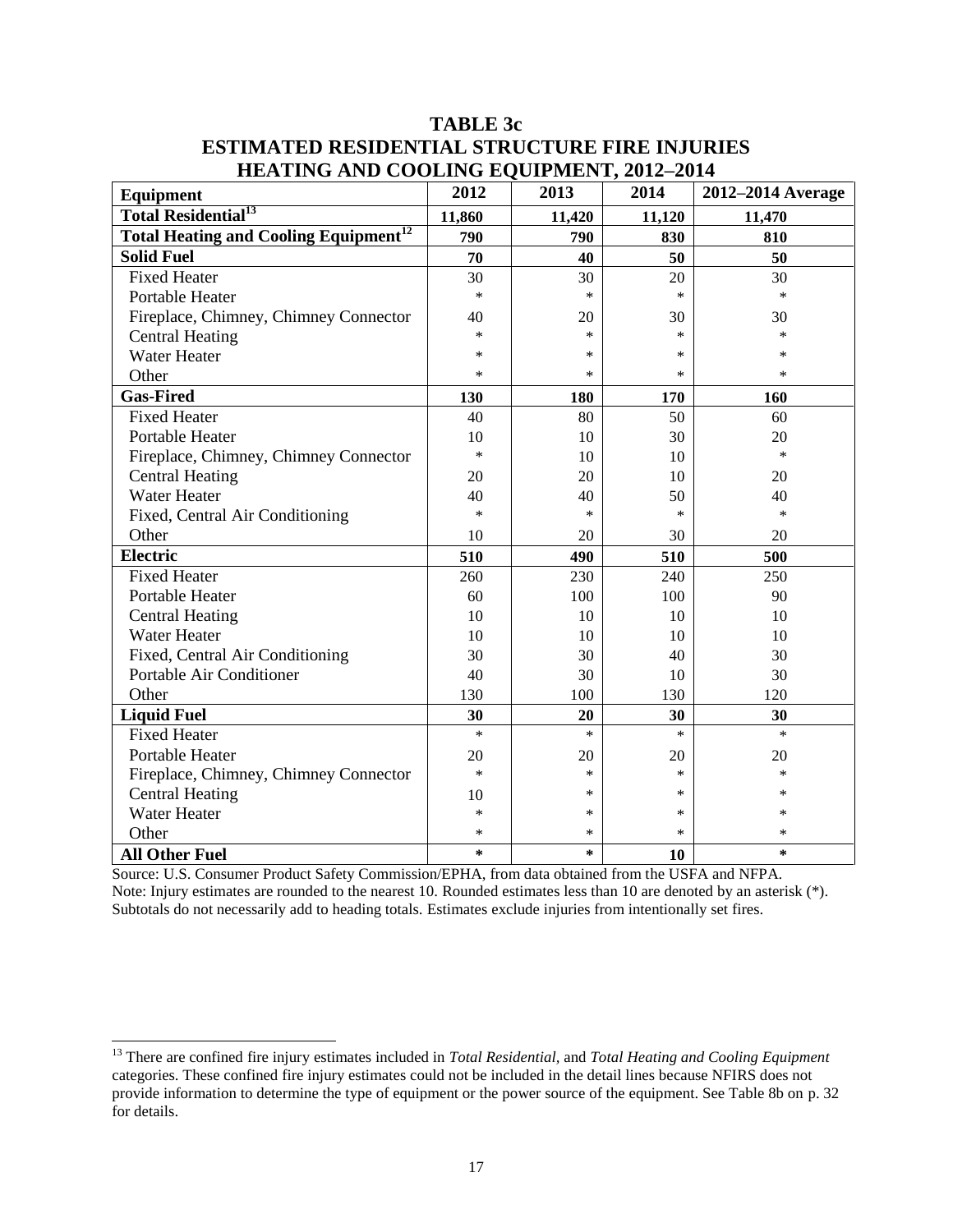| Equipment                                               | 2012      | 2013      | 2014      | 2012-2014 Average |
|---------------------------------------------------------|-----------|-----------|-----------|-------------------|
| <b>Total Residential<sup>14</sup></b>                   | \$6,380.7 | \$6,218.3 | \$6,352.1 | \$6,317.0         |
| <b>Total Heating and Cooling Equipment<sup>13</sup></b> | \$425.2   | \$496.6   | \$541.5   | \$487.8           |
| <b>Solid Fuel</b>                                       | \$102.5   | \$126.9   | \$107.7   | \$112.4           |
| <b>Fixed Heater</b>                                     | \$21.7    | \$29.0    | \$22.6    | \$24.4            |
| Portable Heater                                         | *         | $\ast$    | $\ast$    |                   |
| Fireplace, Chimney, Chimney Connector                   | \$78.9    | \$94.9    | \$82.2    | \$85.4            |
| <b>Central Heating</b>                                  | \$1.0     | \$2.3     | \$1.0     | \$1.4             |
| <b>Water Heater</b>                                     | $\ast$    | $\ast$    | $\ast$    | $\ast$            |
| Other                                                   | \$0.9     | \$0.7     | \$1.9     | \$1.2             |
| <b>Gas-Fired</b>                                        | \$72.1    | \$77.2    | \$112.9   | \$87.4            |
| <b>Fixed Heater</b>                                     | \$19.2    | \$24.7    | \$17.4    | \$20.4            |
| <b>Portable Heater</b>                                  | \$5.2     | \$5.9     | \$4.8\$   | \$5.3             |
| Fireplace, Chimney, Chimney Connector                   | \$7.6     | \$7.7     | \$55.8    | \$23.7            |
| <b>Central Heating</b>                                  | \$9.7     | \$11.4    | \$8.5     | \$9.9             |
| <b>Water Heater</b>                                     | \$20.0    | \$20.1    | \$16.6    | \$18.9            |
| Fixed, Central Air Conditioning                         | \$0.1     | $\ast$    | \$0.1     | \$0.1             |
| Other                                                   | \$10.3    | \$7.3     | \$9.7     | \$9.1             |
| <b>Electric</b>                                         | \$234.0   | \$272.0   | \$293.3   | \$266.4           |
| <b>Fixed Heater</b>                                     | \$57.5    | \$71.6    | \$75.3    | \$68.1            |
| Portable Heater                                         | \$43.6    | \$53.2    | \$57.7    | \$51.5            |
| <b>Central Heating</b>                                  | \$7.3     | \$16.9    | \$10.4    | \$11.5            |
| <b>Water Heater</b>                                     | \$10.6    | \$15.2    | \$14.2    | \$13.3            |
| Fixed, Central Air Conditioning                         | \$20.6    | \$16.6    | \$13.4    | \$16.9            |
| Portable Air Conditioner                                | \$12.1    | \$9.6     | \$12.4    | \$11.4            |
| Other                                                   | \$102.8   | \$105.5   | \$123.2   | \$110.5           |
| <b>Liquid Fuel</b>                                      | \$6.7     | \$11.4    | \$16.5    | \$11.5            |
| <b>Fixed Heater</b>                                     | \$1.4     | \$2.6     | \$2.3     | \$2.1             |
| <b>Portable Heater</b>                                  | \$3.2     | \$6.6     | \$7.0     | \$5.6             |
| Fireplace, Chimney, Chimney Connector                   | \$0.1     | \$0.1     | \$0.3\$   | \$0.1             |
| <b>Central Heating</b>                                  | \$1.3     | \$1.8     | \$3.1     | \$2.1             |
| <b>Water Heater</b>                                     | \$0.4     | $\ast$    | \$0.4     | \$0.3\$           |
| Other                                                   | \$0.3\$   | \$0.2     | \$3.4     | \$1.3             |
| <b>All Other Fuel</b>                                   | \$1.4     | \$0.6     | \$2.1     | \$1.4             |

**TABLE 3d ESTIMATED RESIDENTIAL STRUCTURE FIRE PROPERTY LOSS (In Millions) HEATING AND COOLING EQUIPMENT, 2012–2014**

Source: U.S. Consumer Product Safety Commission/EPHA, from data obtained from the USFA and NFPA. Note: Property loss estimates are rounded to the nearest tenth of a million dollars. Rounded estimates less than \$0.1m are denoted by an asterisk (\*). Subtotals do not necessarily add to heading totals. Estimates exclude property loss from intentionally set fires.

 $\overline{\phantom{a}}$ 

<sup>14</sup> There are confined fire property loss estimates included in *Total Residential,* and *Total Heating and Cooling Equipment* categories. These confined fire property loss estimates could not be included in the detail lines because NFIRS does not provide information to determine the type of equipment or the power source of the equipment. See Table 8c on p. 33 for details.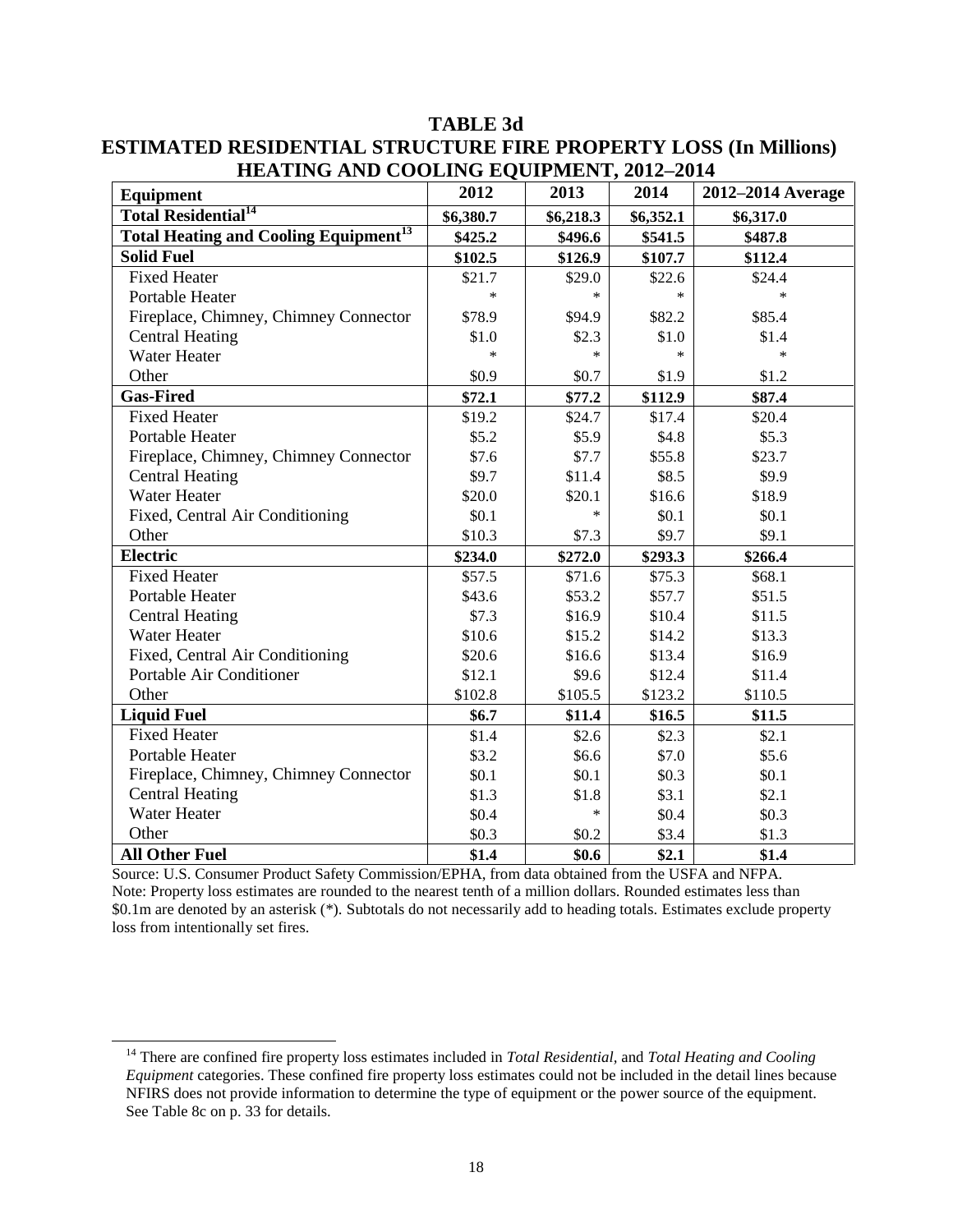## **TABLE 4a ESTIMATED RESIDENTIAL STRUCTURE FIRES SELECTED ELECTRICAL EQUIPMENT, 2012–2014**

| лынстыя ныстислы поситивнут, 2012—2011<br>Equipment | 2012    | 2013    | 2014    | 2012-2014 Average |
|-----------------------------------------------------|---------|---------|---------|-------------------|
| <b>Total Residential<sup>15</sup></b>               | 351,400 | 359,400 | 361,500 | 357,400           |
| <b>Total Electrical</b>                             | 42,600  | 43,100  | 43,600  | 43,100            |
| <b>Electric Heating and Cooling</b>                 | 8,300   | 9,400   | 10,100  | 9,300             |
| <b>Central Heating</b>                              | 300     | 400     | 400     | 300               |
| <b>Local Fixed Heater</b>                           | 2,500   | 2,900   | 3,100   | 2,800             |
| Portable Heater                                     | 1,000   | 1,200   | 1,300   | 1,100             |
| Water Heater                                        | 700     | 700     | 800     | 700               |
| Fixed, Central Air Conditioning                     | 800     | 700     | 800     | 800               |
| Portable Air Conditioner                            | 400     | 300     | 300     | 300               |
| Other                                               | 3,400   | 4,000   | 4,300   | 3,900             |
| <b>Electric Cooking Equipment</b>                   | 14,100  | 13,600  | 13,600  | 13,800            |
| Range/Oven                                          | 11,300  | 11,300  | 11,300  | 11,300            |
| Range/Oven Hood                                     | 200     | 200     | 100     | 200               |
| Deep Fat Fryer                                      | 100     | 100     | 100     | 100               |
| Grill                                               | $\ast$  | $\ast$  | $\ast$  | $\ast$            |
| Microwave Oven                                      | 600     | 600     | 500     | 500               |
| <b>Small Heat-Producing Appliance</b>               | 500     | 500     | 500     | 500               |
| Other                                               | 2,600   | 2,000   | 2,000   | 2,200             |
| <b>Electrical Distribution</b>                      | 9,500   | 9,500   | 9,400   | 9,400             |
| <b>Installed Wiring</b>                             | 4,400   | 4,600   | 4,700   | 4,600             |
| <b>Light Fixture</b>                                | 1,000   | 900     | 900     | 900               |
| Receptacle, Switch                                  | 1,200   | 1,300   | 1,200   | 1,200             |
| Cord, Plug                                          | 900     | 900     | 900     | 900               |
| Lamp, Light Bulb                                    | 500     | 400     | 400     | 400               |
| Panel Board                                         | 500     | 400     | 400     | 400               |
| Meter                                               | 300     | 300     | 300     | 300               |
| Transformer                                         | $\ast$  | 100     | $\ast$  | 100               |
| Other                                               | 700     | 700     | 700     | 700               |
| <b>Other Selected Electrical Appliances</b>         | 6,000   | 5,800   | 5,600   | 5,800             |
| <b>Clothes Dryer</b>                                | 4,100   | 4,100   | 3,800   | 4,000             |
| Dishwasher                                          | 400     | 300     | 400     | 400               |
| Audio/Visual Equipment                              | 300     | 300     | 300     | 300               |
| <b>Washing Machine</b>                              | 200     | 200     | 200     | 200               |
| Refrigerator/Freezer                                | 500     | 600     | 600     | 600               |
| Shop/Garden Tools                                   | 300     | 200     | 300     | 200               |
| Torch                                               | 100     | 100     | 100     | 100               |

Source: U.S. Consumer Product Safety Commission/EPHA, from data obtained from the USFA and NFPA. Note: Fire estimates are rounded to the nearest 100. Rounded estimates less than 100 are denoted by an asterisk (\*). Subtotals do not necessarily add to heading totals. Estimates exclude intentionally set fires.

<sup>&</sup>lt;sup>15</sup> There are confined fire estimates included in the *Total Residential* category. These confined fire estimates could not be included in the detail lines because NFIRS does not provide information to determine the type of equipment or the power source of the equipment. See Table 8a on p. 32 for details.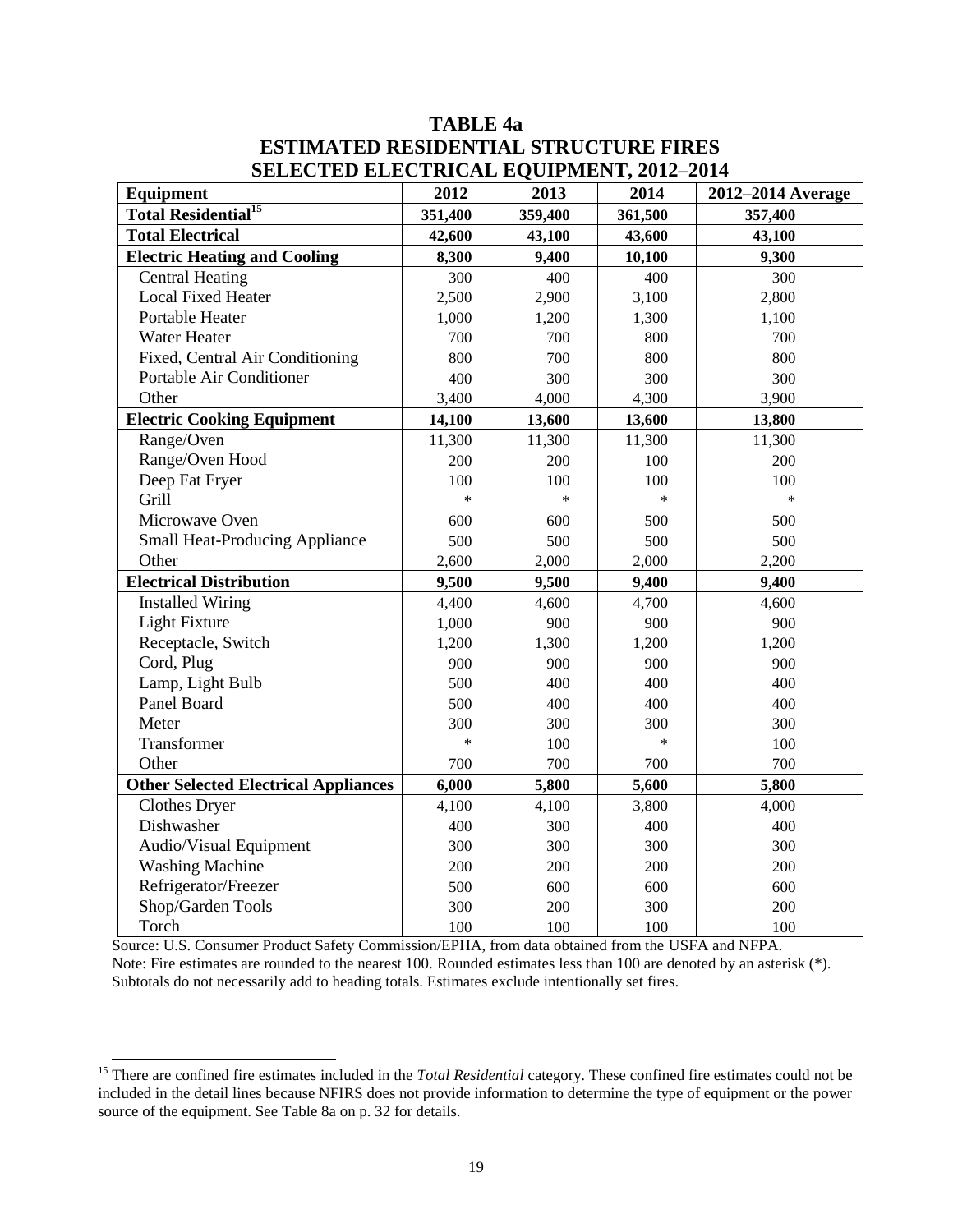## **TABLE 4b ESTIMATED RESIDENTIAL STRUCTURE FIRE DEATHS SELECTED ELECTRICAL EQUIPMENT, 2012–2014**

| SELECTED ELECTNICAL EQUITMENT, 2012 2014<br><b>Equipment</b> | 2012   | 2013   | 2014   | 2012-2014 Average |
|--------------------------------------------------------------|--------|--------|--------|-------------------|
| <b>Total Residential<sup>16</sup></b>                        | 1,960  | 2,290  | 2,420  | 2,220             |
| <b>Total Electrical</b>                                      | 420    | 440    | 540    | 470               |
| <b>Electric Heating and Cooling</b>                          | 110    | 110    | 150    | 120               |
| <b>Central Heating</b>                                       | $\ast$ | $\ast$ | $\ast$ | $\ast$            |
| <b>Local Fixed Heater</b>                                    | 30     | 30     | 40     | 30                |
| Portable Heater                                              | 60     | 60     | 60     | 60                |
| <b>Water Heater</b>                                          | $\ast$ | $\ast$ | $\ast$ | $\ast$            |
| Fixed, Central Air Conditioning                              | $\ast$ | 10     | $\ast$ | $\ast$            |
| Portable Air Conditioner                                     | 10     | $\ast$ | 10     | 10                |
| Other                                                        | 10     | 10     | 30     | 20                |
| <b>Electric Cooking Equipment</b>                            | 110    | 120    | 170    | 130               |
| Range/Oven                                                   | 90     | 120    | 170    | 120               |
| Range/Oven Hood                                              | $\ast$ | $\ast$ | $\ast$ | $\ast$            |
| Deep Fat Fryer                                               | $\ast$ | *      | $\ast$ | *                 |
| Grill                                                        | $\ast$ | $\ast$ | $\ast$ | $\ast$            |
| Microwave Oven                                               | $\ast$ | $\ast$ | 10     | $\ast$            |
| <b>Small Heat-Producing Appliance</b>                        | 20     | 10     | $\ast$ | 10                |
| Other                                                        | 20     | $\ast$ | $\ast$ | 10                |
| <b>Electrical Distribution</b>                               | 130    | 150    | 150    | 140               |
| <b>Installed Wiring</b>                                      | 80     | 50     | 70     | 70                |
| <b>Light Fixture</b>                                         | 10     | 10     | 10     | 10                |
| Receptacle, Switch                                           | $\ast$ | 20     | 20     | 10                |
| Cord, Plug                                                   | 30     | 50     | 40     | 40                |
| Lamp, Light Bulb                                             | 10     | 10     | $\ast$ | 10                |
| Panel Board                                                  | $\ast$ | $\ast$ | $\ast$ | *                 |
| Meter                                                        | $\ast$ | $\ast$ | $\ast$ | $\ast$            |
| Transformer                                                  | $\ast$ | $\ast$ | $\ast$ | $\ast$            |
| Other                                                        | 10     | 10     | $10\,$ | 10                |
| <b>Other Selected Electrical Appliances</b>                  | 10     | 10     | 10     | 10                |
| <b>Clothes Dryer</b>                                         | $\ast$ | $\ast$ | $\ast$ | $\ast$            |
| Dishwasher                                                   | $\ast$ | $\ast$ | $\ast$ | $\ast$            |
| Audio/Visual Equipment                                       | *      | ∗      | ∗      | *                 |
| <b>Washing Machine</b>                                       | *      | $\ast$ | $\ast$ | *                 |
| Refrigerator/Freezer                                         | 10     | 10     | 10     | 10                |
| Shop/Garden Tool                                             | $\ast$ | $\ast$ | $\ast$ | *                 |
| Torch                                                        | $\ast$ | $\ast$ | $\ast$ | $\ast$            |

Source: U.S. Consumer Product Safety Commission/EPHA, from data obtained from the USFA and NFPA. Note: Death estimates are rounded to the nearest 10. Rounded estimates less than 10 are denoted by an asterisk (\*). Subtotals do not necessarily add to heading totals. Estimates exclude deaths from intentionally set fires.

 $\overline{a}$  $16$  There were no NFIRS confined fire deaths in 2012, 2013, or 2014.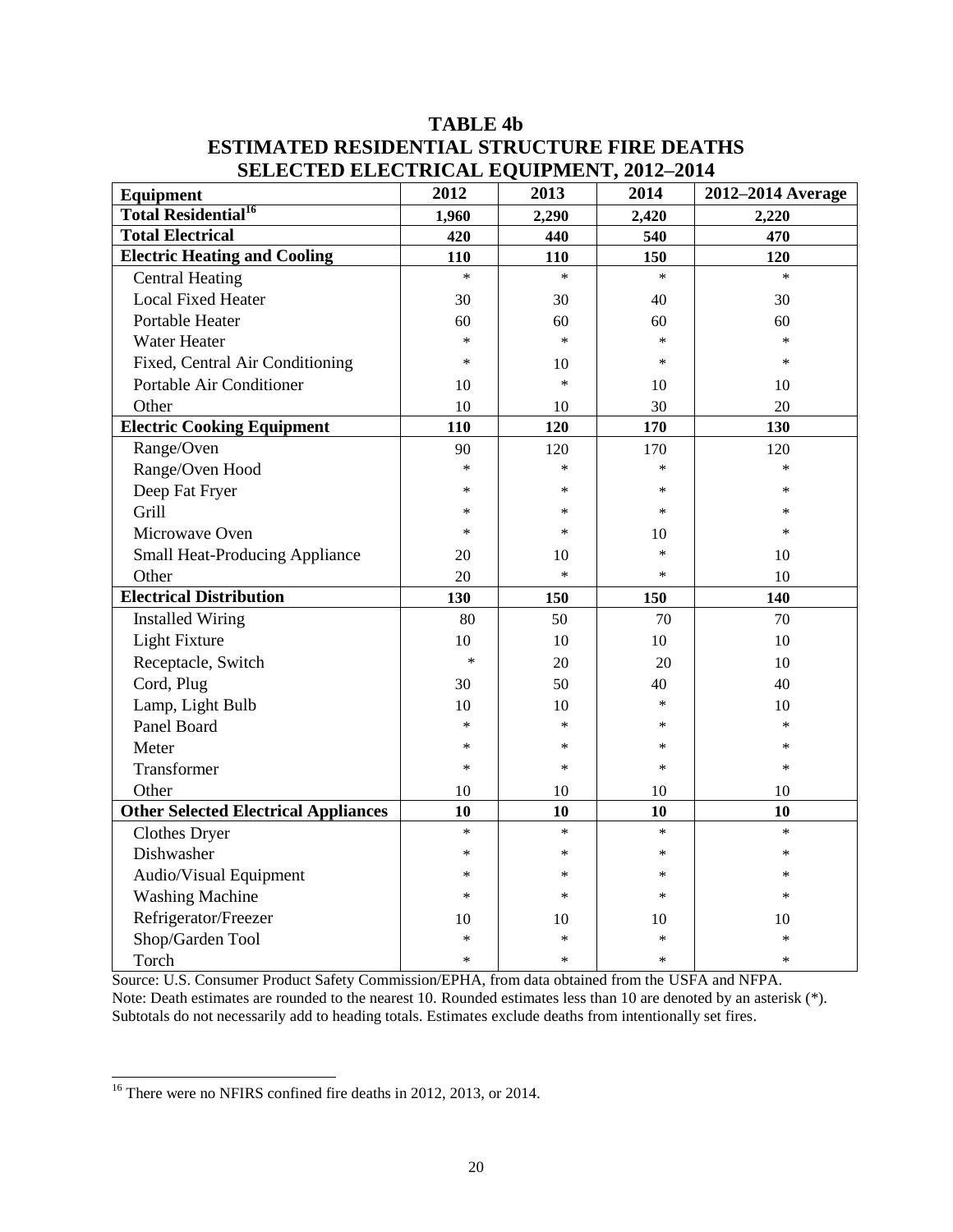## **TABLE 4c ESTIMATED RESIDENTIAL STRUCTURE FIRE INJURIES SELECTED ELECTRICAL EQUIPMENT, 2012–2014**

| <b>Equipment</b>                            | 2012   | 2013   | 2014   | 2012-2014 Average |
|---------------------------------------------|--------|--------|--------|-------------------|
| <b>Total Residential<sup>17</sup></b>       | 11,860 | 11,420 | 11,120 | 11,470            |
| <b>Total Electrical</b>                     | 2,970  | 2,790  | 2,840  | 2,870             |
| <b>Electric Heating and Cooling</b>         | 510    | 490    | 510    | 500               |
| <b>Central Heating</b>                      | 10     | 10     | 10     | 10                |
| <b>Local Fixed Heater</b>                   | 260    | 230    | 240    | 250               |
| Portable Heater                             | 60     | 100    | 100    | 90                |
| Water Heater                                | 10     | 10     | 10     | 10                |
| Fixed, Central Air Conditioning             | 30     | 30     | 40     | 30                |
| Portable Air Conditioner                    | 40     | 30     | 10     | 30                |
| Other                                       | 130    | 100    | 130    | 120               |
| <b>Electric Cooking Equipment</b>           | 1,460  | 1,390  | 1,450  | 1,430             |
| Range/Oven                                  | 1,200  | 1,180  | 1,250  | 1,210             |
| Range/Oven Hood                             | 10     | $\ast$ | 10     | 10                |
| Deep Fat Fryer                              | 20     | 10     | $\ast$ | 10                |
| Grill                                       | $\ast$ | $\ast$ | *      | $\ast$            |
| Microwave Oven                              | 30     | 40     | 30     | 30                |
| <b>Small Heat-Producing Appliance</b>       | 50     | 40     | 50     | 50                |
| Other                                       | 230    | 200    | 190    | 210               |
| <b>Electrical Distribution</b>              | 460    | 440    | 430    | 450               |
| <b>Installed Wiring</b>                     | 170    | 150    | 180    | 170               |
| Light Fixture                               | 40     | 30     | 40     | 40                |
| Receptacle, Switch                          | 60     | 80     | 40     | 60                |
| Cord, Plug                                  | 80     | 90     | 90     | 90                |
| Lamp, Light Bulb                            | 50     | 40     | 20     | 40                |
| Panel Board                                 | 20     | 10     | 10     | 10                |
| Meter                                       | 10     | 10     | 10     | 10                |
| Transformer                                 | $\ast$ | $\ast$ | $\ast$ | $\ast$            |
| Other                                       | 40     | 50     | 50     | 50                |
| <b>Other Selected Electrical Appliances</b> | 240    | 190    | 180    | 210               |
| Clothes Dryer                               | 130    | 110    | 120    | 120               |
| Dishwasher                                  | 20     | 10     | 10     | 10                |
| Audio/Visual Equipment                      | 40     | 20     | 20     | 30                |
| <b>Washing Machine</b>                      | 10     | $\ast$ | $\ast$ | $\ast$            |
| Refrigerator/Freezer                        | 40     | 40     | 20     | 30                |
| Shop/Garden Tool                            | 10     | 20     | 10     | 10                |
| Torch                                       | $\ast$ | $\ast$ | $\ast$ | $\ast$            |

Source: U.S. Consumer Product Safety Commission/EPHA, from data obtained from the USFA and NFPA. Note: Injury estimates are rounded to the nearest 10. Rounded estimates less than 10 are denoted by an asterisk (\*). Subtotals do not necessarily add to heading totals. Estimates exclude injuries from intentionally set fires.

<sup>&</sup>lt;sup>17</sup> There are confined fire injury estimates included in the *Total Residential* category. These confined fire injury estimates could not be included in the detail lines because NFIRS does not provide information to determine the type of equipment or the power source of the equipment. See Table 8b on p. 32 for details.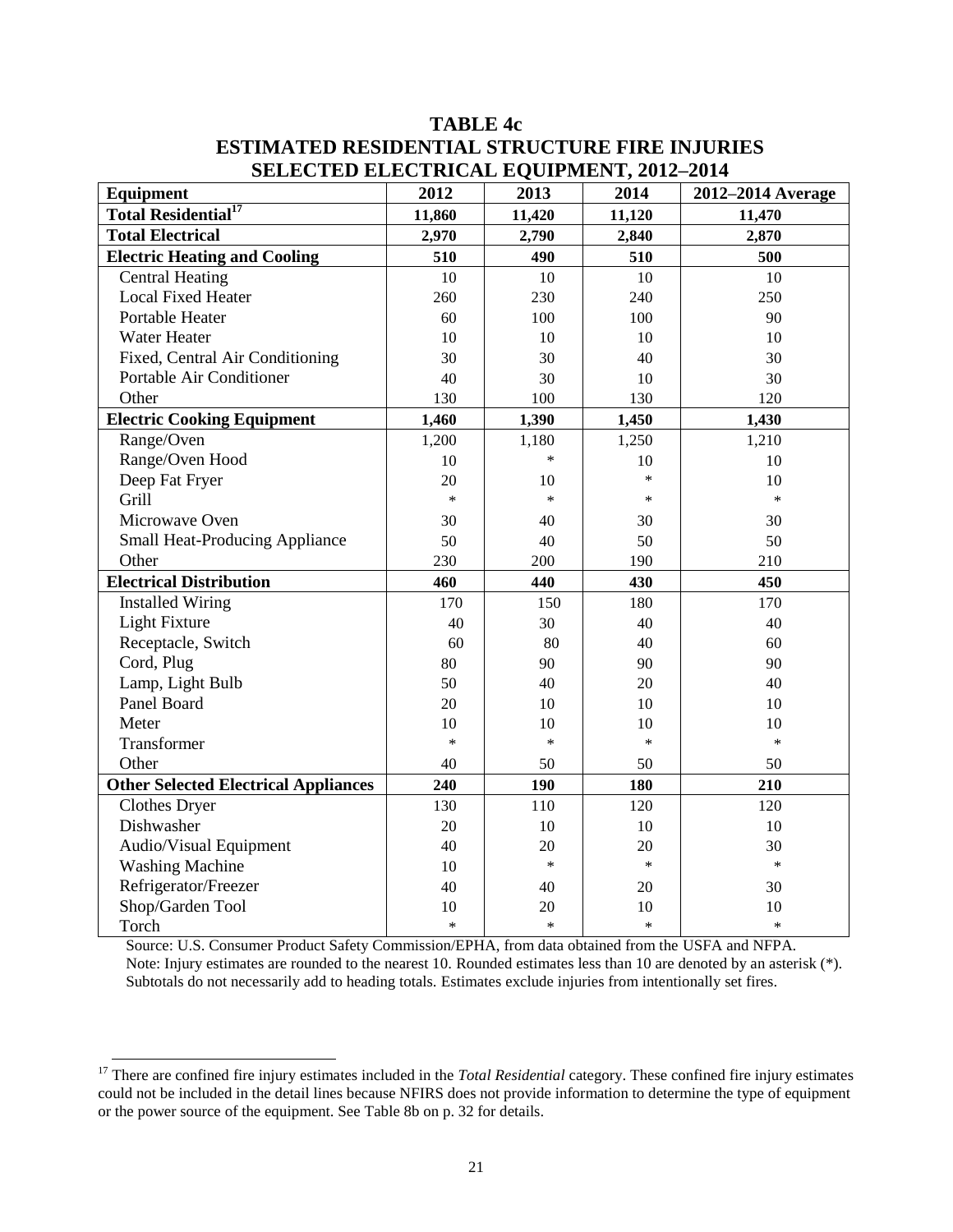| SELECTED ELECTNICAL EQUITMENT, 2012–2014<br>Equipment | 2012       | 2013      | 2014      | 2012-2014 Average |
|-------------------------------------------------------|------------|-----------|-----------|-------------------|
| <b>Total Residential<sup>18</sup></b>                 | \$6,380.7  | \$6,218.3 | \$6,352.1 | \$6,317.0         |
| <b>Total Electrical</b>                               | \$1, 207.6 | \$1,176.6 | \$1,176.3 | \$1,186.8         |
| <b>Electric Heating and Cooling</b>                   | \$234.0    | \$272.0   | \$293.3   | \$266.4           |
| <b>Central Heating</b>                                | \$7.3      | \$16.9    | \$10.4    | \$11.5            |
| <b>Local Fixed Heater</b>                             | \$57.5     | \$71.6    | \$75.3    | \$68.1            |
| Portable Heater                                       | \$43.6     | \$53.2    | \$57.7    | \$51.5            |
| <b>Water Heater</b>                                   | \$10.6     | \$15.2    | \$14.2    | \$13.3            |
| Fixed, Central Air Conditioning                       | \$20.6     | \$16.6    | \$13.4    | \$16.9            |
| Portable Air Conditioner                              | \$12.1     | \$9.6     | \$12.4    | \$11.4            |
| Other                                                 | \$102.8    | \$105.5   | \$123.2   | \$110.5           |
| <b>Electric Cooking Equipment</b>                     | \$338.7    | \$306.5   | \$295.3   | \$313.5           |
| Range/Oven                                            | \$265.4    | \$241.4   | \$229.7   | \$245.5           |
| Range/Oven Hood                                       | \$3.9      | \$2.4     | \$2.0     | \$2.8             |
| Deep Fat Fryer                                        | \$2.6      | \$4.2     | \$3.2     | \$3.3             |
| Grill                                                 | \$0.9      | \$0.3\$   | \$1.5     | \$0.9             |
| Microwave Oven                                        | \$11.3     | \$9.2     | \$9.8     | \$10.1            |
| <b>Small Heat-Producing Appliance</b>                 | \$18.2     | \$14.0    | \$13.1    | \$15.1            |
| Other                                                 | \$65.9     | \$58.2    | \$58.9    | \$61.0            |
| <b>Electrical Distribution</b>                        | \$334.1    | \$313.6   | \$326.1   | \$324.6           |
| <b>Installed Wiring</b>                               | \$170.2    | \$149.9   | \$169.0   | \$163.0           |
| <b>Light Fixture</b>                                  | \$25.0     | \$27.4    | \$25.2    | \$25.9            |
| Receptacle, Switch                                    | \$34.5     | \$36.5    | \$30.8    | \$34.0            |
| Cord, Plug                                            | \$35.9     | \$33.3    | \$34.3    | \$34.5            |
| Lamp, Light Bulb                                      | \$15.0     | \$15.5    | \$13.7    | \$14.8            |
| Panel Board                                           | \$12.2     | \$9.3     | \$13.1    | \$11.5            |
| Meter                                                 | \$7.9      | \$8.1     | \$6.7     | \$7.6             |
| Transformer                                           | \$1.9      | \$1.9     | \$1.4     | \$1.7             |
| Other                                                 | \$31.4     | \$31.7    | \$31.8    | \$31.7            |
| <b>Other Selected Electrical Appliances</b>           | \$126.0    | \$123.6   | \$107.5   | \$119.0           |
| <b>Clothes Dryer</b>                                  | \$63.4     | \$62.5    | \$49.1    | \$58.4            |
| Dishwasher                                            | \$11.1     | \$11.3    | \$12.3    | \$11.6            |
| Audio/Visual Equipment                                | \$14.7     | \$10.9    | \$5.1     | \$10.2            |
| <b>Washing Machine</b>                                | \$2.5      | \$1.8     | \$2.4     | \$2.2             |
| Refrigerator/Freezer                                  | \$20.0     | \$24.0    | \$25.0    | \$23.0            |
| Shop/Garden Tool                                      | \$8.3      | \$9.1     | \$11.6    | \$9.7             |
| Torch                                                 | \$5.9      | \$4.0     | \$2.0     | \$4.0             |

## **TABLE 4d ESTIMATED RESIDENTIAL STRUCTURE FIRE PROPERTY LOSS (In Millions) SELECTED ELECTRICAL EQUIPMENT, 2012-2014**

Source: U.S. Consumer Product Safety Commission/EPHA, from data obtained from the USFA and NFPA. Note: Estimates are rounded to the \$0.1m. Rounded estimates less than \$0.1m are denoted by an asterisk (\*). Subtotals do not necessarily add to heading totals. Estimates exclude property loss from intentionally set fires.

<sup>&</sup>lt;sup>18</sup> There are confined fire property loss estimates included in the *Total Residential* category. These confined fire property loss estimates could not be included in the detail lines because NFIRS does not provide information to determine the type of equipment or the power source of the equipment. See Table 8c on p. 33 for details.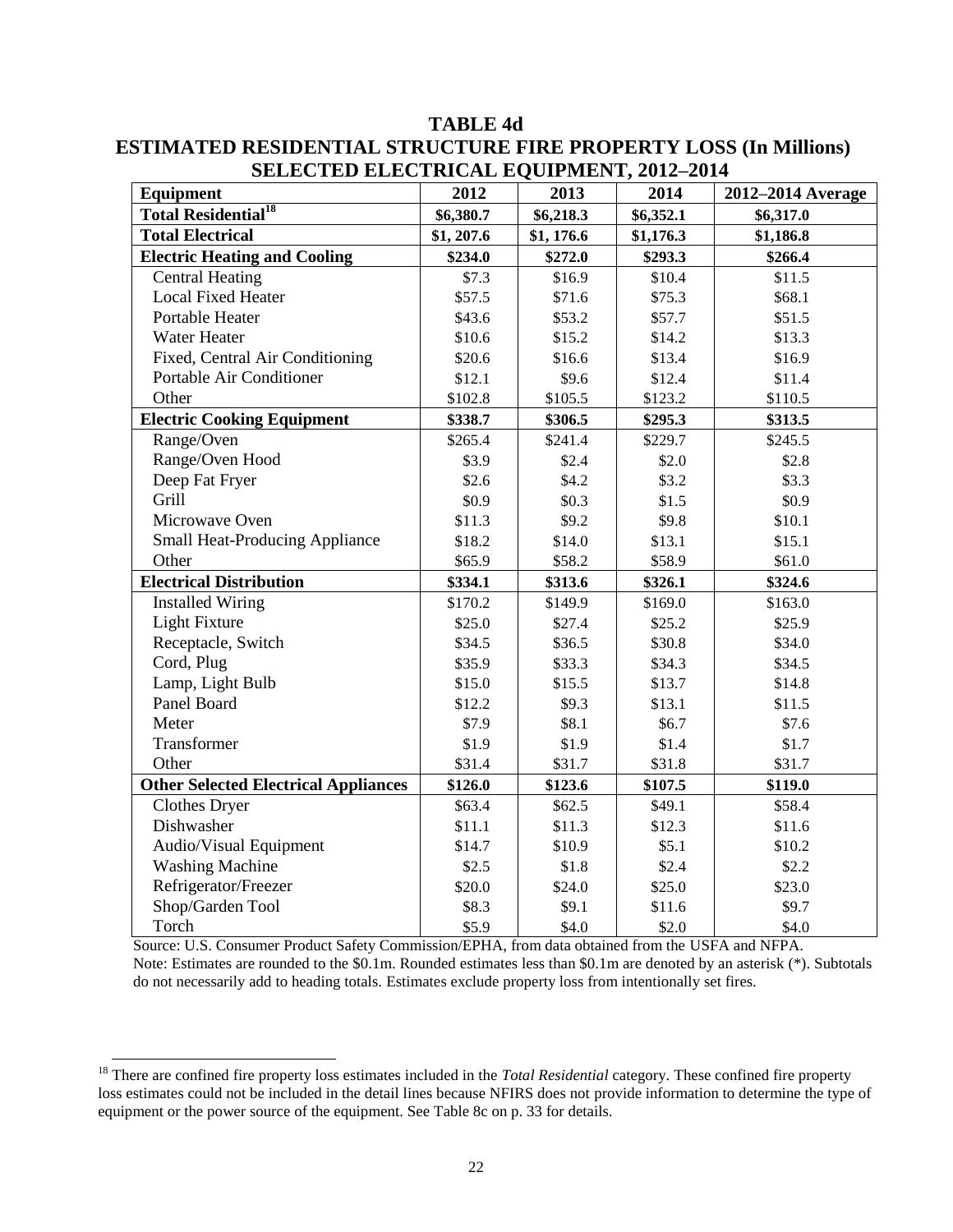## **TABLE 5a ESTIMATED RESIDENTIAL STRUCTURE FIRES SELECTED GAS-FIRED EQUIPMENT, 2012–2014**

| <u>DEERCTED GAD-TINED EQUITMENT, FUIT FUIT</u> |         |         |         |                   |
|------------------------------------------------|---------|---------|---------|-------------------|
| Equipment                                      | 2012    | 2013    | 2014    | 2012–2014 Average |
| <b>Total Residential<sup>19</sup></b>          | 351,400 | 359,400 | 361,500 | 357,400           |
| <b>Total Gas-Fired Equipment</b>               | 6,700   | 7,200   | 7,000   | 6,900             |
| <b>Gas Heating Equipment</b>                   | 2,100   | 2,400   | 2,300   | 2,300             |
| <b>Fixed Heater</b>                            | 700     | 800     | 800     | 700               |
| Portable Heater                                | 100     | 100     | 100     | 100               |
| <b>Central Heating</b>                         | 300     | 300     | 300     | 300               |
| Fireplace, Chimney, Connector                  | 100     | 200     | 200     | 200               |
| Water Heater                                   | 700     | 800     | 700     | 800               |
| Fixed, Central Air Conditioning                | $\ast$  | *       | ∗       | *                 |
| Other                                          | 200     | 200     | 200     | 200               |
| <b>Gas Cooking Equipment</b>                   | 2,700   | 2,800   | 2,600   | 2,700             |
| Range/Oven                                     | 1,800   | 2,000   | 1,800   | 1,900             |
| Open Gas Grill                                 | 500     | 400     | 400     | 400               |
| Other                                          | 400     | 400     | 400     | 400               |
| <b>Other Selected Gas Equipment</b>            | 1,500   | 1,700   | 1,800   | 1,700             |
| Clothes Dryer                                  | 1,000   | 1,100   | 1,100   | 1,000             |
| Torch                                          | 300     | 400     | 400     | 300               |
| Shop/Garden Tool                               | 300     | 300     | 300     | 300               |

Source: U.S. Consumer Product Safety Commission/EPHA, from data obtained from the USFA and NFPA. Note: Fire estimates are rounded to the nearest 100. Rounded estimates less than 100 are denoted by an asterisk (\*). Subtotals do not necessarily add to heading totals. Estimates exclude losses from intentionally set fires.

<sup>&</sup>lt;sup>19</sup> There are confined fire estimates included in the *Total Residential* category. These confined fire estimates could not be included in the detail lines because NFIRS does not provide information to determine the type of equipment or the power source of the equipment. See Table 8a on p. 32 for details.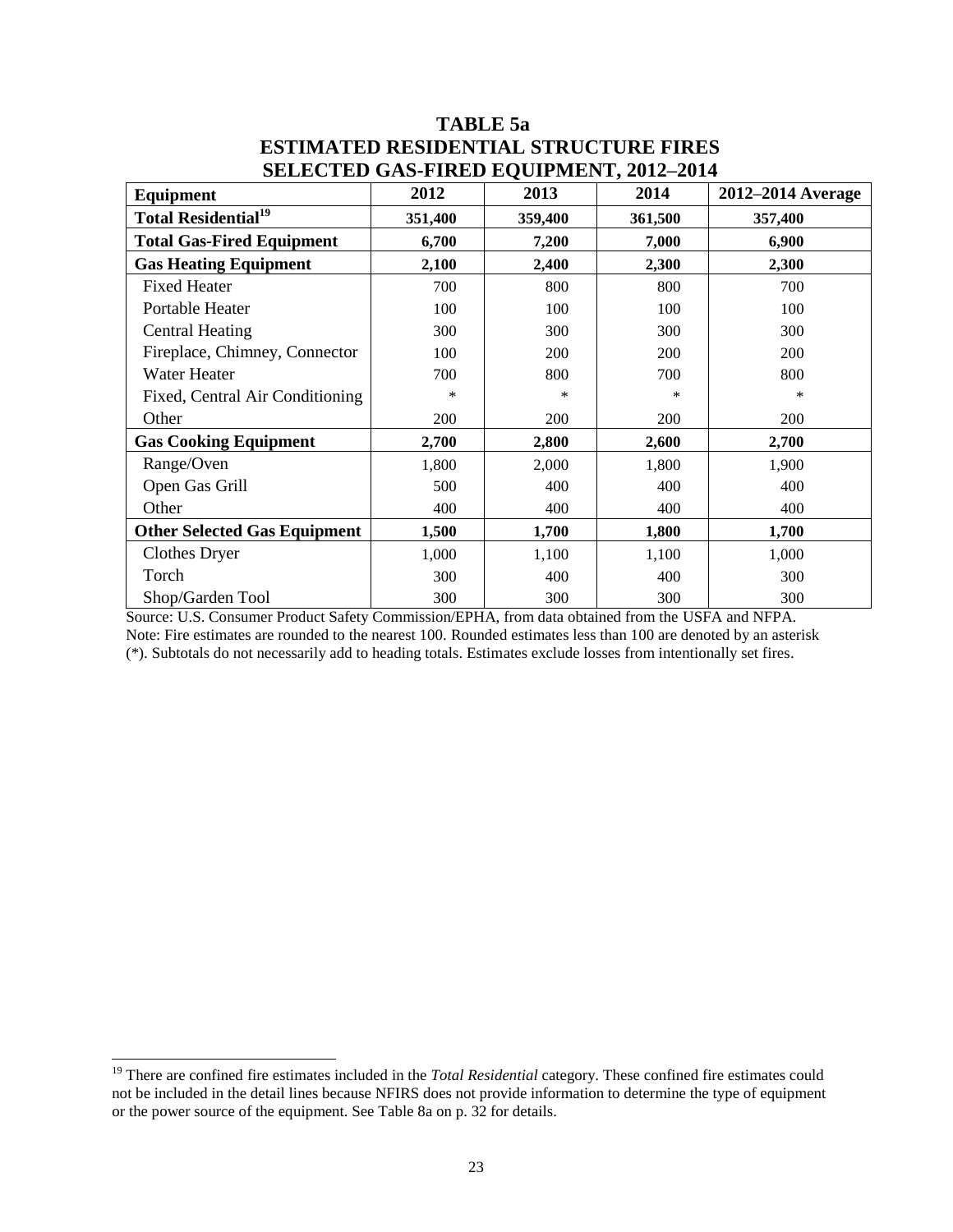| $\mu$                                  |        |        |        |                   |
|----------------------------------------|--------|--------|--------|-------------------|
| Equipment                              | 2012   | 2013   | 2014   | 2012–2014 Average |
| <b>Total Residential</b> <sup>20</sup> | 1,960  | 2,290  | 2,420  | 2,220             |
| <b>Total Gas-Fired Equipment</b>       | 70     | 80     | 80     | 80                |
| <b>Gas Heating Equipment</b>           | 40     | 10     | 40     | 30                |
| <b>Fixed Heater</b>                    | 20     | 10     | 20     | 20                |
| Portable Heater                        | *      | *      | 20     | 10                |
| <b>Central Heating</b>                 | 20     | $\ast$ | *      | ∗                 |
| Fireplace, Chimney, Connector          | $\ast$ | *      | *      | $\ast$            |
| Water Heater                           | ∗      | *      | *      | $\ast$            |
| Fixed, Central Air Conditioning        | $\ast$ | *      | *      | $\ast$            |
| Other                                  | *      | *      | $\ast$ | $\ast$            |
| <b>Gas Cooking Equipment</b>           | 20     | 60     | 30     | 40                |
| Range/Oven                             | 10     | 60     | 20     | 30                |
| Open Gas Grill                         | $\ast$ | *      | $\ast$ | $\ast$            |
| Other                                  | 10     | $\ast$ | 10     | 10                |
| <b>Other Selected Gas Equipment</b>    | 10     | $\ast$ | $\ast$ | $\ast$            |
| <b>Clothes Dryer</b>                   | $\ast$ | $\ast$ | $\ast$ | $\ast$            |
| Torch                                  | *      | $\ast$ | $\ast$ | $\ast$            |
| Shop/Garden Tool                       | *      | $\ast$ | $\ast$ | $\ast$            |

## **TABLE 5b ESTIMATED RESIDENTIAL STRUCTURE FIRE DEATHS SELECTED GAS-FIRED EQUIPMENT, 2012–2014**

Source: U.S. Consumer Product Safety Commission/EPHA, from data obtained from the USFA and NFPA. Note: Death estimates are rounded to the nearest 10. Rounded estimates less than 10 are denoted by an asterisk (\*). Subtotals do not necessarily add to heading totals. Estimates exclude deaths from intentionally set fires.

 $\overline{\phantom{a}}$ 

 $20^{\circ}$ There were no NFIRS confined fire deaths in 2012, 2013, or 2014.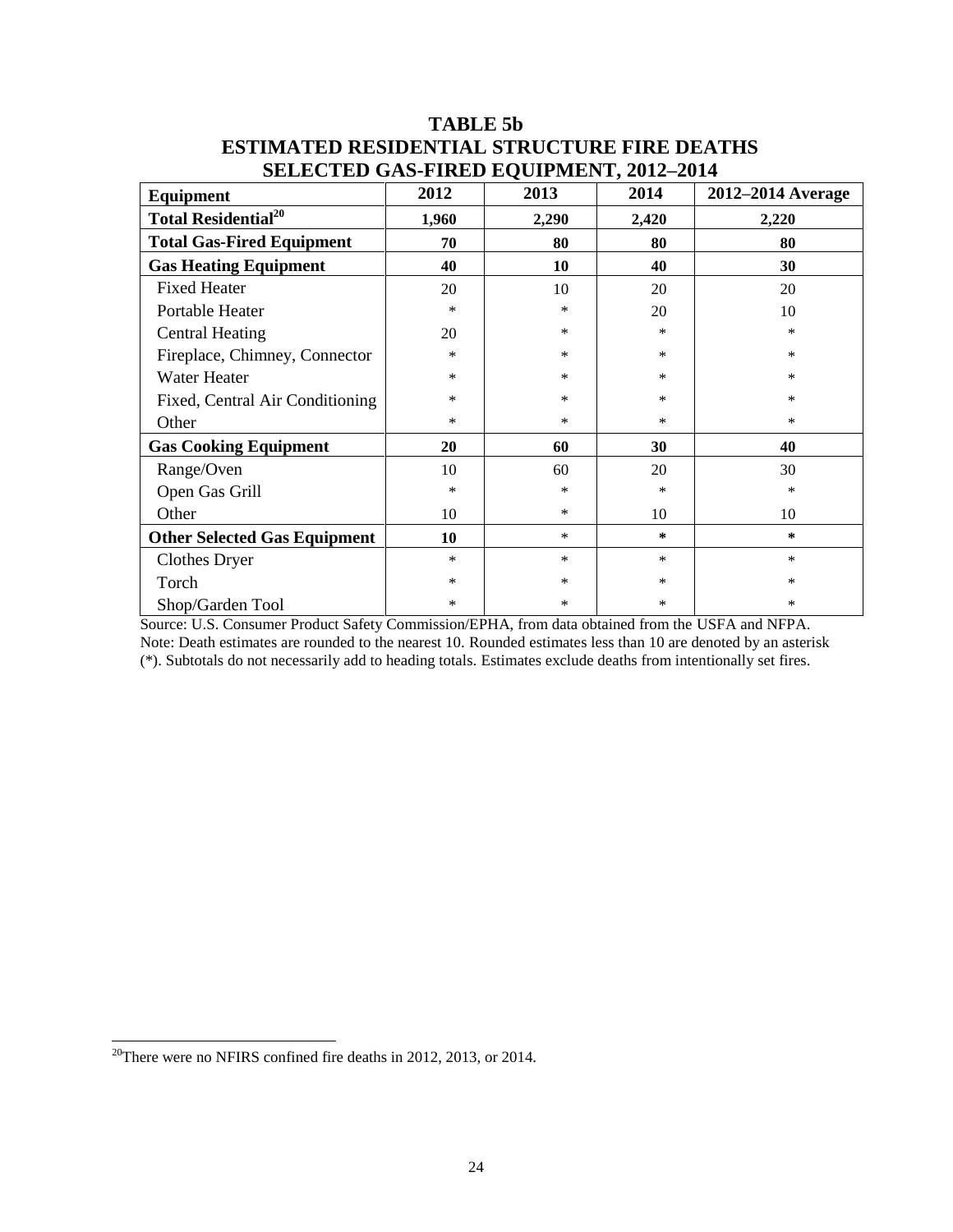| Equipment                              | 2012   | 2013   | 2014   | 2012–2014 Average |
|----------------------------------------|--------|--------|--------|-------------------|
| <b>Total Residential</b> <sup>21</sup> | 11,860 | 11,420 | 11,120 | 11,470            |
| <b>Total Gas-Fired Equipment</b>       | 480    | 550    | 480    | 500               |
| <b>Gas Heating Equipment</b>           | 130    | 180    | 170    | 160               |
| <b>Fixed Heater</b>                    | 40     | 80     | 50     | 60                |
| Portable Heater                        | 10     | 10     | 30     | 20                |
| <b>Central Heating</b>                 | 20     | 20     | 10     | 20                |
| Fireplace, Chimney, Connector          | $\ast$ | 10     | 10     | *                 |
| Water Heater                           | 40     | 40     | 50     | 40                |
| Fixed, Central Air Conditioning        | $\ast$ | *      | ∗      | *                 |
| Other                                  | 10     | 20     | 30     | 20                |
| <b>Gas Cooking Equipment</b>           | 260    | 290    | 210    | 260               |
| Range/Oven                             | 180    | 220    | 160    | 190               |
| Open Gas Grill                         | 20     | 30     | 20     | 20                |
| Other                                  | 60     | 40     | 40     | 50                |
| <b>Other Selected Gas Equipment</b>    | 70     | 60     | 70     | 60                |
| Clothes Dryer                          | 40     | 40     | 30     | 40                |
| Torch                                  | 20     | 10     | 20     | 20                |
| Shop/Garden Tool                       | 10     | 10     | 20     | 10                |

## **TABLE 5c ESTIMATED RESIDENTIAL STRUCTURE FIRE INJURIES SELECTED GAS-FIRED EQUIPMENT, 2012–2014**

Source: U.S. Consumer Product Safety Commission/EPHA, from data obtained from the USFA and NFPA.

Note: Injury estimates are rounded to the nearest 10. Rounded estimates less than 10 are denoted by an asterisk (\*). Subtotals do not necessarily add to heading totals. Estimates exclude injuries from intentionally set fires.

<sup>21</sup> There are confined fire injury estimates included in the *Total Residential* category. These confined fire injury estimates could not be included in the detail lines because NFIRS does not provide information to determine the type of equipment or the power source of the equipment. See Table 8b on p. 32 for details.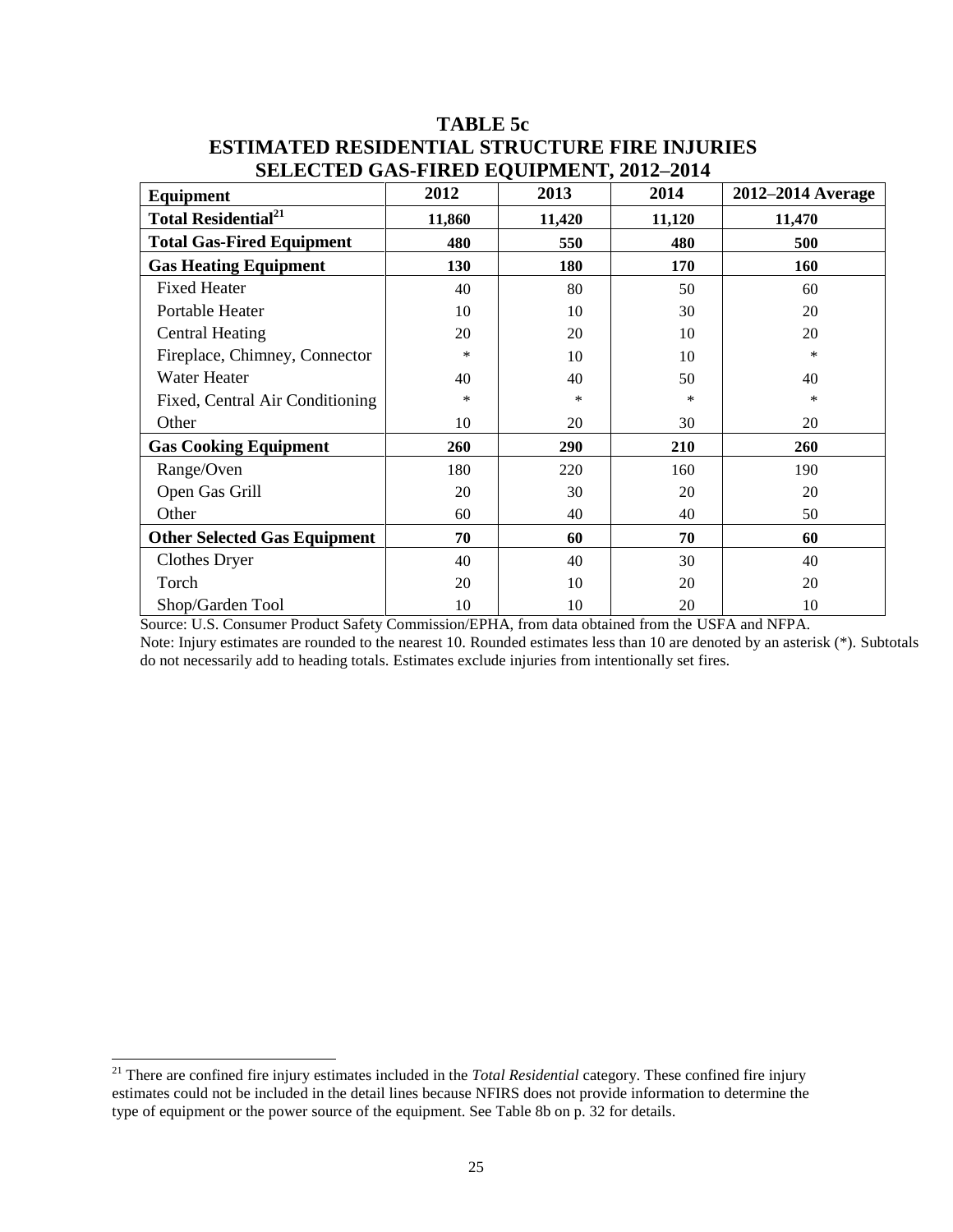|                                        |           | SELECTED GAS-FINED EQUILMENT, 2012–2014 |           |                   |
|----------------------------------------|-----------|-----------------------------------------|-----------|-------------------|
| Equipment                              | 2012      | 2013                                    | 2014      | 2012–2014 Average |
| <b>Total Residential</b> <sup>22</sup> | \$6,380.7 | \$6,218.3                               | \$6,352.1 | \$6,317.0         |
| <b>Total Gas-Fired Equipment</b>       | \$205.0   | \$208.6                                 | \$247.7   | \$220.4           |
| <b>Gas Heating Equipment</b>           | \$72.1    | \$77.2                                  | \$112.9   | \$87.4            |
| <b>Fixed Heater</b>                    | \$19.2    | \$24.7                                  | \$17.4    | \$20.4            |
| Portable Heater                        | \$5.2\$   | \$5.9                                   | \$4.8     | \$5.3\$           |
| <b>Central Heating</b>                 | \$9.7     | \$11.4                                  | \$8.5     | \$9.9             |
| Fireplace, Chimney, Connector          | \$7.6     | \$7.7                                   | \$55.8    | \$23.7            |
| Water Heater                           | \$20.0    | \$20.1                                  | \$16.6    | \$18.9            |
| Fixed, Central Air Conditioning        | \$0.1     | ∗                                       | \$0.1     | \$0.1             |
| Other                                  | \$10.3    | \$7.3                                   | \$9.7     | \$9.1             |
| <b>Gas Cooking Equipment</b>           | \$85.7    | \$73.9                                  | \$66.0    | \$75.2            |
| Range/Oven                             | \$38.6    | \$43.3                                  | \$40.3    | \$40.7            |
| Open Gas Grill                         | \$34.8    | \$17.9                                  | \$16.1    | \$22.9            |
| Other                                  | \$12.3    | \$12.7                                  | \$9.7     | \$11.6            |
| <b>Other Selected Gas Equipment</b>    | \$34.5    | \$48.8                                  | \$56.3    | \$46.6            |
| <b>Clothes Dryer</b>                   | \$16.6    | \$16.2                                  | \$10.5    | \$14.5            |
| Torch                                  | \$6.7     | \$10.1                                  | \$33.6    | \$16.8            |
| Shop/Garden Tool                       | \$11.2    | \$22.6                                  | \$12.1    | \$15.3            |

## **TABLE 5d ESTIMATED RESIDENTIAL STRUCTURE FIRE PROPERTY LOSS (In Millions) SELECTED GAS-FIRED EQUIPMENT, 2012–2014**

Source: U.S. Consumer Product Safety Commission/EPHA, from data obtained from the USFA and NFPA. Note: Property loss estimates are rounded to the nearest tenth of a million dollars. Rounded estimates less than \$0.1m are denoted by an asterisk (\*). Subtotals do not necessarily add to heading totals. Estimates exclude property loss from intentionally set fires.

<sup>22</sup> There are confined fire property loss estimates included in the *Total Residential* category. These confined fire property loss estimates could not be included in the detail lines because NFIRS does not provide information to determine the type of equipment or the power source of the equipment. See Table 8c on p. 33 for details.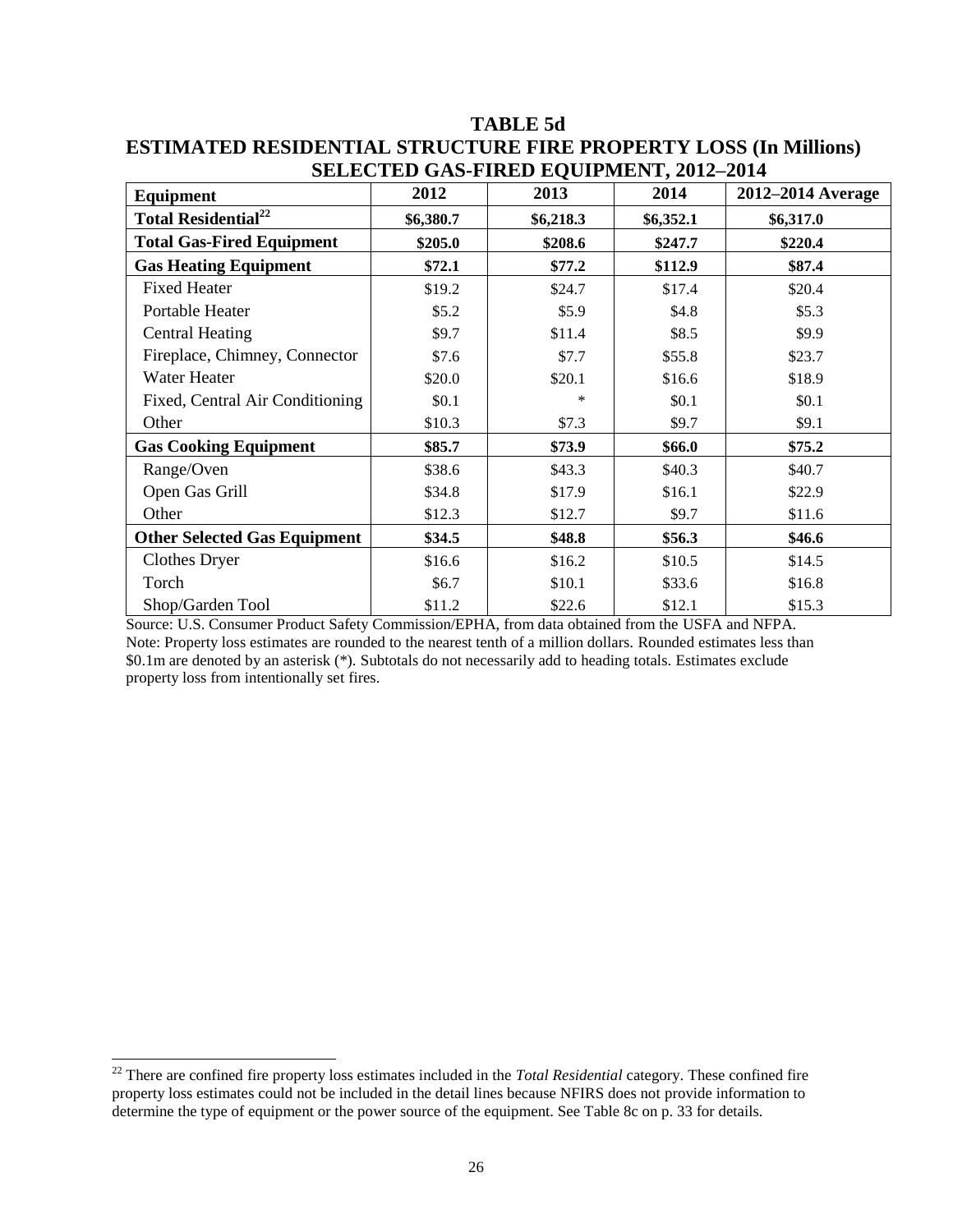## **Methodology**

The Methodology section is divided into five major sections. Section 1 describes the data from which fire loss estimates were made. Section 2 describes the procedures for preparing the data and dealing with missing data. Section 3 describes the quality-control checking and correction of the data. Section 4 describes how the fire loss estimates were made. Section 5 describes other issues that relate to the data and the estimates.

#### **Data**

#### *Sources of Data for Fire Loss Estimates*

The estimates in this report are based on the National Fire Protection Association's (NFPA) Survey of Fire Departments and the U.S. Fire Administration's (USFA) National Fire Incident Reporting System (NFIRS) data.

The NFPA survey is a stratified random sample of fire departments in the United States.<sup>23</sup> The sample is stratified by the size of the community protected. The NFPA makes national estimates of aggregated fires, deaths, injuries, and property loss, by weighting sample results according to the proportion of the total U.S. population accounted for, by communities of each size. The table below shows the NFPA estimates of residential structure fires and the associated losses for 2012 through 2014.

| A WAXAY AYA A LA AJAYININIYYA YA ANYANYINININI MWA MUVULU A NA WA WINA LAMAYO YINYO WA AJAMAYO WA TARA WA TA |                |                |                |  |  |  |
|--------------------------------------------------------------------------------------------------------------|----------------|----------------|----------------|--|--|--|
|                                                                                                              | 2012           | 2013           | 2014           |  |  |  |
| <b>Structure Fires</b>                                                                                       | 381,000        | 387,000        | 386,500        |  |  |  |
| <b>Civilian Deaths</b>                                                                                       | 2,405          | 2,785          | 2,795          |  |  |  |
| <b>Civilian Injuries</b>                                                                                     | 13.175         | 12,575         | 12.175         |  |  |  |
| <b>Property Loss</b>                                                                                         | \$7.20 billion | \$6.97 billion | \$6.99 billion |  |  |  |

Source: See footnote 1 below.

 $\overline{\phantom{a}}$ 

The table above contains the only data from the NFPA survey that CPSC staff uses to make fire loss estimates.

NFIRS compiles incident reports submitted voluntarily to the U.S. Fire Administration (USFA) by U.S. fire departments. Thus, NFIRS is not a probability sample and is insufficient to support precision estimation. The reports come from all 50 states, the District of Columbia, and U.S. territories in 2012 and 2014. There were no reports from Wyoming in 2013. Not all the states reporting included data from every fire department in the state. The number of fire departments participating in NFIRS decreased from 21,960 in 2012 to 21,585 in 2013 and then increased to 21,980 in 2014. Table 7 shows the number of residential structure fires and the corresponding losses reported to USFA from 2012 through 2014.

 $^{23}$  M.J. Karter, "Fire Loss in the U.S. During 2012," National Fire Protection Association (NFPA), September 2013; M.J. Karter, "Fire Loss in the U.S. During 2013," National Fire Protection Association (NFPA), September 2014:

M.J. Karter, "Fire Loss in the U.S. During 2014," National Fire Protection Association (NFPA), September 2015.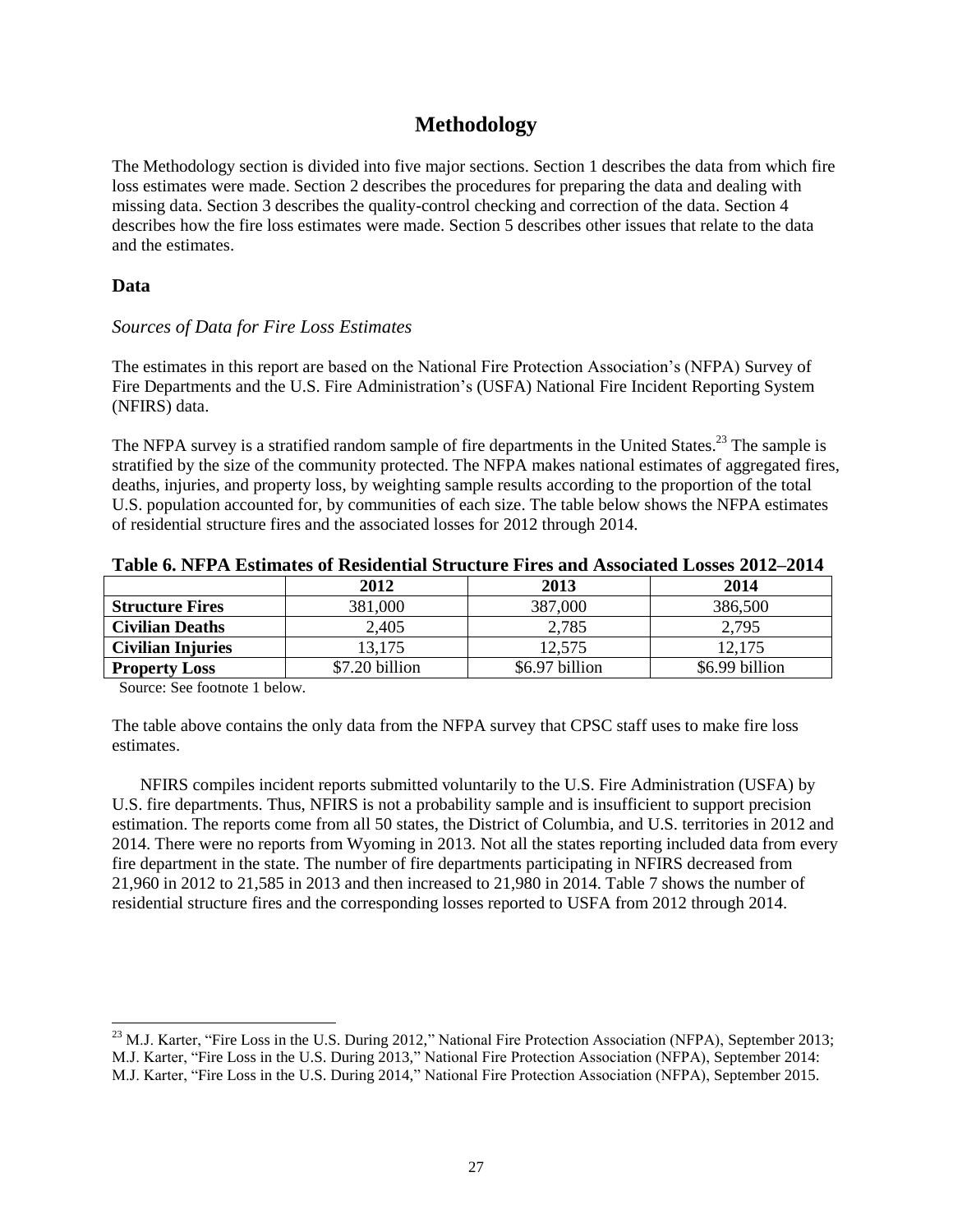|                          | 2012           | 2013           | 2014           |
|--------------------------|----------------|----------------|----------------|
| <b>Structure Fires</b>   | 253,379        | 263,903        | 272,209        |
| <b>Civilian Deaths</b>   | .393           | 1,404          | 489. ا         |
| <b>Civilian Injuries</b> | 7.266          | 6.916          | 7,147          |
| <b>Property Loss</b>     | \$3.85 billion | \$4.28 billion | \$4.50 billion |

| Table 7. Residential Structure Fires and Associated Losses Reported to NFIRS 2012–2014 |  |  |  |
|----------------------------------------------------------------------------------------|--|--|--|
|                                                                                        |  |  |  |

Source: U.S. Consumer Product Safety Commission/EPHA, from data obtained from the USFA.

According to NFPA, there was an estimated annual average of 384,800 residential structure fires in the United States during 2012 to 2014, and an annual average of 2,660 deaths, 12,640 injuries, and \$7.1 billion in property losses during the same period (Table 6). NFIRS captured about 68 percent of these fires, 54 percent of the deaths, 56 percent of the injuries, and 60 percent of the property losses (Table 7).

#### *NFIRS Variables*

The NFIRS version 5.0 coding system includes many variables, but CPSC staff used only a few for this report. The list of variables CPSC staff used in this report is shown below.

| Variable             | Description                                                                                                                                                                                                                                                                                                                      |
|----------------------|----------------------------------------------------------------------------------------------------------------------------------------------------------------------------------------------------------------------------------------------------------------------------------------------------------------------------------|
| Civilian Deaths      | Number of people who died in connection with the fire<br>incident other than fire service personnel.                                                                                                                                                                                                                             |
| Civilian Injuries    | Number of people who were injured (but did not die)<br>in connection with the fire incident, other than fire<br>service personnel.                                                                                                                                                                                               |
| <b>Property Loss</b> | Estimate of loss, in whole dollars, if structure<br>sustained damage from flame, smoke, or suppression<br>efforts. Property loss is not adjusted for inflation.                                                                                                                                                                  |
| <b>Contents</b> Loss | Estimate of loss in whole dollars for contents (which<br>had value) that sustained damage from flame, smoke,<br>suppression efforts, or otherwise. Content losses are not<br>adjusted for inflation.                                                                                                                             |
| Property Use         | Refers to the specific use of the property where the<br>incident occurred. For residential structure fires, the<br>properties that were deemed appropriate were single/<br>multifamily dwellings, any type of boarding houses,<br>dormitories, sorority/fraternity houses, hotels/motels,<br>and mobile property not in transit. |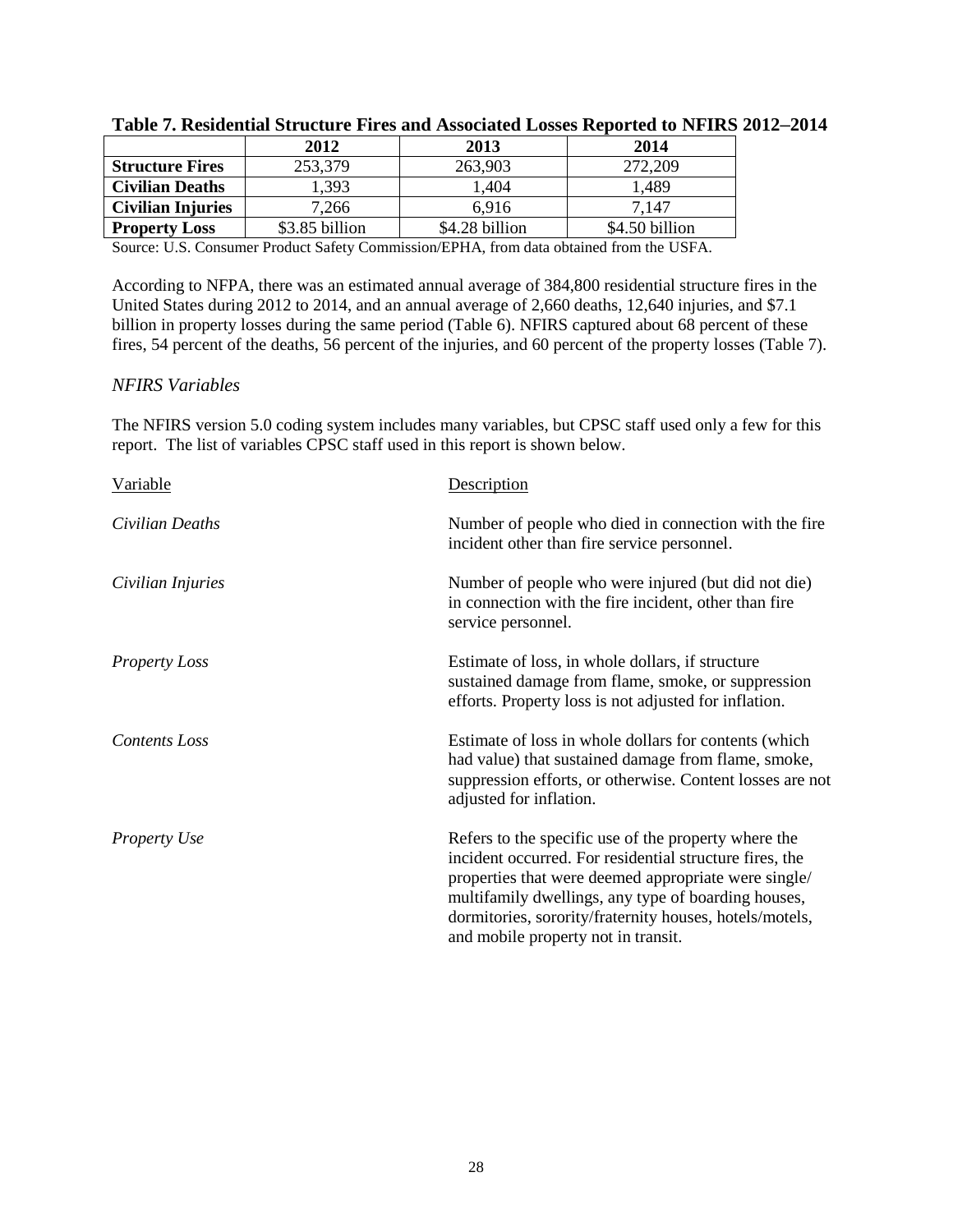| <b>Incident Type</b>                    | Identifies the various types of incidents to which fire<br>departments respond. It may include fires, rescue and<br>emergency medical services, false alarms. For<br>this report, the incident codes of interest included<br>structure fires (which include confined fires) and fires<br>in mobile and portable structures used as fixed<br>residences.                                                                                                                                                    |
|-----------------------------------------|------------------------------------------------------------------------------------------------------------------------------------------------------------------------------------------------------------------------------------------------------------------------------------------------------------------------------------------------------------------------------------------------------------------------------------------------------------------------------------------------------------|
| Equipment Involved                      | Device that provided the heat that started<br>the fire $(e.g.,)$ heater, clothes dryer).                                                                                                                                                                                                                                                                                                                                                                                                                   |
| <b>Power Source</b>                     | The type of power for the equipment involved in the<br>fire's ignition. These are grouped into electrical, gas-<br>fueled, liquid-fueled, solid-fueled, and other.                                                                                                                                                                                                                                                                                                                                         |
| <b>Equipment Portability</b>            | Identifies the equipment involved as stationary or<br>portable.                                                                                                                                                                                                                                                                                                                                                                                                                                            |
| <b>Heat Source</b>                      | Source of heat that ignited the fire $(e.g.,$ candle, lighter,<br>cigarette, heat from operating equipment, hot object).                                                                                                                                                                                                                                                                                                                                                                                   |
| Item First Ignited                      | The functional description or use of that item that was<br>first ignited by the heat source $(e.g.,$ upholstered<br>furniture, mattress, bedding, electric cable insulation,<br>curtains or drapes).                                                                                                                                                                                                                                                                                                       |
| Cause of Ignition                       | The general causal factor that resulted in a heat source<br>igniting a combustible material. The cause code values<br>are:<br>1: intentional<br>2: unintentional<br>3: failure of equipment or heat source<br>4: act of nature<br>5: cause under investigation<br>$0:$ cause, other<br>U: cause undetermined after investigation.<br>CPSC staff regrouped the codes as:<br>1: intentional<br>$0, 2, 3, 4$ or fire involving child play <sup>*</sup> : unintentional<br>5, U, missing information: unknown. |
| <b>Factors Contributing to Ignition</b> | The event that allowed the heat source and the item first<br>ignited to combine to start the fire. These add specificity<br>to the cause of ignition, such as playing with heat source,<br>heat source too close to combustibles, equipment<br>malfunction.                                                                                                                                                                                                                                                |

 See discussion on child play later in this section.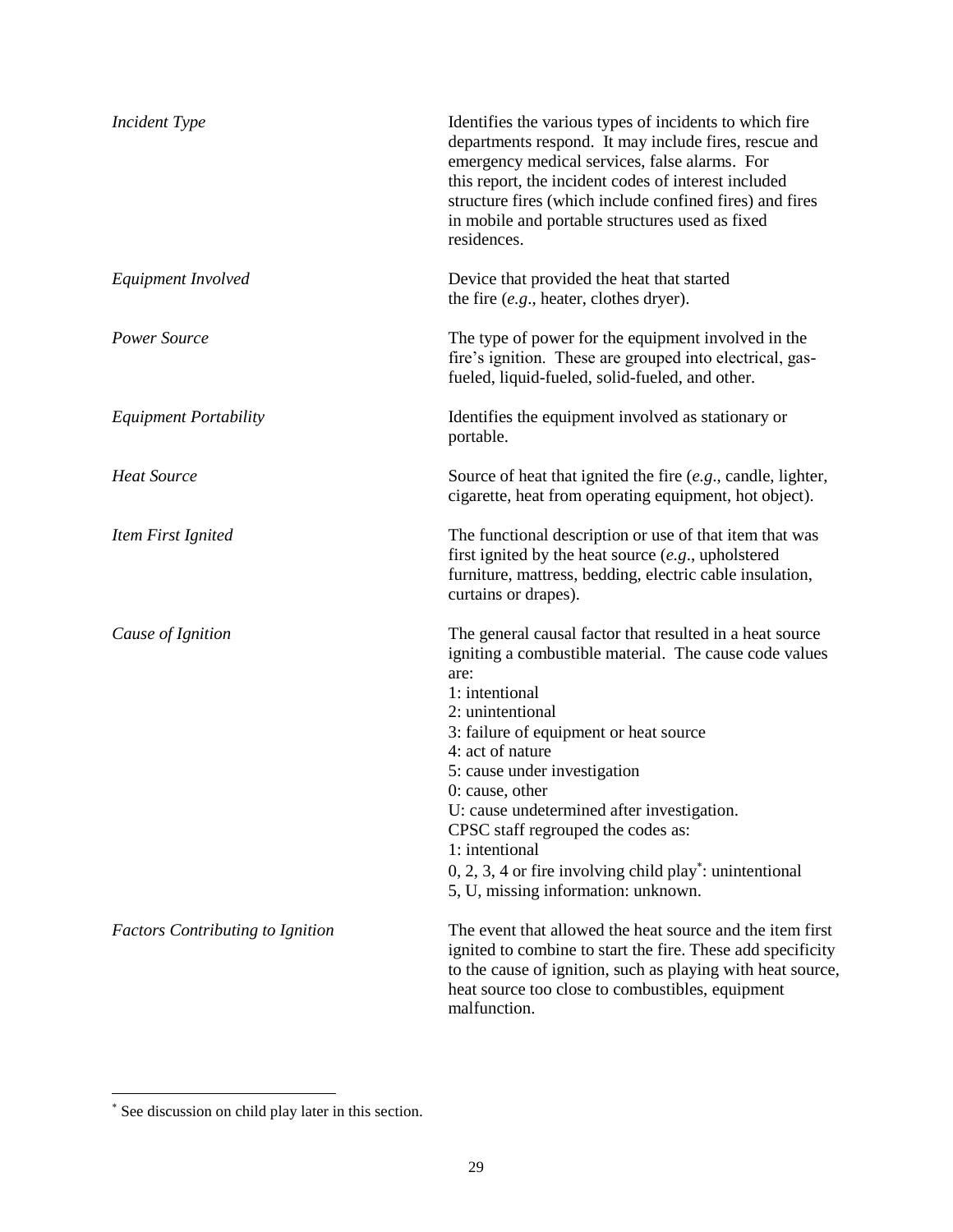| Human Factors Contributing to Ignition | Factors relating to the person or persons involved with<br>the start of the fire. Examples are asleep, possibly<br>impaired by alcohol or drugs, age, unattended or<br>unsupervised person. |
|----------------------------------------|---------------------------------------------------------------------------------------------------------------------------------------------------------------------------------------------|
| Age                                    | Age of the person, if age was considered a factor in<br>contributing to the ignition of the fire.                                                                                           |

The NFIRS coding manual defines some variables as "required fields". A required field means that, if known, a value must be supplied for that variable. Other variables may or may not be supplied at the discretion of the reporting department. In the list above, the categories Equipment Involved, Power Source, Equipment Portability, Factors Contributing to Ignition, Human Factors Contributing to Ignition, and Age are not required fields. In the change that was incorporated beginning with 2012 data, Equipment Involved became required if certain Heat Source or Factor Contributing to Ignition codes were entered. Variables that are not required are more likely to be missing from a given fire incident report in NFIRS than those that are required. $^{24}$ 

In the change that was incorporated beginning with 2012 data, Equipment Involved became required if certain Heat Source or Factor Contributing to Ignition codes were entered. This, not surprisingly, has led to a smaller proportion of missing data for Equipment Involved in 2012, 2013, and 2014. Because the code 'NNN – No equipment involved in ignition' was also not permitted for fires with these particular Heat Source and Factor Contributing to Ignition codes, the proportion of fires coded as "NNN – No equipment involved in ignition" is much lower in 2012, 2013, and 2014, than in previous years. Requiring Equipment Involved to be coded if certain Heat Source<sup>25</sup> codes are entered also appears to have led to entering fewer fires with Heat Source codes in 2012, 2013, and 2014.

## **Data Preparation—Addressing Different Types of Missing Data**

There are four general types of missing data in NFIRS: (1) data where the value of the missing variable can be inferred logically; (2) missing data from exposure fires; (3) missing data from confined fires; and (4) other missing data. Standard practice in analysis of fire data over the last 20 years has been to fill in the missing values whenever possible.

## *Missing data that can be logically inferred*

As mentioned above, only a few of the available fire incident characteristics were used to generate estimates in this report. Of these, only the variables Incident Type, Property Use, Cause of Ignition, Item First Ignited, Heat Source, and the Loss variables are required to be filled out by the fire departments. Even fewer are required for confined fires, which will be discussed below. Tables 1, 3, 4, and 5 in this report rely heavily on the variables Equipment Involved and Equipment Power Source. To reduce the extent of missing data, CPSC staff has implemented some conventions, as necessary, after consulting with USFA technical staff. For example, if the heat source is known to be matches, lighters, or candles, and no equipment is reported, then it is likely that equipment was not involved, rather than equipment being unknown. Similarly, if the factor contributing to the ignition of a fire is reported to be an act of nature such as an earthquake or a storm—and no equipment is reported, then it is likely that no equipment was involved.

 $^{24}$  NFIRS Complete Reference Guide, January 2015.

<sup>&</sup>lt;sup>25</sup> There are four of these heat source codes:  $10 -$  Heat from powered equipment, other';  $11 -$  Spark, ember, or flame from operating equipment'; '12 – Radiated, conducted heat from operating equipment'; '13 – Arcing'.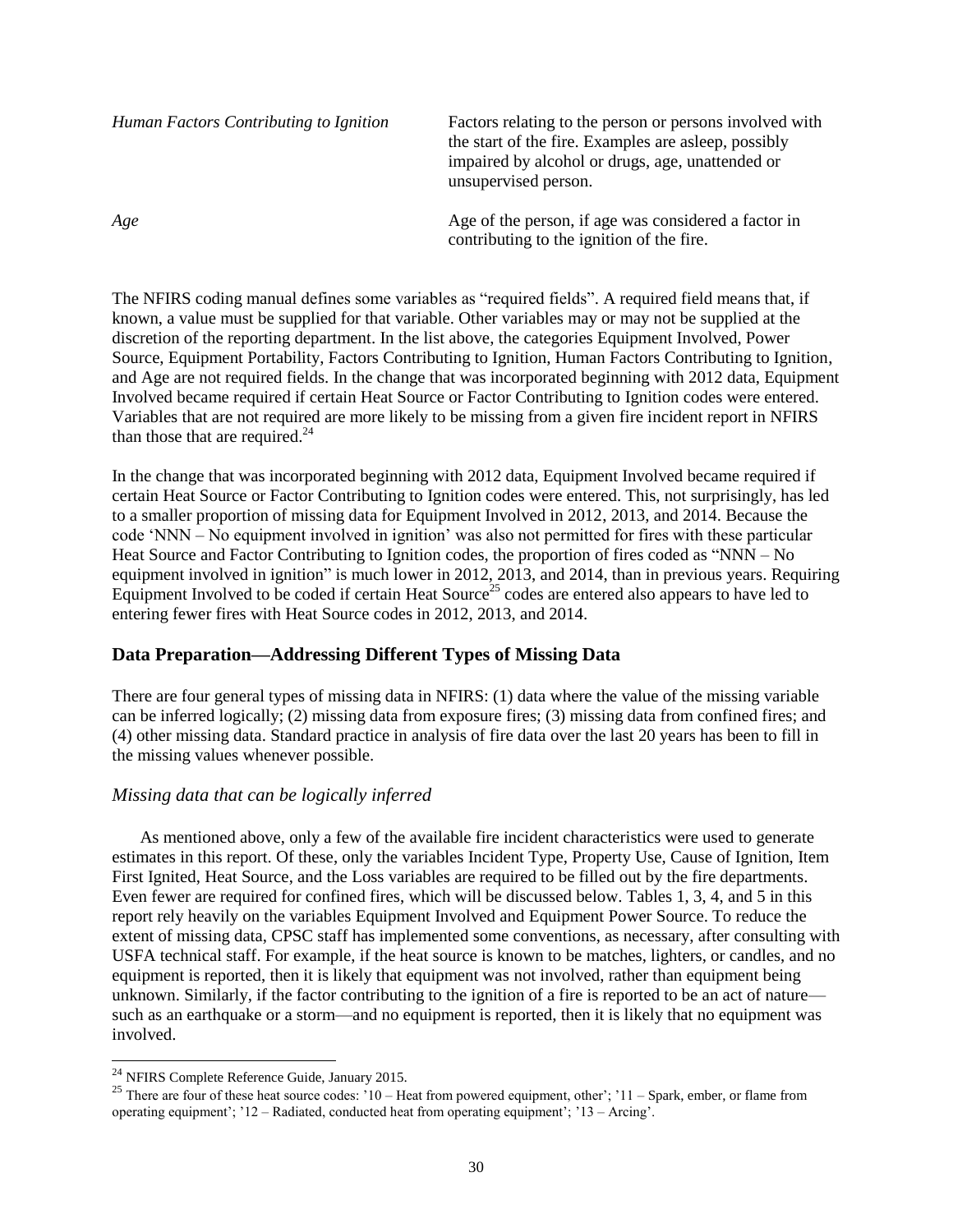In another scenario, the reported equipment code is electrical but the Equipment Power Source is missing. It is evident that the power source should have been reported as electrical. Similarly, when it is known that no electrical equipment is involved, the power source should be reported as "none," instead of "unknown."

These changes are made before any other steps in data preparation.

#### *Exposure fires*

Some fires involved more than one residential structure. The initial structure is identified as "exposure zero" in the data file. Structure fires that spread from the initial fire are identified as "exposure fires" and are numbered from "zero," up to as many structures as necessary. Typically, in exposure fires, most of the information on the variables listed above is not filled out for exposures beyond the initial home.

If the initial fire was a residential structure fire, CPSC staff transferred the fire cause values, such as Cause of Ignition, Equipment Involved, or Heat Source, from the initial fire to the exposure fire. Thus, if a portable heater caused the initial fire, all exposures would be considered portable heater fires. All associated deaths, injuries, and property losses in these exposures also would be attributed to portable heaters. Any residential structure exposure fire that originated from a non-residential structure fire is also considered in-scope for this report. If the initial fire is not a residential structure fire, but the exposure fire is a residential structure fire, then the cause information is not passed down from the initial fire. For example, if a wildfire is started by a cigarette and then the fire spreads to homes, the wildfire would not count as a residential structure fire, but the exposure home fires would. The cigarette as the heat source would not be passed on to the home fires in this case. The cause information for the exposure home fires would be left as is.

#### *Confined fires*

By far the biggest proportion of missing data was encountered among the confined fires. By NFIRS definition, a fire that is confined to a noncombustible container causing no flame damage beyond the container is considered to be confined.

 In NFIRS version 5.0, the following Incident Type codes are used to identify the different types of confined fires.

| <b>Incident Type Code</b> | Definition                                                                                                                   |
|---------------------------|------------------------------------------------------------------------------------------------------------------------------|
| 113                       | Fire involving the contents of a cooking vessel without fire<br>extension beyond the vessel.                                 |
| 114                       | Fire originating in and confined to a chimney or flue.                                                                       |
| 115                       | Fire caused by overload or malfunction of an incinerator, with no<br>flame damage outside the incinerator.                   |
| 116                       | Fire caused by delayed ignition or malfunction of a fuel or oil<br>burner/boiler, with no flame damage outside the fire box. |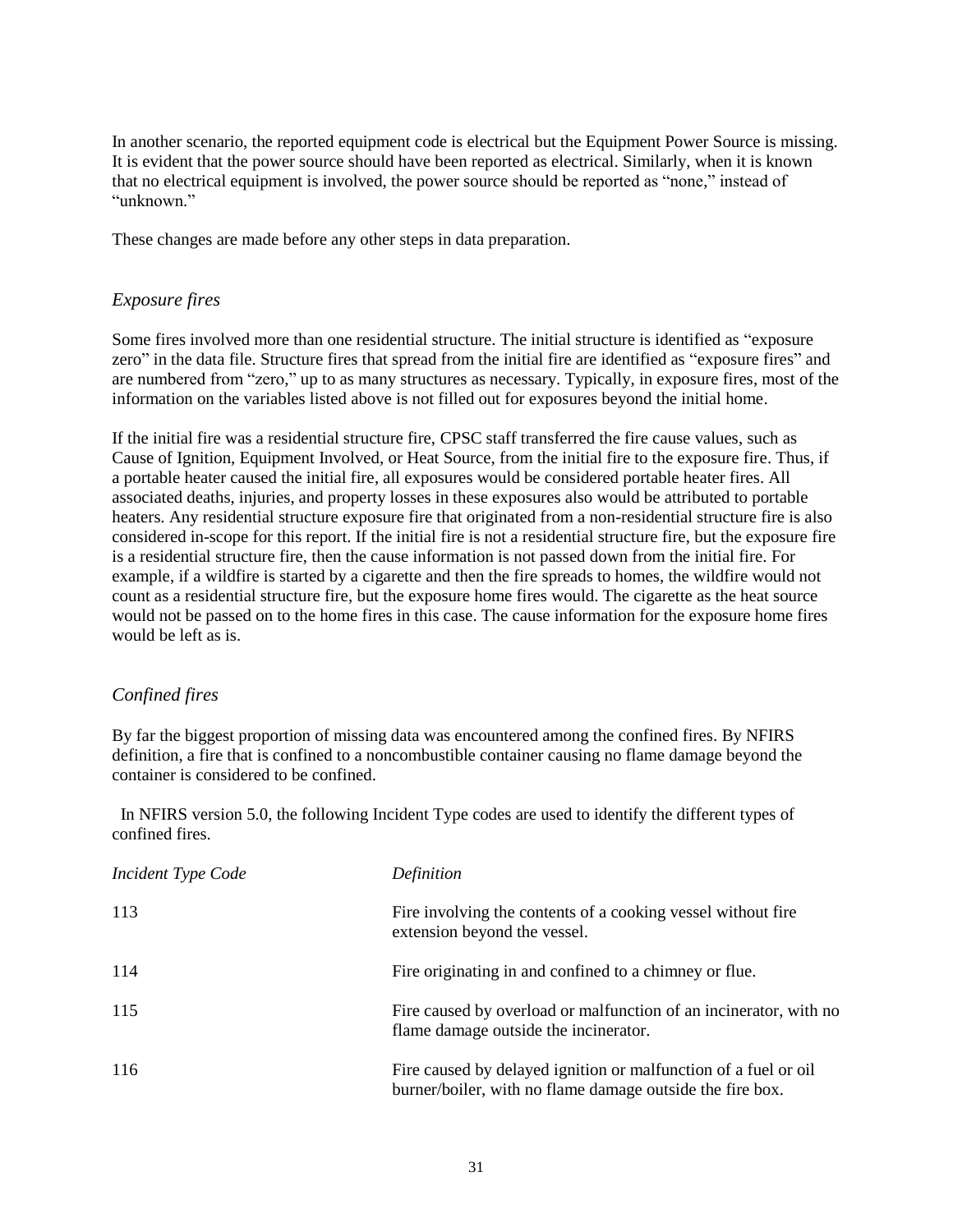| 117 | Fire originating in and confined to contents of a trash compactor.<br>Home trash compactors are excluded.   |
|-----|-------------------------------------------------------------------------------------------------------------|
| 118 | Fire involving a trash or rubbish fire in a structure with no flame<br>damage to structure or its contents. |

With the proportion of reported confined fires increasing, the proportion of missing data also increases. However, imputation of unknowns based on the information from confined fires is not a viable option. From the definition of the Incident Type of confined fires, it is unclear whether they are at all similar to the rest of the fires by equipment involved, the equipment power source, the heat source, or the item first ignited. As such, CPSC staff separates all confined fires from the data before the product-specific estimates are derived. The confined fire and fire loss counts were weighted up to the NFPA estimates, using the same weights as the rest of the data and presented at the aggregate levels (and sometimes at more specific levels as allowed by the Incident Type definitions). See the section on Estimation Procedure below for a discussion of the weights used. Tables 8a through 8c present all estimates related to confined fires. These estimates are also included in Tables 1a through 5d, as appropriate. Note that they do not appear in Tables 4a through 5d at any of the specific levels because there is no information available on equipment power source.

| <b>Included in Table Categories:</b>       | <b>Appear in Tables:</b> | 2012    | 2013    | 2014    |
|--------------------------------------------|--------------------------|---------|---------|---------|
| <b>Total Residential</b>                   | 1a, 2a, 3a, 4a, 5a       | 183,600 | 190,300 | 191,200 |
| <b>Total Heating and Cooling Equipment</b> | 1a, 3a                   | 29,300  | 30,600  | 29,600  |
| Fireplace, Chimney, Connector              | 1a, 3a                   | 19,800  | 21,300  | 20,800  |
| Other (Burner/Boiler)                      | 1a, 3a                   | 9,600   | 9.300   | 8.700   |
| Cooking                                    | 1a, 2a                   | 135,200 | 140,700 | 142,900 |
| <b>Trash, Rubbish</b>                      | 2a                       | 17,600  | 17,500  | 17,100  |
| <b>Incinerator</b>                         | -                        | 600     | 600     | 600     |
| <b>Trash Compactor</b>                     |                          | 900     | 900     | 900     |

**Table 8a. Estimated Residential Confined Fires: 2012–2014**

Source: U.S. Consumer Product Safety Commission/EPHA, from data obtained from the USFA and NFPA. Note: Fire estimates are rounded to nearest 100. Rounded estimates less than 100 are denoted by an asterisk  $(*)$ . Subtotals do not necessarily add to heading totals. No information was available on the intentionality of these fires.

There were no confined fire deaths in 2012, 2013, or 2014.

| таріс орг Дранцаса теріаснамі сонніцта і не інгатіся зотз тот і |                          |       |       |        |  |
|-----------------------------------------------------------------|--------------------------|-------|-------|--------|--|
| <b>Included in Table Categories:</b>                            | <b>Appear in Tables:</b> | 2012  | 2013  | 2014   |  |
| <b>Total Residential</b>                                        | 1c, 2c, 3c, 4c, 5c       | 1,820 | 1,690 | 1,510  |  |
| <b>Total Heating and Cooling Equipment</b>                      | 1c, 3c                   | 50    | 50    | 80     |  |
| Fireplace, Chimney, Connector                                   | 1c, 3c                   | 20    | 20    | 30     |  |
| Other (Burner/Boiler)                                           | 1c, 3c                   | 30    | 30    | 40     |  |
| Cooking                                                         | 1c, 2c                   | 1,700 | 1,560 | 1,360  |  |
| <b>Trash, Rubbish</b>                                           | 2c                       | 60    | 70    | 70     |  |
| <b>Incinerator</b>                                              |                          | 10    | 10    | $\ast$ |  |
| <b>Trash Compactor</b>                                          |                          | $*$   |       | $\ast$ |  |

#### **Table 8b. Estimated Residential Confined Fire Injuries: 2012–2014**

Source: U.S. Consumer Product Safety Commission/EPHA, from data obtained from the USFA and NFPA. Note: Injury estimates rounded to nearest 10. Rounded estimates less than 10 are denoted by an asterisk (\*). Subtotals do not necessarily add to heading totals. No information was available on the intentionality of these fires.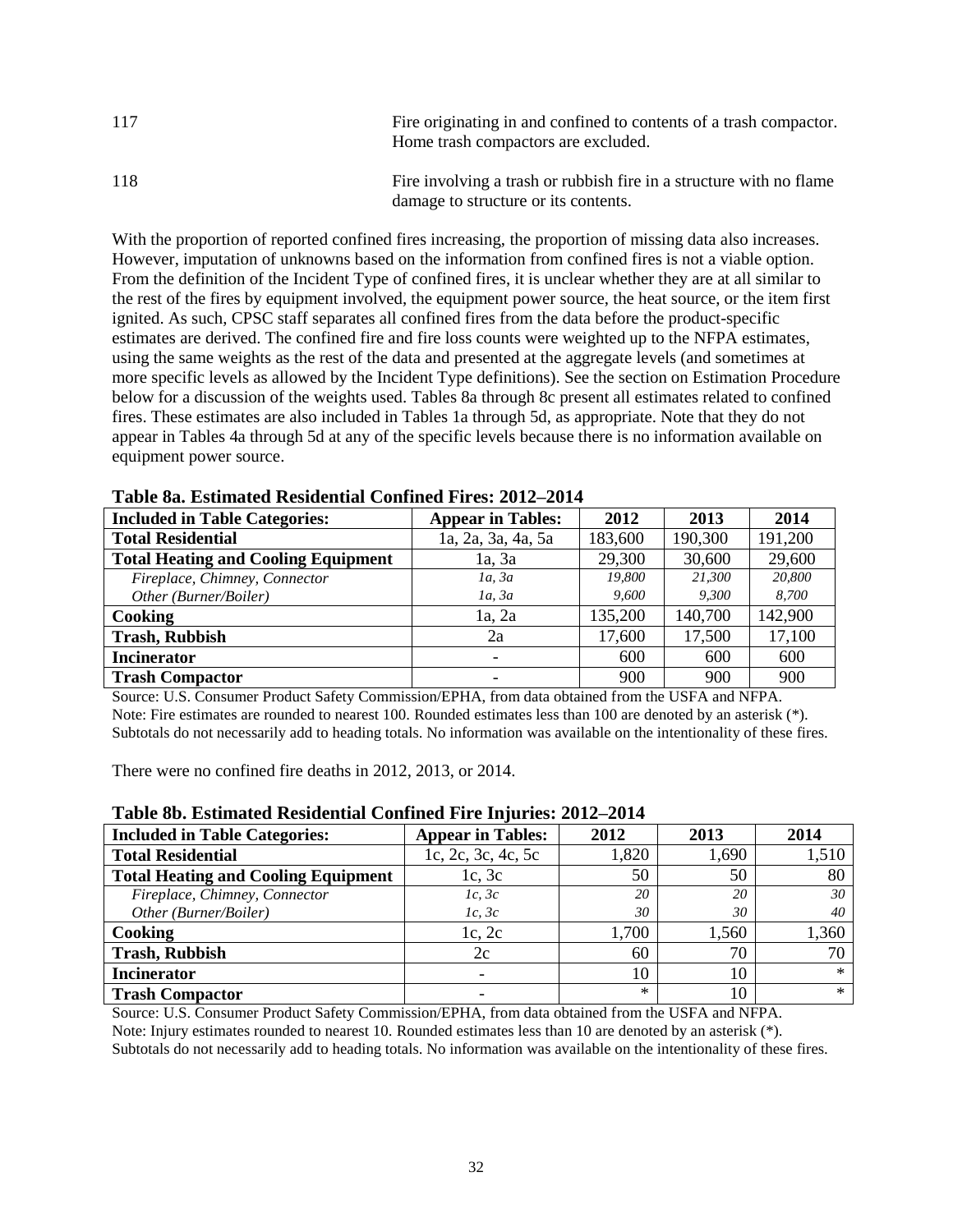| <b>Included in Table Categories:</b>       | <b>Appear in Tables:</b> | 2012   | 2013    | 2014   |
|--------------------------------------------|--------------------------|--------|---------|--------|
| <b>Total Residential</b>                   | 1d, 2d, 3d, 4d, 5d       | \$38.5 | \$45.9  | \$40.8 |
| <b>Total Heating and Cooling Equipment</b> | 1d, 3d                   | \$8.7  | \$8.5   | \$9.1  |
| Fireplace, Chimney, Connector              | 1d, 3d                   | \$6.7  | \$6.0   | \$7.1  |
| Other (Burner/Boiler)                      | 1d, 3d                   | \$2.0  | \$2.5   | \$2.0  |
| Cooking                                    | 1d, 2d                   | \$27.0 | \$34.8  | \$28.7 |
| <b>Trash, Rubbish</b>                      | 2d                       | \$2.3  | \$2.2   | \$2.6  |
| <b>Incinerator</b>                         |                          | \$0.4  | \$0.3\$ | \$0.4  |
| <b>Trash Compactor</b>                     |                          | \$0.1  | \$0.1   | \$0.1  |

#### **Table 8c. Estimated Residential Confined Fire Property Loss (In Millions): 2012–2014**

Source: U.S. Consumer Product Safety Commission/EPHA, from data obtained from the USFA and NFPA. Note: Property loss estimates are rounded to the nearest tenth of a million dollars. Rounded estimates less than \$0.1m are denoted by an asterisk (\*). Subtotals do not necessarily add to heading totals. No information was available on the intentionality of these fires.

#### *Other missing data*

Tables 9a–9c show the proportion of data missing after inferring missing data when appropriate. Because most of the data fields for confined fires were not reported, those data fields were excluded from the tabulations.

|                           | 2012 | 2013 | 2014 |
|---------------------------|------|------|------|
| <b>Cause of Ignition</b>  | 36%  | 35%  | 35%  |
| <b>Heat Source</b>        | 41%  | 39%  | 39%  |
| <b>Item First Ignited</b> | 39%  | 38%  | 39%  |
| <b>Equipment Involved</b> | 36%  | 36%  | 37%  |
| <b>Equipment Power</b>    | 36%  | 35%  | 37%  |

#### **Table 9a. Missing Data on Residential Structure Fires: 2012–2014**

Source: U.S. Consumer Product Safety Commission/EPHA, from NFIRS data obtained from the USFA. Table excludes confined fires.

|                           | 2012 | 2013 | 2014 |
|---------------------------|------|------|------|
| <b>Cause of Ignition</b>  | 59%  | 59%  | 62%  |
| <b>Heat Source</b>        | 62%  | 62%  | 64%  |
| <b>Item First Ignited</b> | 62%  | 62%  | 63%  |
| <b>Equipment Involved</b> | 49%  | 49%  | 52%  |
| <b>Equipment Power</b>    | 49%  | 50%  | 52%  |

#### **Table 9b. Missing Data on Residential Structure Fire Deaths: 2012–2014**

Source: U.S. Consumer Product Safety Commission/EPHA, from NFIRS data obtained from the USFA. Table excludes deaths from confined fires.

#### **Table 9c. Missing Data on Residential Structure Fire Injuries: 2012–2014**

|                           | 2012 | 2013 | 2014 |
|---------------------------|------|------|------|
| <b>Cause of Ignition</b>  | 37%  | 36%  | 38%  |
| <b>Heat Source</b>        | 35%  | 35%  | 37%  |
| <b>Item First Ignited</b> | 34%  | 33%  | 36%  |
| <b>Equipment Involved</b> | 29%  | 28%  | 29%  |
| <b>Equipment Power</b>    | 30%  | 28%  | 29%  |

Source: U.S. Consumer Product Safety Commission/EPHA, from NFIRS data obtained from the USFA. Table excludes injuries from confined fires.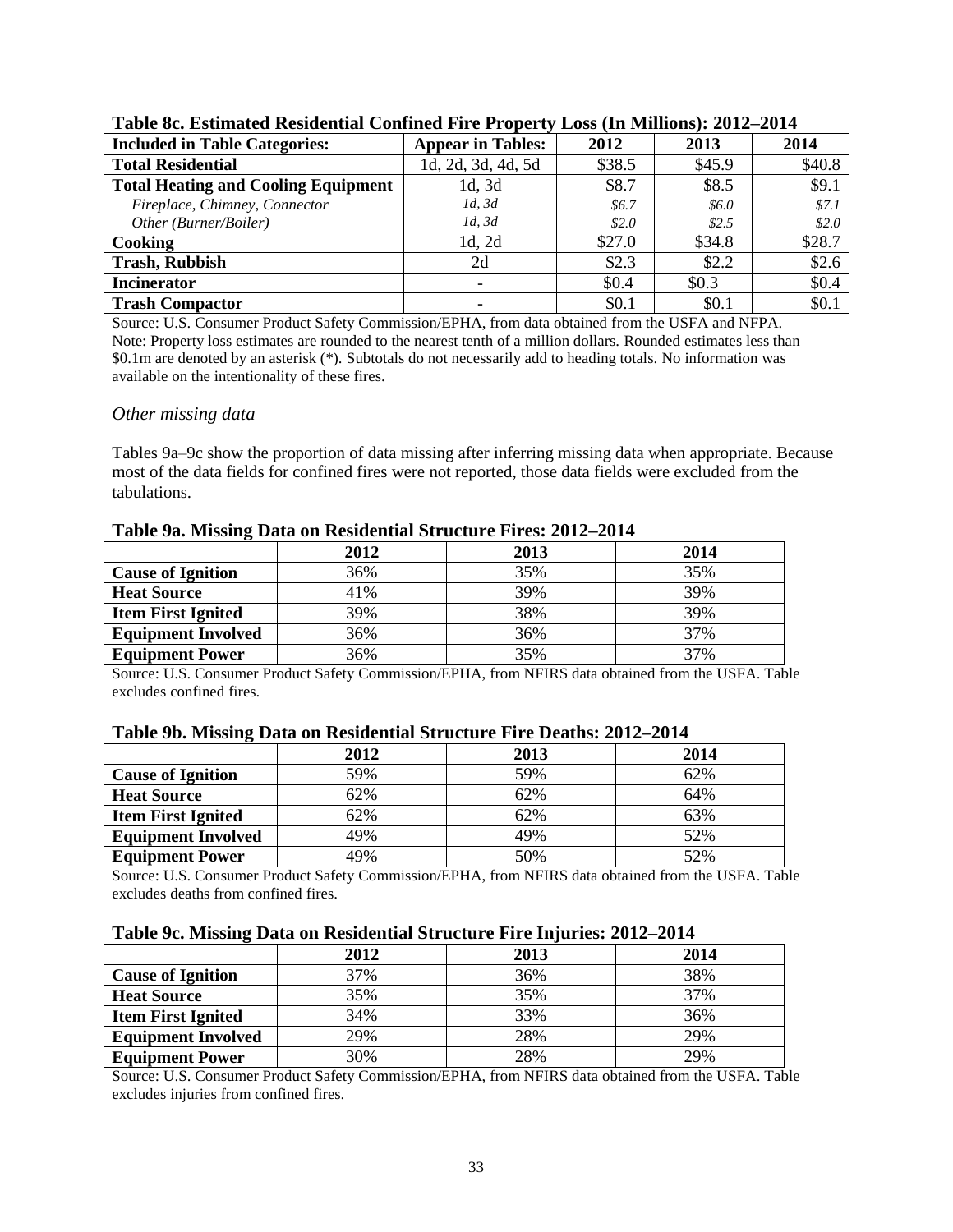For these data, an assumption was made that the unknown values for a characteristic had the same distribution as the known values for that characteristic. To allocate these unknowns for the various characteristics, "raking" was performed using a  $SAS^{\circ}$  macro.<sup>26</sup> The raking procedure maintains the marginal distributions for the known data, while allocating the unknown data for all characteristics involved.<sup>27</sup> For each year, the raking procedure was applied separately for fires, deaths, injuries, and property loss.

#### **Adjustments for 2012 - 2014 Data**

The questionnaire design changes in 2012 made it difficult to assume that unknown values would share the distribution of known values. That is because a reduction in unknowns for electrical equipment was introduced without similar reductions for other kinds of equipment. Likewise, the reduction in heat source for electrical equipment was not observed elsewhere. To address this change, an adjustment factor was applied before raking to restore the proportion of missing equipment and electrical equipment (Tables 1, 3, 4, and 5) and missing heat source and electrical heat source (Table 2) to the proportions observed over the 2009 to 2011 period. Although these adjustments made estimates appear more in line with what had been observed before 2012, it is possible that these adjustments could mute or magnify changes that actually occurred between before 2012 and since. Estimates produced without these adjustments appeared too different from prior estimates to be credible, given how they were concentrated only in one kind of equipment and heat source.

An additional adjustment was made to 2013 estimates to account for volatility in the estimates. This information appears in Table 2b and reflects missing data interactions between the heat source and item first ignited variables. This caused the raking programs to assign a substantially larger amount of fires to upholstered furniture, for example, despite the lack of an increase in the unweighted data. All 3 years of data were pooled before raking the data in table(s) 2b and the year was added as a parameter to allow the raking to be smoothed with prior years. This was not necessary for 2012 or 2014.

#### **Quality Control Checks of NFIRS Data**

 $\overline{\phantom{a}}$ 

In 2006, a California home fire with a \$100 million property loss was reported to NFIRS. Because this loss was unusually high, CPSC staff decided to assign the fire to CPSC field staff to investigate and confirm the amount of this large property loss. The actual fire department estimate of property loss for the fire was \$100,000. The property loss was corrected, and the weight used for property loss estimates was changed accordingly.

Accordingly, CPSC staff initiated more quality-control checking of the NFIRS data, beginning with the 2007 data. In 2012, 2013, and 2014, residential structure fires with reported property losses of \$5 million or higher were assigned to CPSC field staff to confirm with the fire department the high property loss estimate. There were 10 high property loss fires from 2014 assigned for investigation. In five of the fires, the property loss estimate was confirmed. In the other five fires, a different property loss estimate was obtained, and the data were corrected.

<sup>&</sup>lt;sup>26</sup> M. Battaglia, D. Hoaglin and D. Izrael, "To Rake or Not To Rake Is Not the Question Anymore with the Enhanced Raking Macro," SAS<sup>®</sup> Users Group International (SUGI) 29<sup>th</sup> Annual Conference, May 9–12, 2004, Paper #207-29.

<sup>&</sup>lt;sup>27</sup> M.A. Greene, L.E. Smith, M.S. Levenson, S. Hiser, and J.H. Mah, "Raking Fire Data," Presented at the Federal Conference on Statistical Methodology, Arlington, VA, 2001.